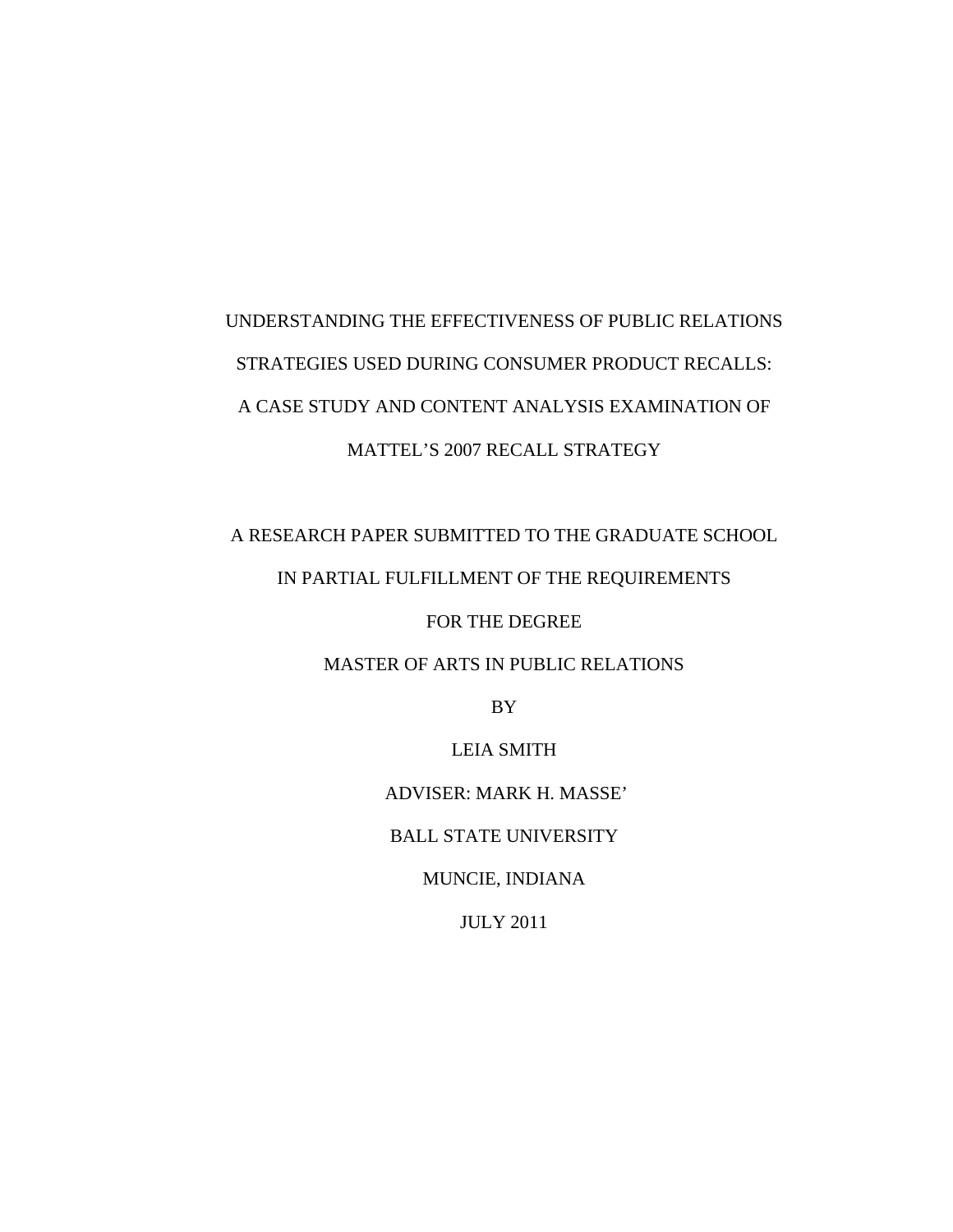### **CONTENTS**

### **Chapter 1**

|--|

## **Chapter 2**

|--|

## **Chapter 3**

## **Chapter 4**

| $Findings. \dots 120$ |  |
|-----------------------|--|
|                       |  |
|                       |  |
|                       |  |
|                       |  |
|                       |  |
|                       |  |
|                       |  |
|                       |  |
|                       |  |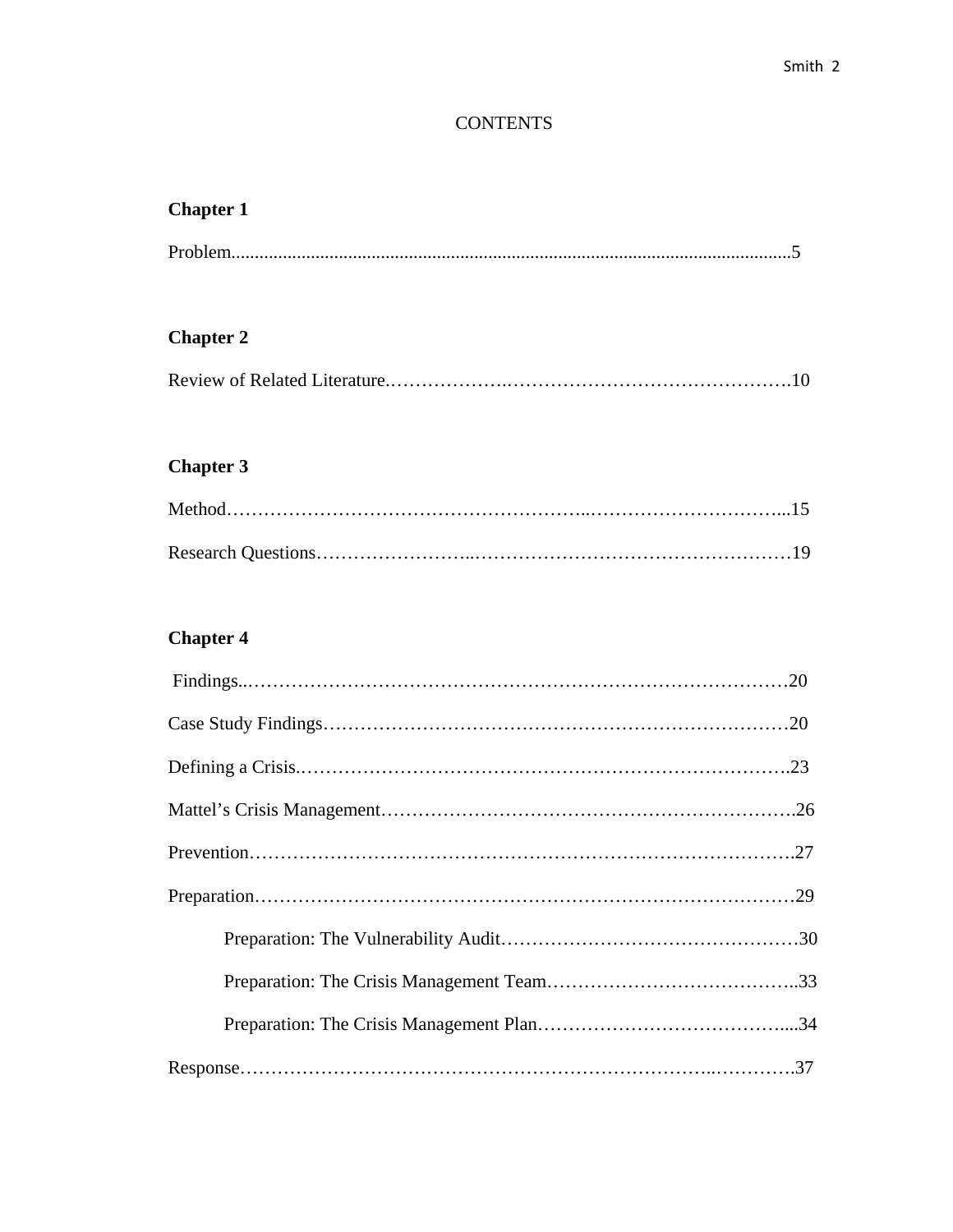## **Chapter 5**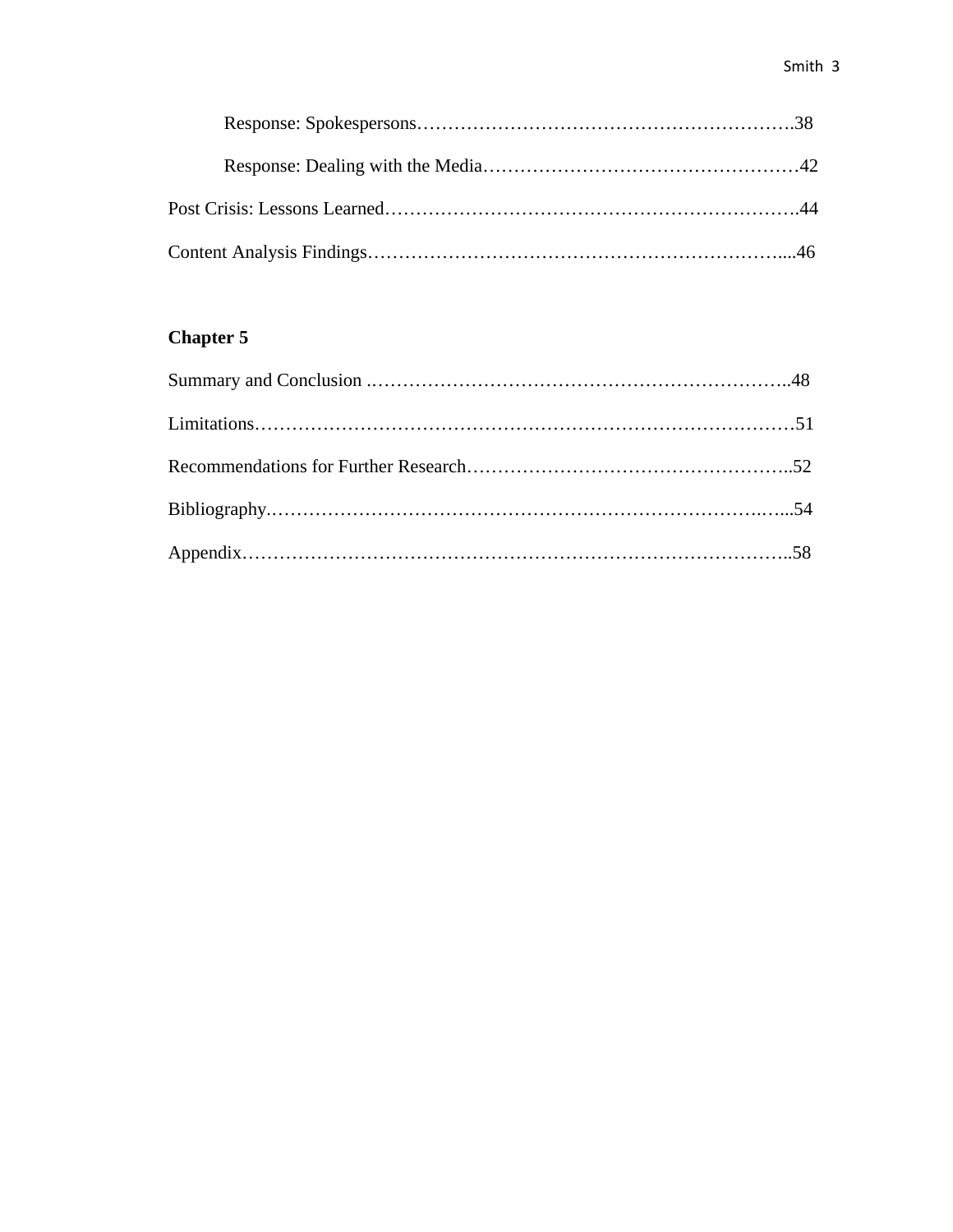### TABLES

| Perceived Article Tone According to Distance from Mattel Headquarters59 |  |
|-------------------------------------------------------------------------|--|
|                                                                         |  |
|                                                                         |  |
|                                                                         |  |
|                                                                         |  |
|                                                                         |  |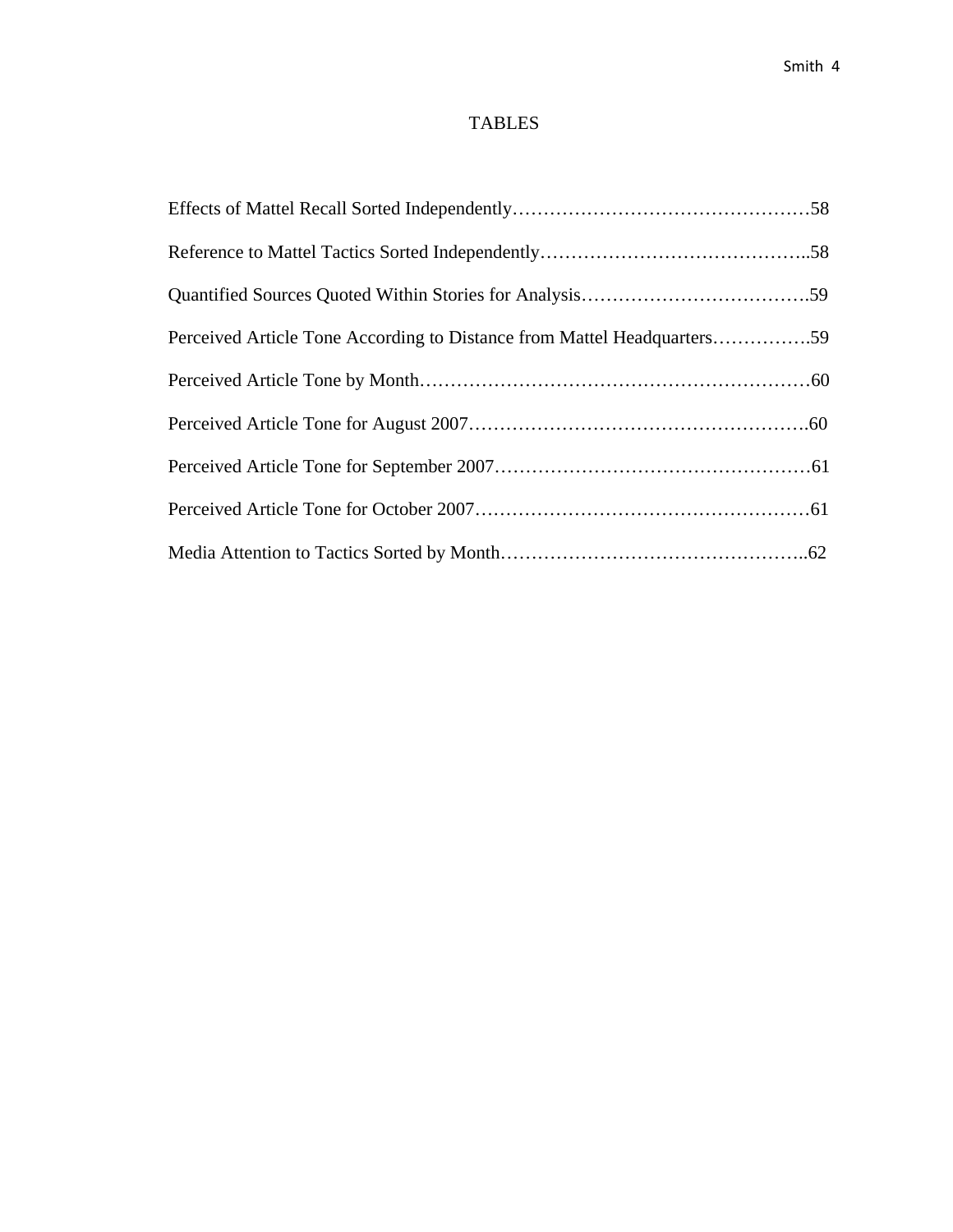#### **Chapter 1**

#### Problem

In the wake of mounting recalls throughout recent years, parents are being constantly inundated with reports of products that have been labeled unsafe for their children's use. Recall after recall has been announced, resulting in overwhelmed consumers and overworked public relations professionals attempting to salvage the company's image. "In 2009, recalls of cribs, strollers, pacifiers, play yards, baby carriers, and other baby products flooded the news and struck fear into the lives of parents and consumers (*PR Newswire,* January 7, 2010)."

Citing "significant increases in the category of Children's Nursery Equipment and Supplies as regulated by the Consumer Product Safety Commission (CPSC)," 2009 was declared the "Year of the Infant Product Recall" by ExpertRECALL, a company who offers comprehensive recall assistance services to manufacturers. "2009 was frightening to parents of infant children, especially towards the end of the year with multiple massive recall announcements. Fortunately, industry leaders and trade associations are proactively addressing product safety concerns" (*PR Newswire,* January 7, 2010). Listed among these changes are updated safety standards and certification for members of the Juvenile Product Manufacturers Association (JPMA).

While new developments toward increased consumer safety are a step in the right direction, the need for communications professionals to remain vigilant in their efforts to proactively deal with consumers is increased. As standards are raised through the work of organizations like the CPSC and JPMA, the bar is also being set higher for companies who fail to meet these safety benchmarks to respond quickly, empathetically and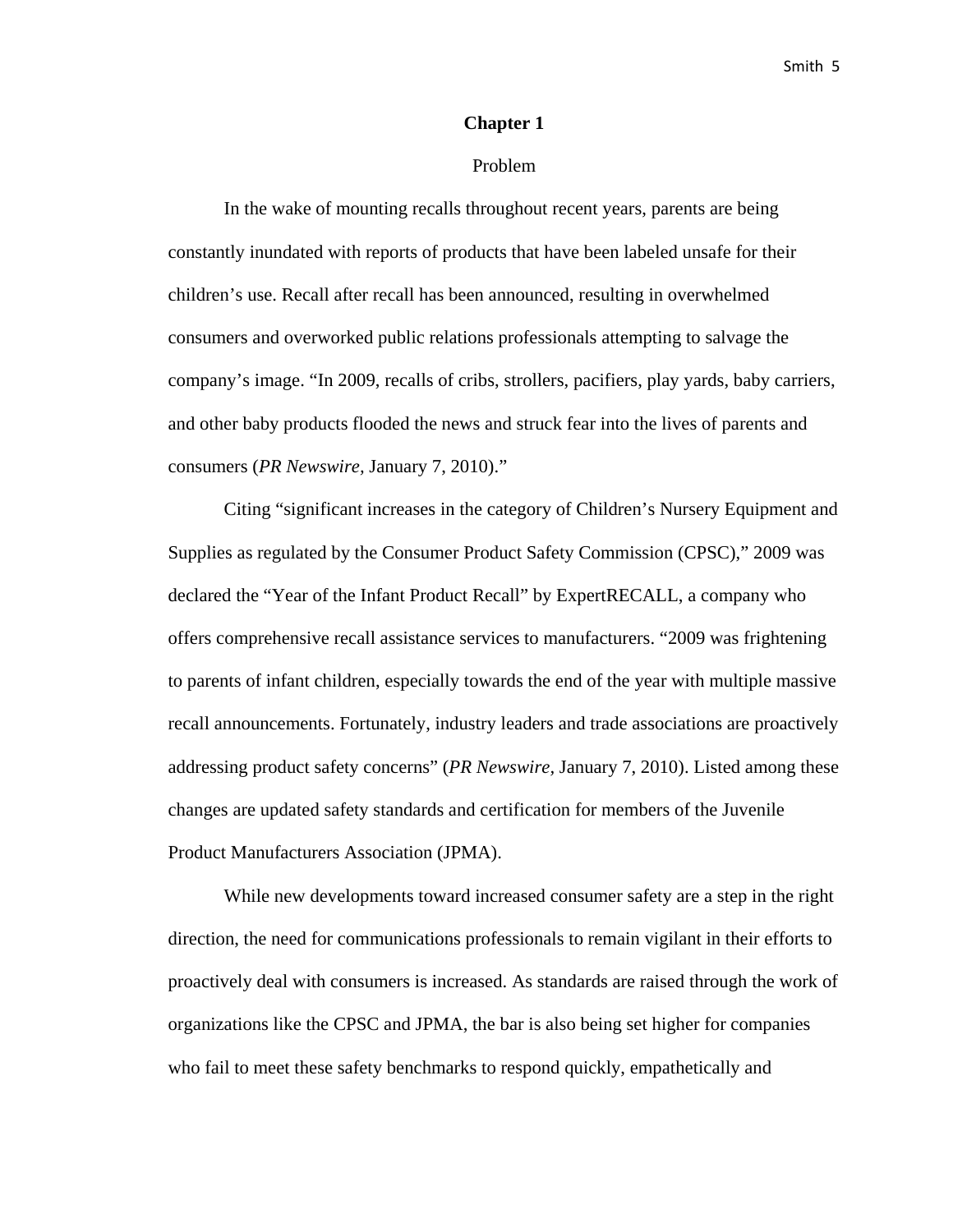transparently to their publics. As stated by the Transport Minister of Japan, Seiji Maehara, "I don't want people to have a negative image about recalls. Instead, I think companies that issue recalls should be seen as acting responsibly as manufacturers, and I'd hope those companies receive positive reactions from the public" (*The Japan Times,*  2010).

Canada, which generally reports fewer recalls than the United States, identified a total of 305 recalls in the year 2009, for an increase of twenty-five percent over the previous year's statistics. From November of 2009 to March 2010, the United States had already accrued twenty-five recalls involving an estimated eleven million products (Schmidt, 2010). In the category of infant and children's products, the United States reported a growth of twenty percent included within the steady increase over the past four years. To further illustrate these figures, it is important to note that the number of incidents, defined as "any defect in the product reported by consumers," from 2009 nearly doubled those of 2007 (*PR Newswire,* January 7, 2010).

"The dizzying pace of recalls begs the question whether cost-cutting manufacturers are simply making more dangerous products, often in a faraway land. Or could it be that government regulators, staring down at more demanding consumers and anxious companies concerned about liability lawsuits, are just ramping up random testing of consumer products" (Schmidt, 2010). Regardless of the origin, it is clear that there is a legitimate cause for concern not only for consumers but also for the reputational impacts of the manufacturing companies.

"Since product recalls continue to make news, consumers are left questioning whether the industry is actually improving its safety efforts. 'It's a legitimate concern, but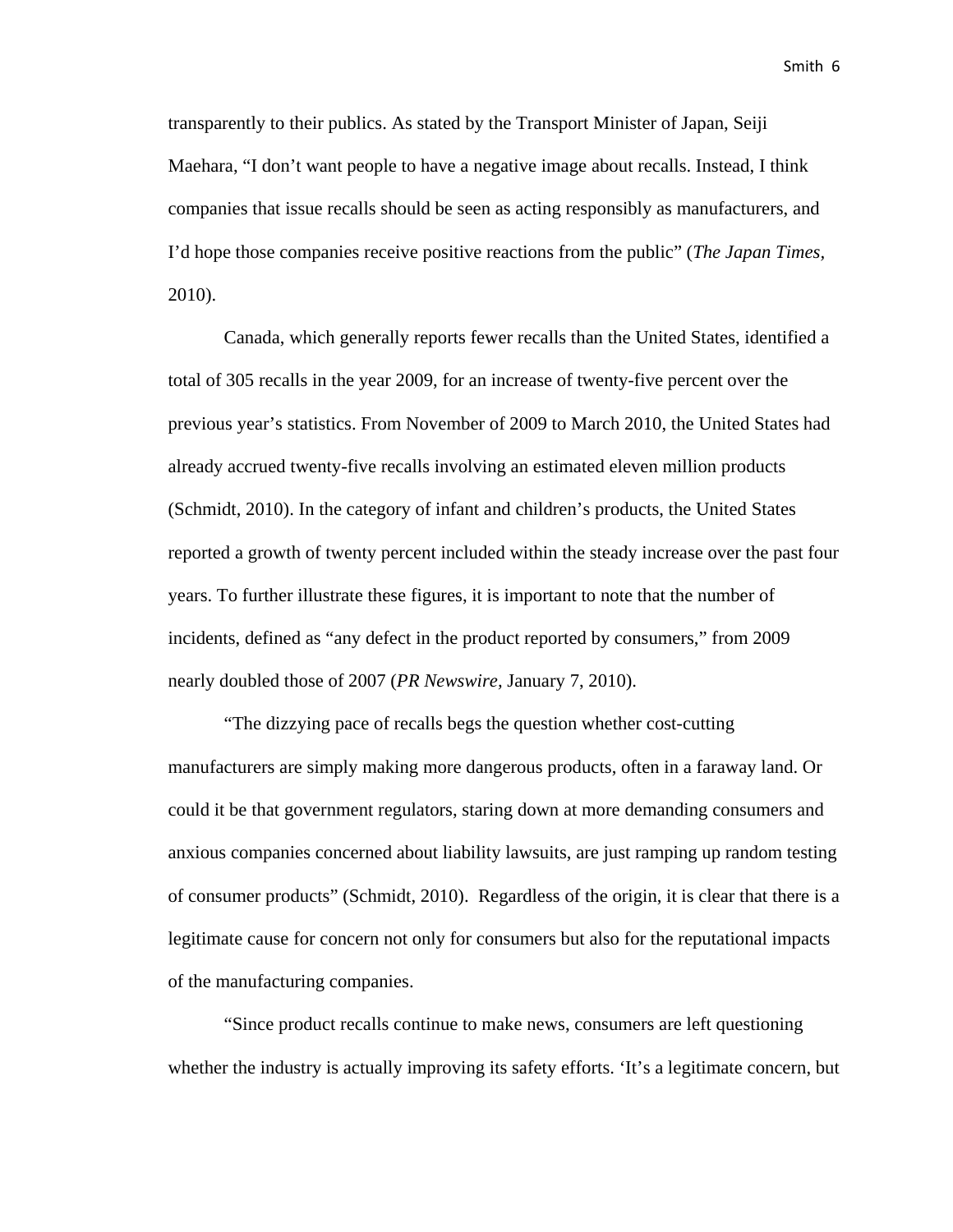consumers should know that both manufacturers and retailers are taking precautions as never before to protect the safety of our youngest, and most vulnerable, consumers,' says ExpertRECALL Director Mike Rozembajgier". He further states that, "Over the past few months, we've seen a concerted effort by regulatory agencies to protect consumers from harmful products. Trending data from the past two years suggests that consumer products are getting safer, and despite a potential uptick in recalls resulting from more regulatory guidelines, we expect this trend to continue" (*PR Newswire*, September 28, 2009).

This begs the question--if products are becoming increasingly safer, then what factors can be contributed to the growing magnitude of recalls? A number of sources are pointing the finger at parents who are not taking responsibility in product assembly and routine safety checks, among other concerns. "The danger to infants and young children caused by recalled products is a danger that we as parents and child safety advocates can combat, at least partially, by increasing our own awareness." As such, "parents must regularly check children's products against the CPSC recall list" (*States News Service,*  July 20, 2009).

Maclaren, a popular brand among stroller manufacturers, issued a recall in November 2009 citing twelve finger amputations in the United States as the contributing factor. While this story horrified concerned parents, it appears that there was more to the story than was reported to the public. "Turns out the hinge mechanism can pose a risk of fingertip amputation and laceration to the child if the stroller is not fully opened or closed in accordance with the manufacturer's instructions-meaning if a parent tries to collapse the stroller with their child in it" (Schmidt, 2010).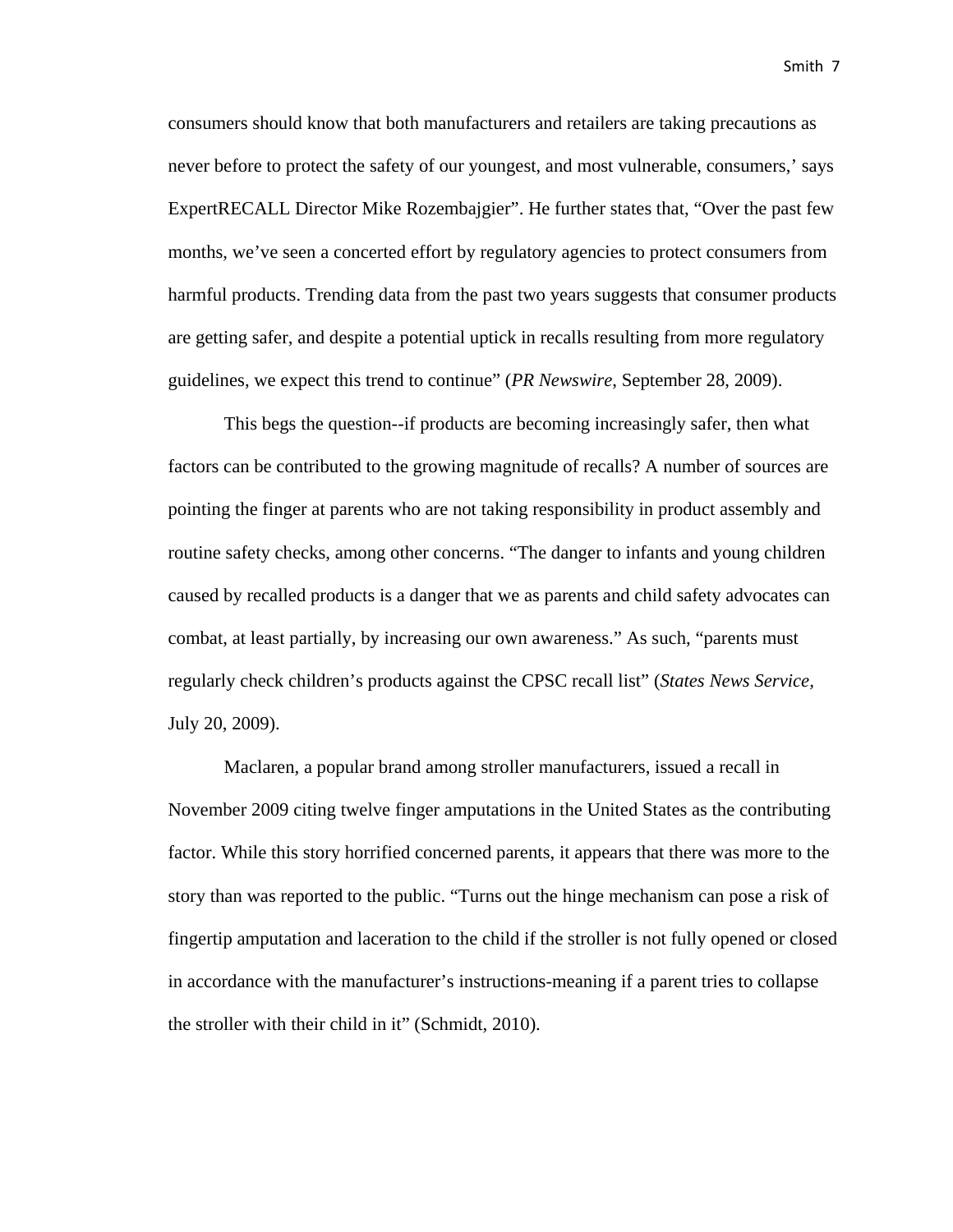In a similar case, Bumbo initiated a recall after three infants suffered skull fractures resulting from falls out of the infant seat. "Then again, the babies had been placed in the Bumbo on a table, despite the warning to 'never use on a raised surface,'" states Schmidt. Recall specialist and senior partner at the law firm Ogilvy Renault, Penny Bonner, stated that government agencies such as CPSC have "totally replaced any parental responsibility here" (Schmidt, 2010). *CNNMoney.com* writer Geoff Williams reports, "Product designers have to guard against even the most extreme uses of their creations. 'Why would somebody place a baby in a bouncer on a table?' wonders Brenda Berg, CEO of Scandinavian Child in Raleigh, N.C. 'You don't expect people to do that, but they do, and so we have to test the bouncers, making sure it won't move at all.'"

The issue for public relations professionals, then, results in both the need to gain consumer interest in a media already inundated with an excess of recall notices as well as the challenge of maintaining credibility with their customers. *Csnews.com* found in a 2009 study that "one-third of consumers think the government often overreacts to recalls" and further states that "motivating consumers to pay attention is no easy task." It appears that this ambivalence toward recalls is exempt, however, in the category of infant and children's products. When Stork craft announced a November 2009 voluntary recall of 2.1 million cribs that dated back to manufacture in 1993, the public grew into an uproar and a media frenzy was created. Drop-side cribs were found to be causing safety concerns in that "plastic hardware can break, deform, or parts can become missing. In addition, the drop-side can be installed upside down," (*PR Newswire,* November 23, 2009).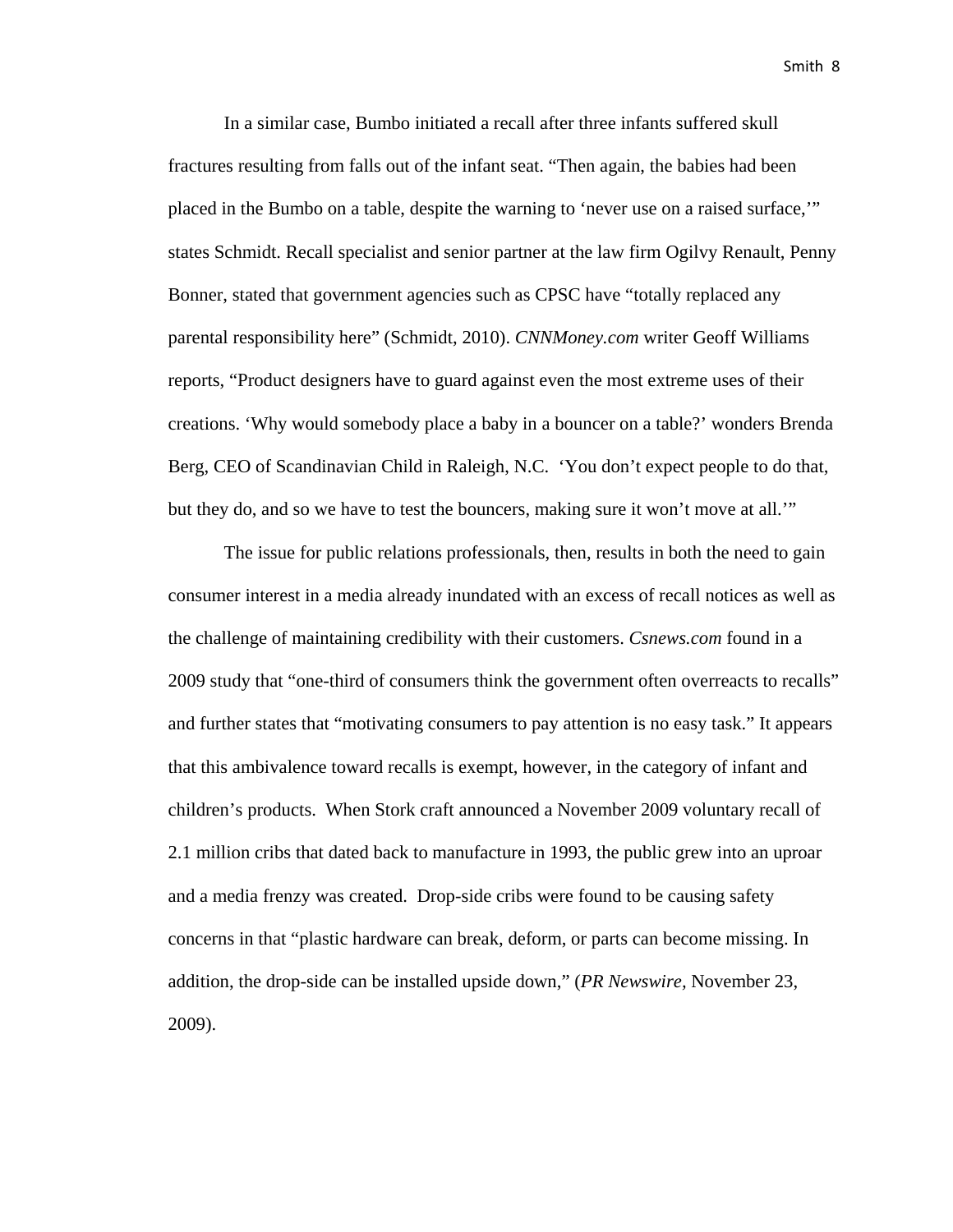"'It's too much, all this fear-mongering,'" stated one pregnant parent of three who had no plans to contact the company for replacement parts. "My crib has been just fine for the first three, and I'm sure it'll do the job for the next one.'" While she showed empathy "for the families of the four American infants who died after the crib's plastic latch on the drop-side mechanism failed because it was improperly installed, the historic recall stirs up parents 'who are already hyper-sensitive to the idea that something could happen to their little ones. By creating an atmosphere of fear, they end up over-protecting their children and losing a lot of the spontaneous joy of parenthood,'" (Beun, 2009).

From a different perspective on the matter, parent Sasha Heeney "'tried about 100 times to get through to Stork craft' and was part of an earlier recall in January to replace a bracket supporting the mattress, believes the most recent recall is either overkill or exposes a system that is failing parents. 'It's frustrating because you try to research things as much as possible,' says Heeney, who has a 14-month-old son. 'Then you're stuck with a crib that's been recalled twice in a matter of ten months. Even the size of the recall makes you wonder. Perhaps they're trying to be extra cautions, but if you're recalling cribs going back to 1993, I would have a lot of questions about your ethics,'" (Beun, 2009).

Also showing frustration for the lack of parental responsibility placed upon consumers, children's retail store owner Rhea Hymes states, "'I literally had people coming in the stores crying because they were terrified for their babies, but couldn't afford another crib. The government scared a lot of young parents for no reason at all. They took a very vulnerable market and said 'you'll kill your child if you buy this type of crib.' The truth is that if you don't put it together properly, you'll have problems.'" She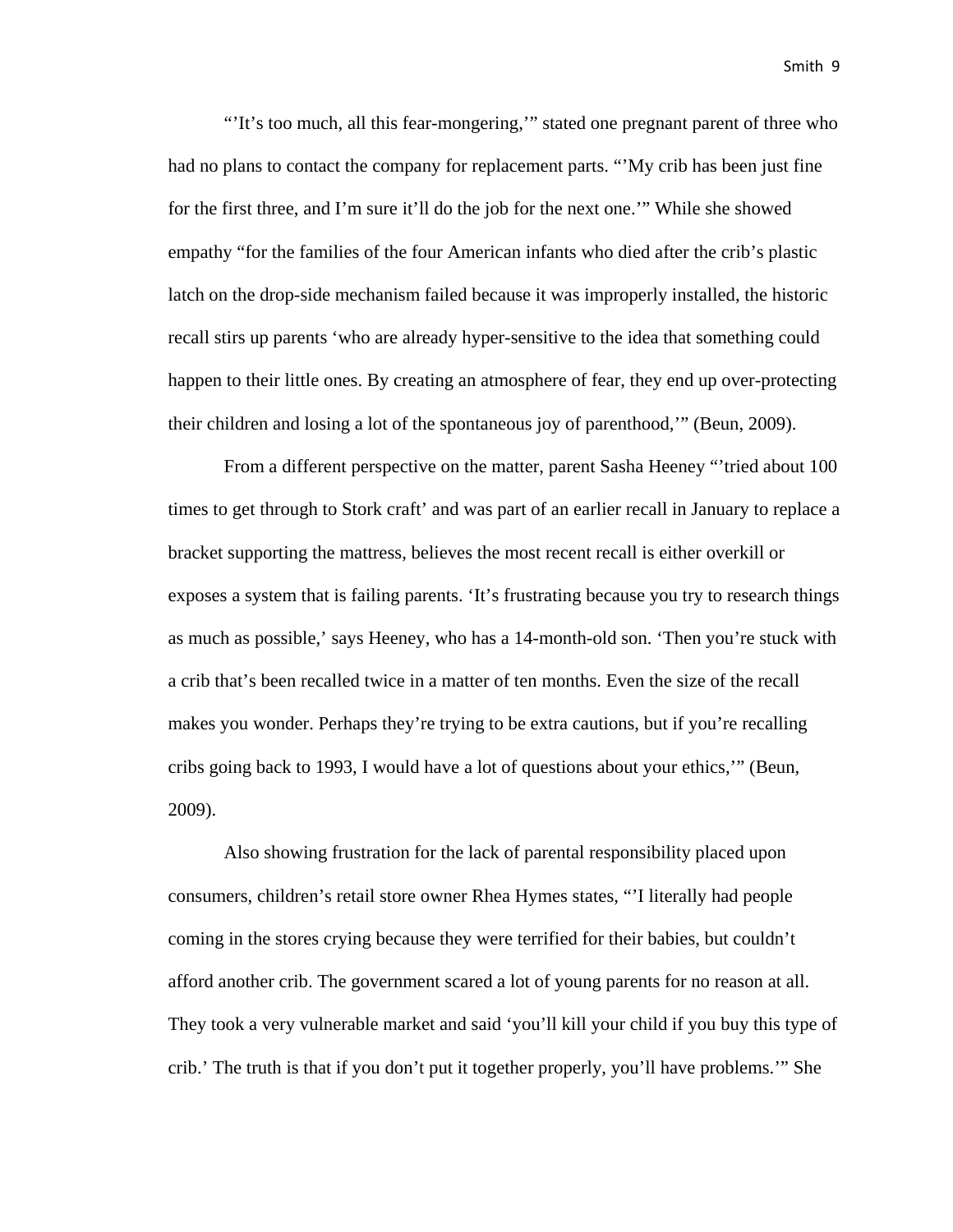further predicts that "'this recall will unnecessarily kill Stork craft which is a good Canadian company. There's nothing to protect the manufacturer who puts the right information out there but everything for people who don't read instructions properly,'" (Beun, 2009).

Also adding fuel to the recall fire is the fact that consumers with decreased expendable cash flow are turning to alternative sources in order to maintain their budgets in the midst of a recession. Research has shown a trend in increased sales from less expensive retail stores compared to past years. "'When buying at deep discount stores and second-hand shops, take extra care to watch for recalled goods. Once a manufacturer's product leaves its primary supply chain, it can be difficult to track and remove goods from the marketplace,'" recommends ExpertRECALL in a 2009 *PR Newswire* release. "'What also complicates matters is that big ticket nursery items, like cribs and bassinets, are often passed down from one generation to the next without assembly instructions or the appropriate product warnings,'" states Rozembajgier. "'When using these items, it is critical that consumers take full cautionary measures to ensure the safety of their little ones,'" (*PR Newswire,* January 7, 2010).

#### **Chapter 2**

#### Review of Related Literature

Considering that the CPSC has estimated the cost of recalls to be about \$700 billion annually, it is crucial for companies to act proactively to create a public relations plan that will afford flexibility according to the scenario (Wahl, 2009). Utilizing existing literature that contains details of best practices as well as failed tactics, practitioners are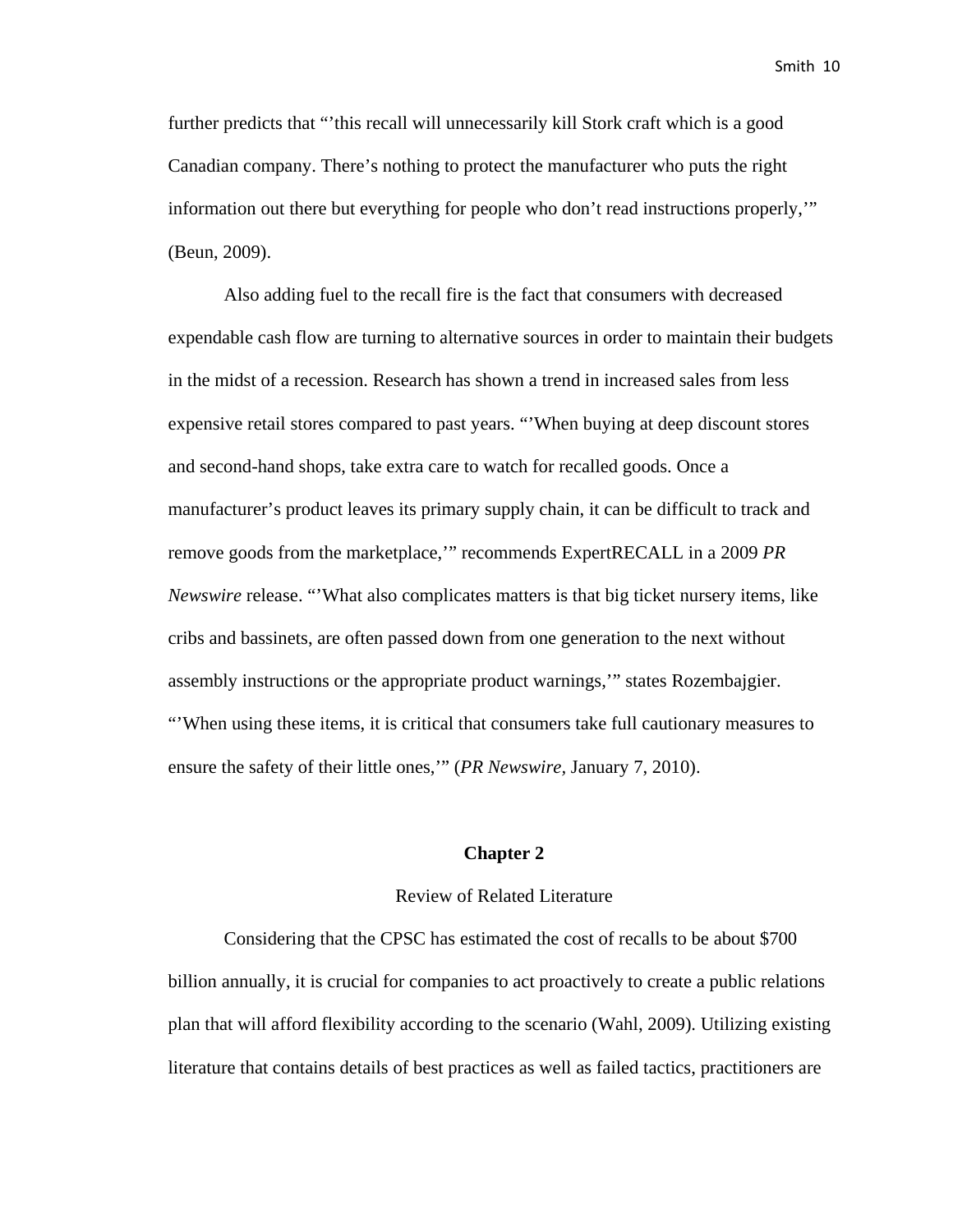able to save time and financial resources while learning from real life scenarios within the field. Those who take advantage of these materials and work to adapt successful tactics to their own organization are likely to improve, or at least maintain, public perception of their company in the midst of a recall and in the aftermath that follows.

As readers are reminded by Williams on behalf of *CNNMoney.com*, "at best, a recall is expensive and embarrassing. At worst, it's fatal. Recalls and withdrawals are often extremely costly, and have in many instances led to bankruptcy for those companies involved." While a product recall has the potential to wreak havoc on the organization's reputation, this certainly does not have to be the case. "Having effective recovery strategies for dealing with product recalls efficiently and in a timely manner is imperative. If a firm handles a product recall crisis well, it can be turned into a positive advantage for that company by actually increasing consumer satisfaction beyond where it was before the recall" (*State News Service,* 2009).

 "A product recall can significantly affect a company's bottom line and its reputation, but a swift recall and restitution to purchasers can minimize harm to the company and even improve customer satisfaction" (*State News Service,* 2009). Through the implementation of strong, swift crisis management, organizations can theoretically work to rebuild any trust that may have been undermined during the recall initiation phase. "Reducing the time it takes to recall a product will have a positive effect on consumers' willingness to purchase other products from the same company and if the recall is handled well, the stock price may recover to the same level as before the incident" (*State News Service,* 2009).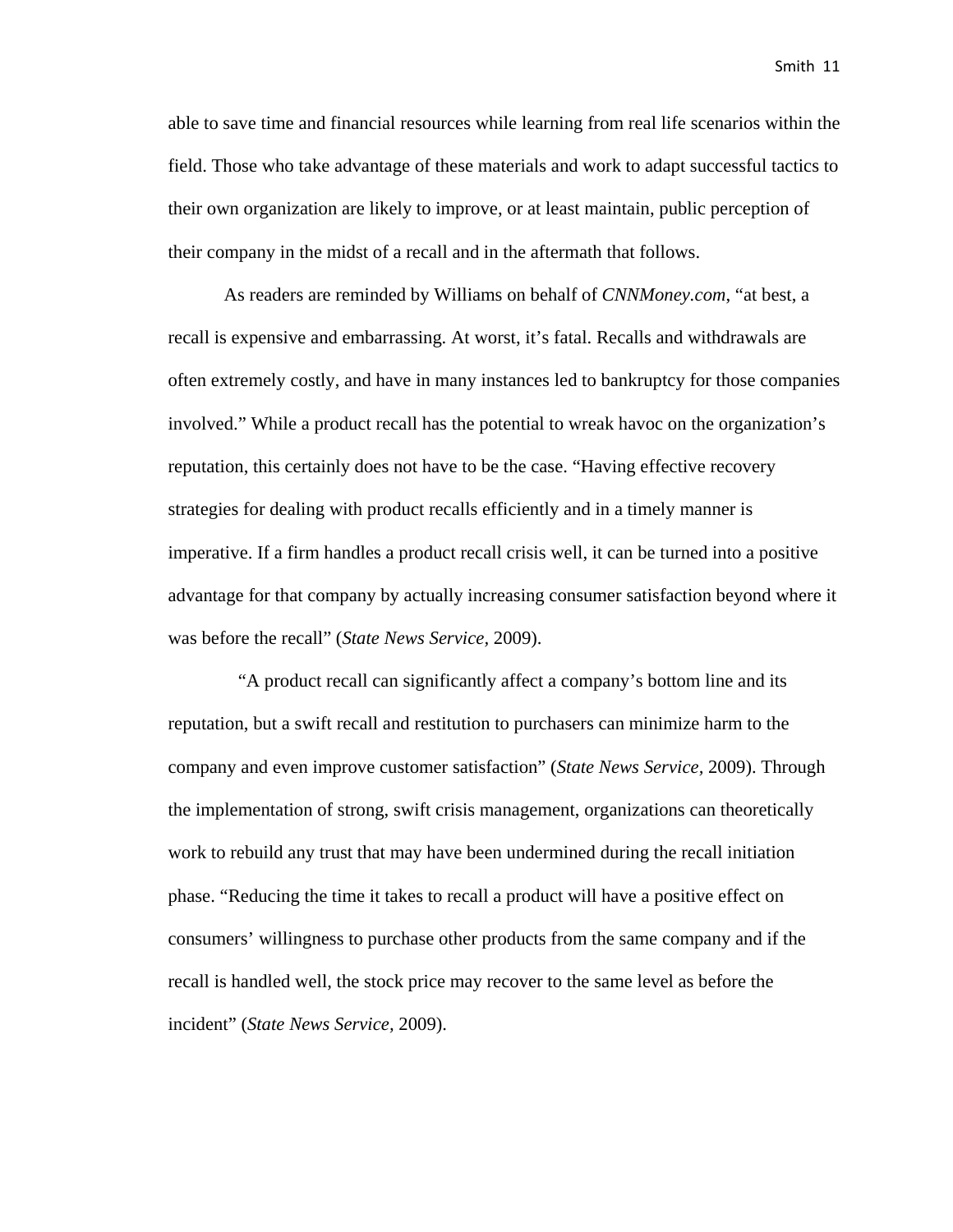In conjunction with Georgia Tech, the University of Manitoba studied over 500 toy recalls taking place between 1988 and 2007. According to their findings, "effective recovery from a product recall begins with the way in which the company announces the recall. The firm should engage the public and immediately disclose all relevant recall and replacement information as soon as possible. Consumers are forgiving so if a firm apologizes, acknowledges the problem, and doesn't make the mistake again and again, consumers will continue to be loyal to that brand" (*State News Service,* 2009).

Using the FDA's previously defined classes of recalled products, manufacturers should be able to determine the severity of the issue and ensure that products are pulled from retailer inventory quickly. In a Class I recall, products have been found to be either seriously harmful or deadly to the consumer. Class II is defined as potentially causing temporary health or medical consequences, while Class III does not necessarily involve bodily harm, but rather concerns such as labeling violations (*Professional Candy Buyer,* 2009).

In other study findings, it was recommended that exchanges, rather than refunds, are associated with shorter recall times and that "companies fare better if they recall the product and provide a refund through a retailer." In addition, manufacturing defects, as opposed to design flaws, and "reactive recalls due to an incident, injury, or death were more likely than preventative recalls to result in exchanges" both appear to be proven factors in drastically reducing time spent on a recall (*State News Service,* 2009).

Accepting responsibility for the recall is crucial for companies who wish to maintain a positive public image in addition to preserving positive business relationships with retailers. Failing to do so will likely result in strained interactions throughout the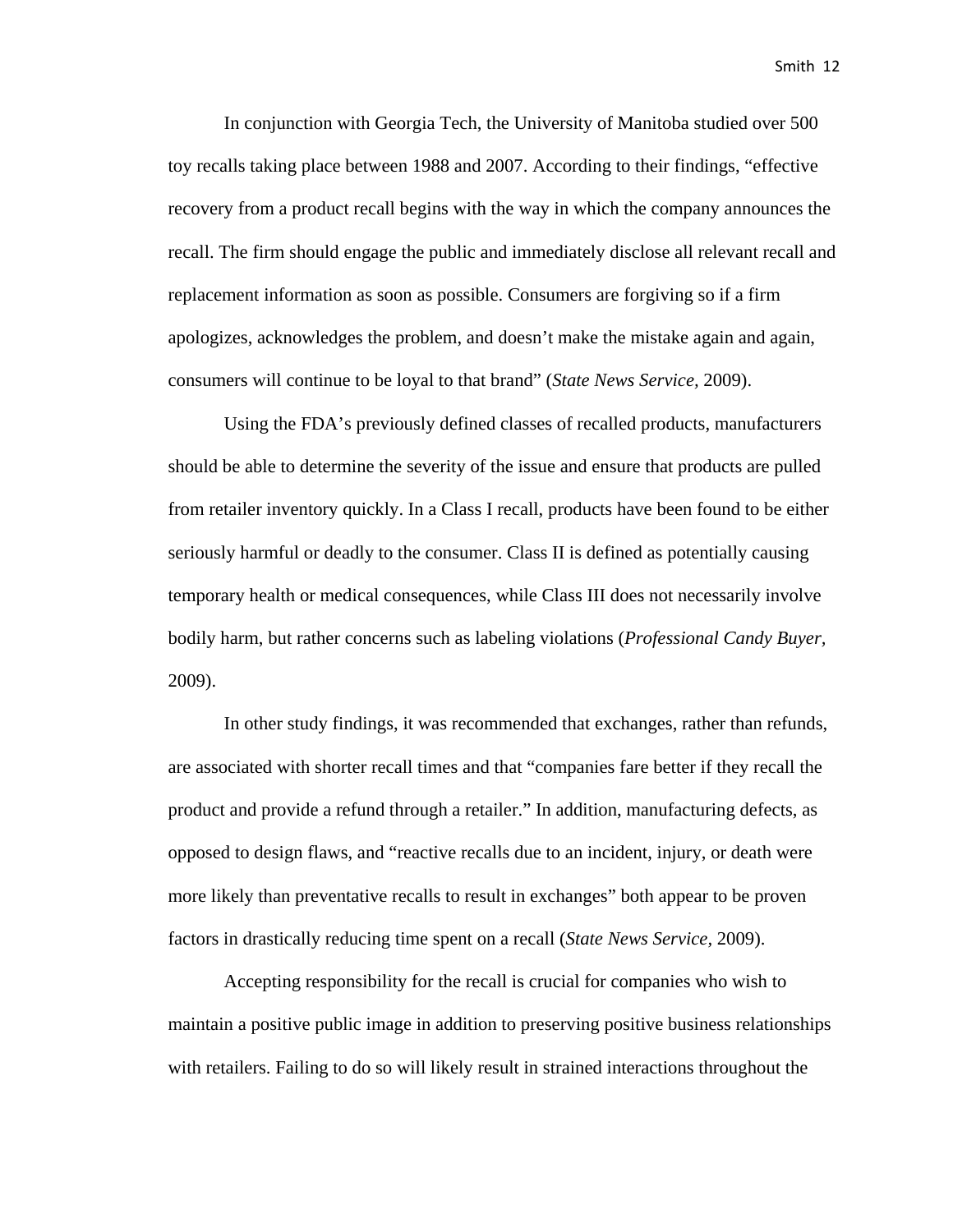recall process, let alone lowered sales figures in the future from bitter consumers and retailers. Take for example, the 2008 recall of two different baby beds created by Simplicity. The assets and brand were purchased by SFCA Inc. prior to Simplicity going out of business. This became an issue when over 900,000 bassinets and 600,000 cribs were recalled with no one accepting the blame. "SFCA says it isn't liable for products made before the acquisition, and it has refused to conduct a recall of the defective goods, which have been linked to several infant deaths. 'It's one thing to say you didn't acquire any of (Simplicity Inc.'s) liability, but another to say you shouldn't help assist, especially if you want to have a continuing business relationship with us,' Wal-Mart's director of recalls Kyle Holifield said" (Trottman, 2008).

Eventually, many retailers obliged the request of CPSC to initiate their own voluntary recall, including any associated costs, stating the safety of their customers was top priority. "Even when an entrepreneur does everything right, the aftermath of a recall isn't easily overcome. They have to put a flier in their store. It's kind of like a wanted poster. Then they have to ship the toys back to us, and for them, it's a huge hassle and a huge embarrassment" (Williams, 2010). While this situation may not have been ideal for retailers, history has shown that proactive measures such as this demonstrating concern for their customers are likely to build even stronger relationships with the public. "Refunds are not required by the federal law. They are the option of the manufacturer or retailer. However, to keep consumers satisfied and encourage repeat business, offering them is a good idea—just as it's an excellent idea to handle the whole recall process with speed, compassion, and know-how" (*Professional Candy Buyer,* 2009).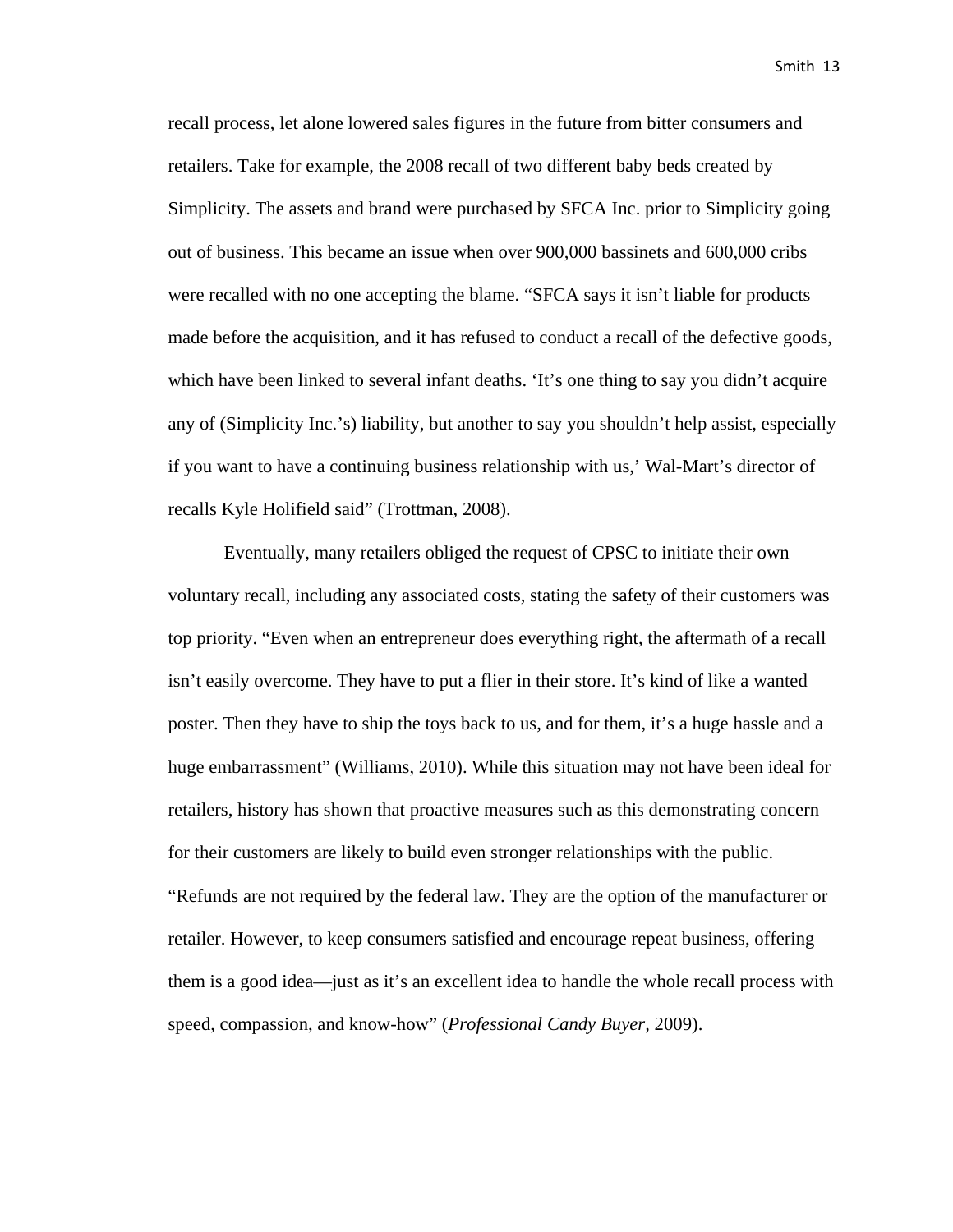A case study of Mattel's multiple recalls in 2007 has much to offer those public relations professionals seeking best practice recommendations in the midst of a crisis. Naming in their code of conduct characteristics such as "transparency, and 'always doing the right thing,' (*PR Newswire,* January 19, 2009) Mattel had their work cut out for them when it came time to communicate with the public. Emphasizing the company's commitment to safety, internal and external materials were released along with the creation of a website that was translated into twenty various languages. Targeting consumers, stakeholders, and the media, Mattel worked towards the goals suggested by agencies such as ExpertRECALL to "protect the public, protect the brand and complete the process as efficiently as possible" (Williams, 2010).

One challenge Mattel faced was that "dealing with so many offices in different time zones posed a host of communications challenges. While we were sleeping in L.A, that doesn't mean journalists were sleeping elsewhere. Because this was a global issue, there were a lot of opportunities for misinformation from the media side. If one person got it wrong, then it would be wrong in the other part of the world in a heartbeat" (*PR Newswire,* January 19, 2009).

Using tactics such as press releases, a satellite media tour, media conference calls, one-on-one interviews, full page ads, a recall website and a video message featuring chairman/CEO Robert Eckert, Mattel launched a comprehensive, proactive crisis plan designed to reach as many consumers as possible. Eckert's messaging "emphasized his concern as a parent and his personal responsibility. Throughout his key message was that the company should be judged not on the issues that had arisen, but rather on how the company was acting responsibly to fix them" (*PR Newswire,* January 19, 2009). In order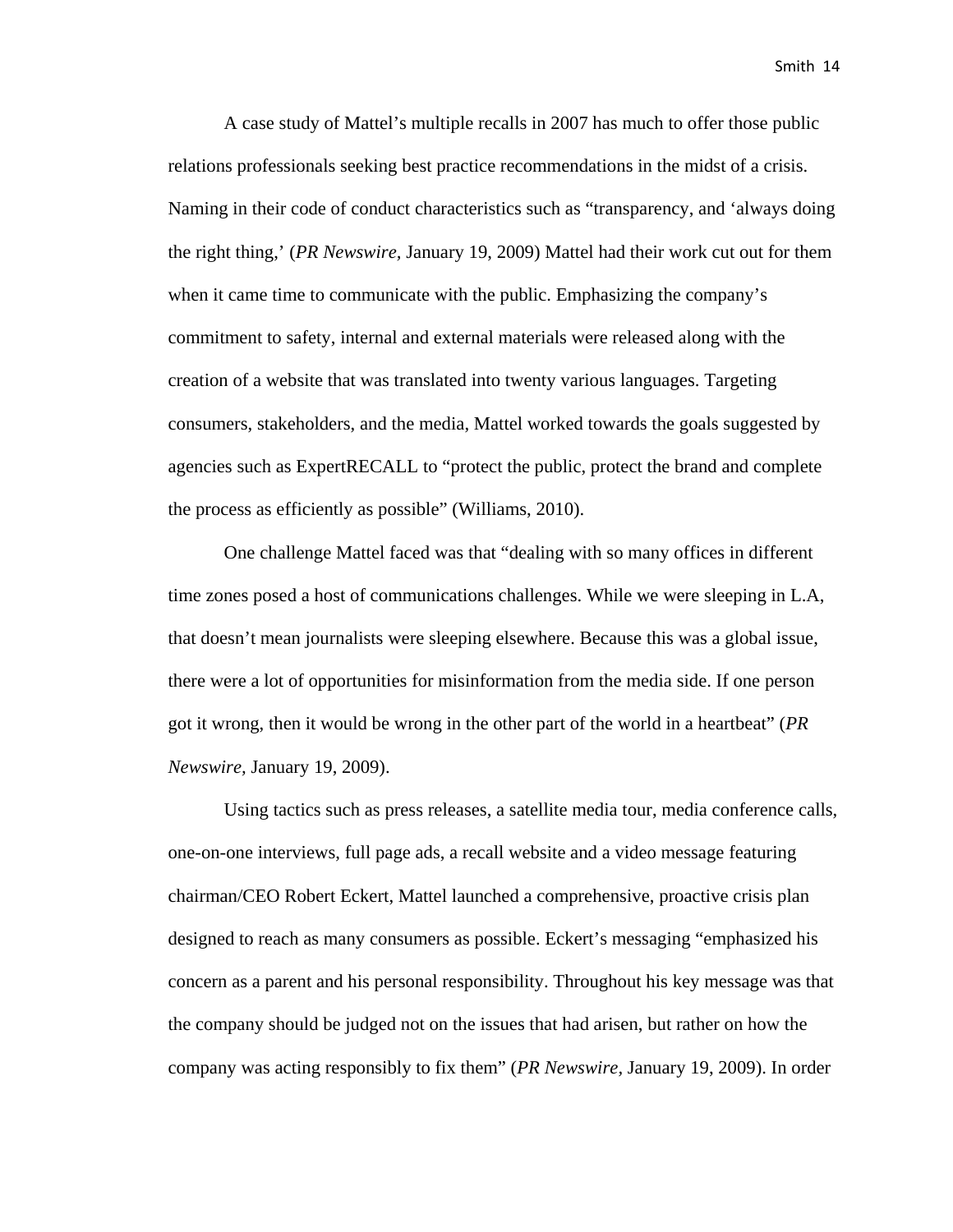to further prove the organization's pledge to engage in corporate responsibility, Eckert participated as the keynote speaker at the Business for Social Responsibility's annual conference where he discussed "the importance of dealing with issues responsibly and transparently to maintain consumer trust" (*PR Newswire,* January 19, 2009). Evidenced by the millions of hits received on the recall website and millions of calls and emails answered using the manufacturer's consumer relations hotlines, Mattel's approach was successful in accommodating customers and driving traffic to its communication methods created solely for the purpose of the recall.

Research has shown that, "consumers are more picky than ever. They're more paranoid about their health and safety, better informed, and have heightened expectations about reasonable care and due diligence" (Williams, 2010). Coupled with the fact that "the CPSC is adding resources and tools to more closely monitor, report, and create awareness of products that present safety hazards" (*PR Newswire,* January 7, 2010), "there may be a case of consumer dullness as a result of overkill. That's a concern. There's always been an issue of how to properly communicate the level of concern to people. I think that too many recalls can become background noise. It's also how do you get the media to take an interest in something in such a way not to have it turn in to background noise? That's a constant challenge" (Schmidt, 2010).

#### **Chapter 3**

#### Method

This research was conducted using an instrumental case study in which "a particular case is examined mainly to provide insight into an issue or redraw a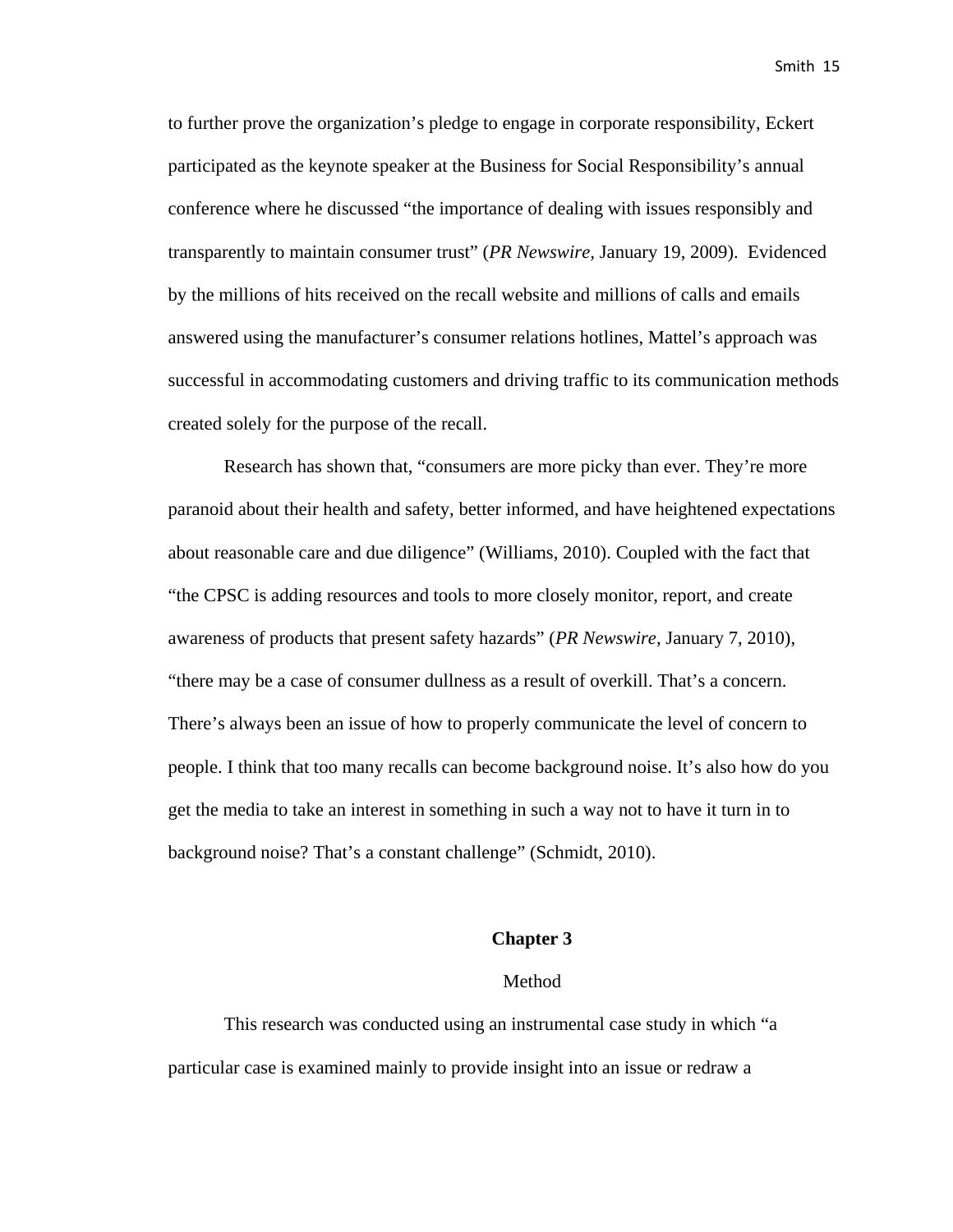generalization. The case is of secondary interest, it plays a supportive role, and it facilitates our understanding of something else" (Denzin and Lincoln, 2005). Case studies have few disadvantages associated with the method, none of which presented overwhelming problems during this study. Because the research focused on a single case study as opposed to multiple accounts, the researcher had ample time to commit to data collection and analysis, yet not producing so much data that researchers necessitated an extended period of time to examine it or had issues summarizing responses. In addition, the case selected was specific enough to the infant and children's manufacturing field that generalizations were practical to other practitioners within this field.

Using a single, mainstream case such as Mattel demonstrates teaching potential for other public relations practitioners. This study addressed the four essential characteristics of case study research as defined by Wimmer and Dominick. In regards to being particularistic, the case focused on the successful implementation of an organization that was faced with a recall and improved relationships among its public, including retailers, as well as either maintaining or improving business sales. Sharing a detailed account, this descriptive "story of a problem" (Hoag, Brickley, and Cawley, 2001) offers readers a heuristic vision in which they are presented with "new interpretations, new perspectives, new meaning, and fresh insights" (Wimmer and Dominick, 2006). Lastly, the research case offered inductive reasoning in which principles and generalizations emerged that apply to the public relations interests of readers.

Investigating specifically ways in which the study case reacted to issues of parental responsibility, created media impressions, maintained and improved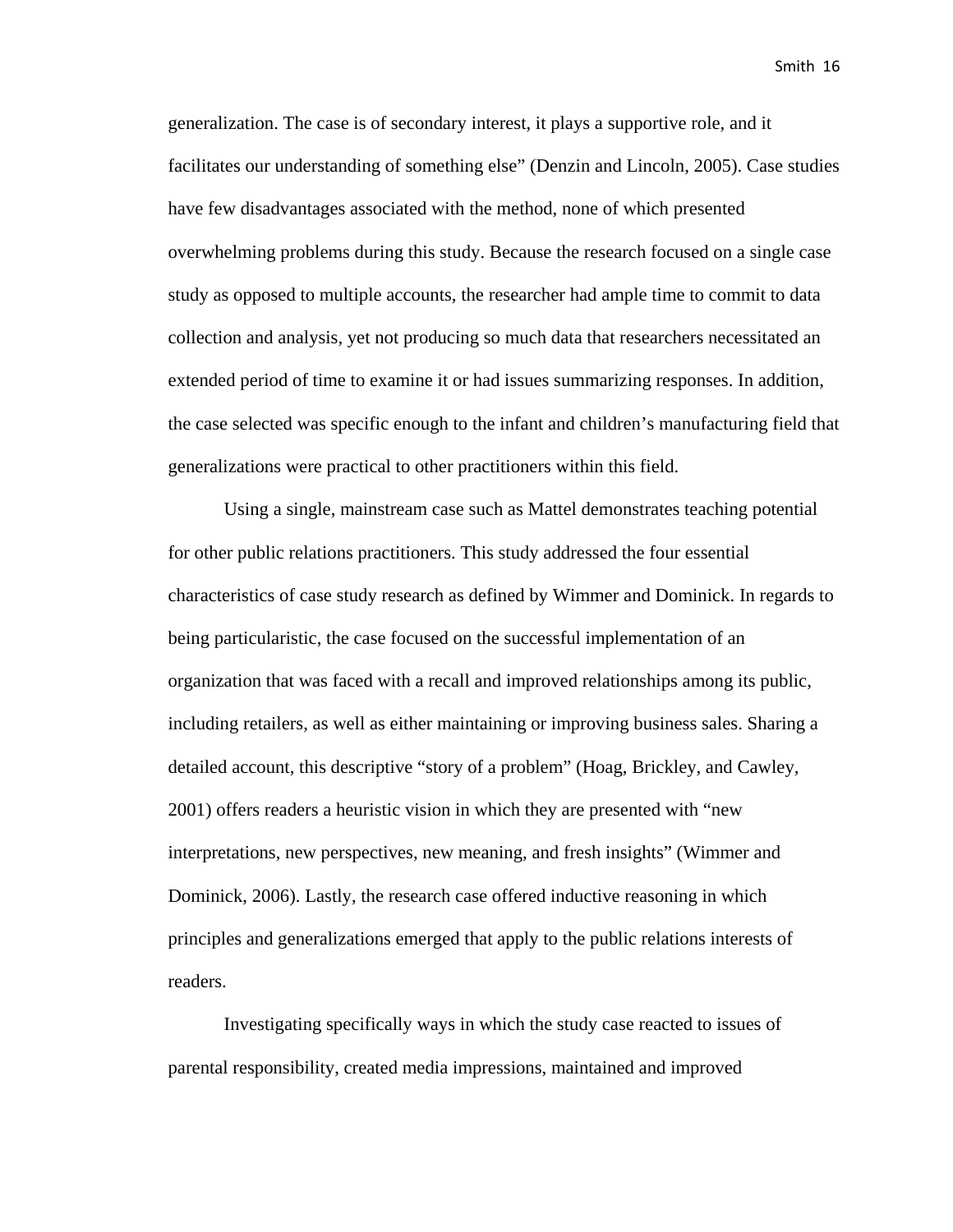relationships with both customers and retailers alike and overcame issues associated with a public overwhelmed by recall notices, the research offers organizations the opportunity to learn from both their successes and failures alike. Because a recall executed properly and effectively has the potential to teach problem solving and improve decision making, the case study approach benefits those seeking a generalized method from which they can pick and choose tactics that may apply to their own crisis plans.

In order to increase the reliability and validity of the study, the researchers employed the use of multiple data sources to examine key messages, effective tactics and lessons learned. Compiling generalizations regarding the type of information distributed by the media, along with key wording and messages assists readers in modifying their own recall crisis reaction plans which can save crucial time in the midst of a recall.

To further research the impact of public relations on recall strategies, a content analysis was conducted using popular media articles. LexisNexis *Academic* Power Search was used to search for articles with "mattel recall" as a search term between the dates of January 1, 2007 and January 1, 2008. Index terms "MATTEL, INC." and "ECKERT, ROBERT A" were also specified. The Source Selected was defined as "All News (English)." As such, the yielded results of 892 articles were then narrowed down to 49 using a Publication Name filter for only those articles originating from "The Associated Press (24 hour delay)".

Two stories that were not specific to the Mattel recall case were eliminated from the onset. In the case of duplicate stories, the article with the latest date and/or time of publication was selected. This narrowed the study results to forty. Likewise, one result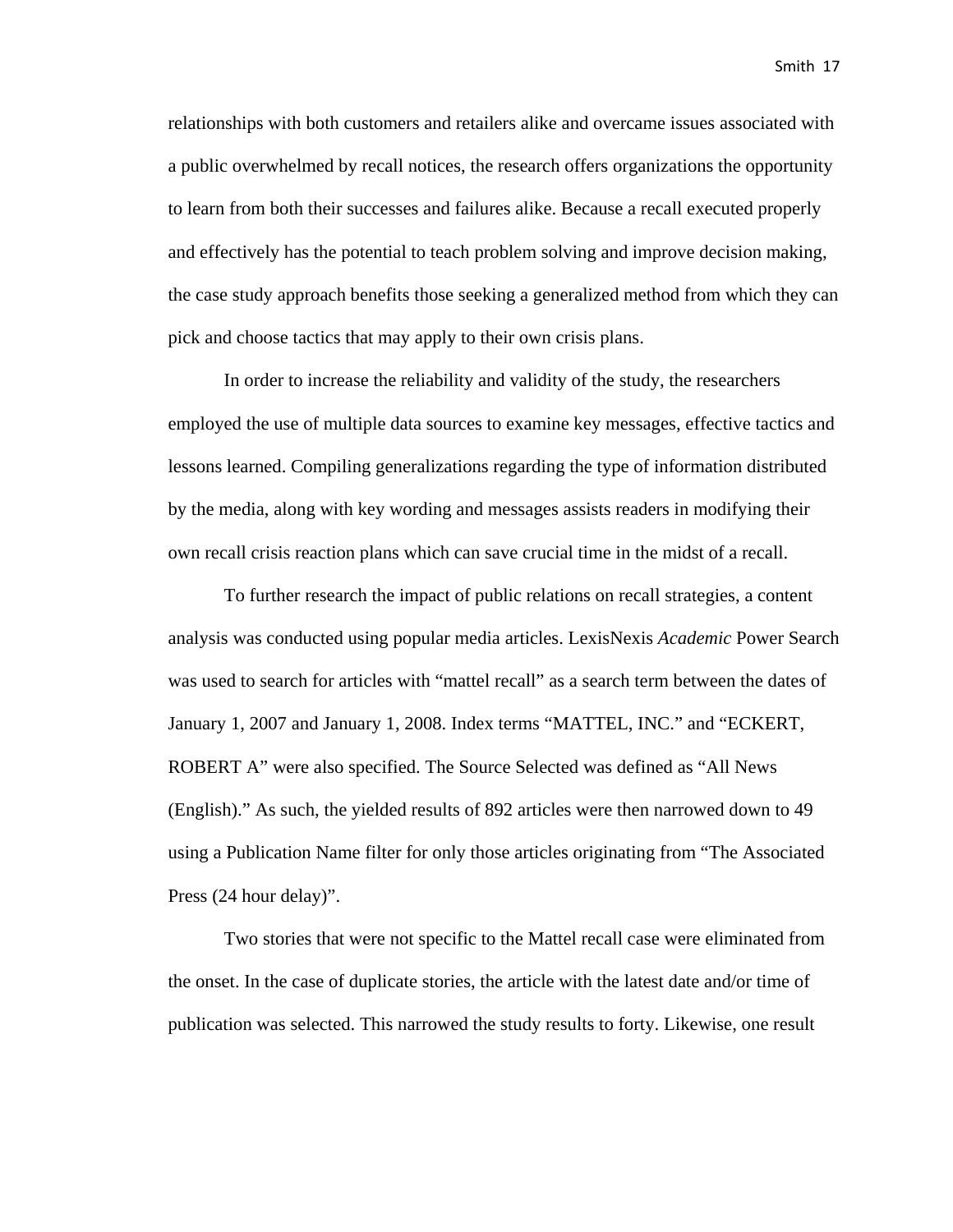that contained only a list of recalled toys with no additional detail was excluded, reducing the story count to thirty-nine.

In an effort to increase the sample size, an additional seventeen articles were added to the content analysis phase of the research. Using the same search criteria and timeframe listed above, the category of "Magazines & Journals" was added. Containing a total of twenty-two articles, the sample was then reduced to a total of eleven through the exclusion of one duplicate article and ten articles that proved to be unrelated to the Mattel case. Six additional articles were also coded using the Publication Name "The Associated Press State & Local Wire (24 hour delay)." The search returned twenty-one articles, however, only six of which were considered relevant in that they did not present duplicate data.

Categories for the content analysis were selected using emergent coding which "establishes categories after a preliminary examination of the data based on common factors or themes that emerge from the data themselves" (Wimmer and Dominick, 159). A total of three individuals were used to code data using a single page coding tool. "Standardized sheets are usually used to ease coding. These sheets allow coders to classify the data by placing check marks or slashes in predetermined spaces (Wimmer and Dominick, 163). A number of categories were intentionally identified within the original coding sheet. "Generally, many researchers suggest that too many initial categories are preferable to too few, since it is usually easier to combine several categories than it is to subdivide a larger one after the units have been coded" (Wimmer and Dominick, 161). Each article was examined by two coders in order to increase reliability.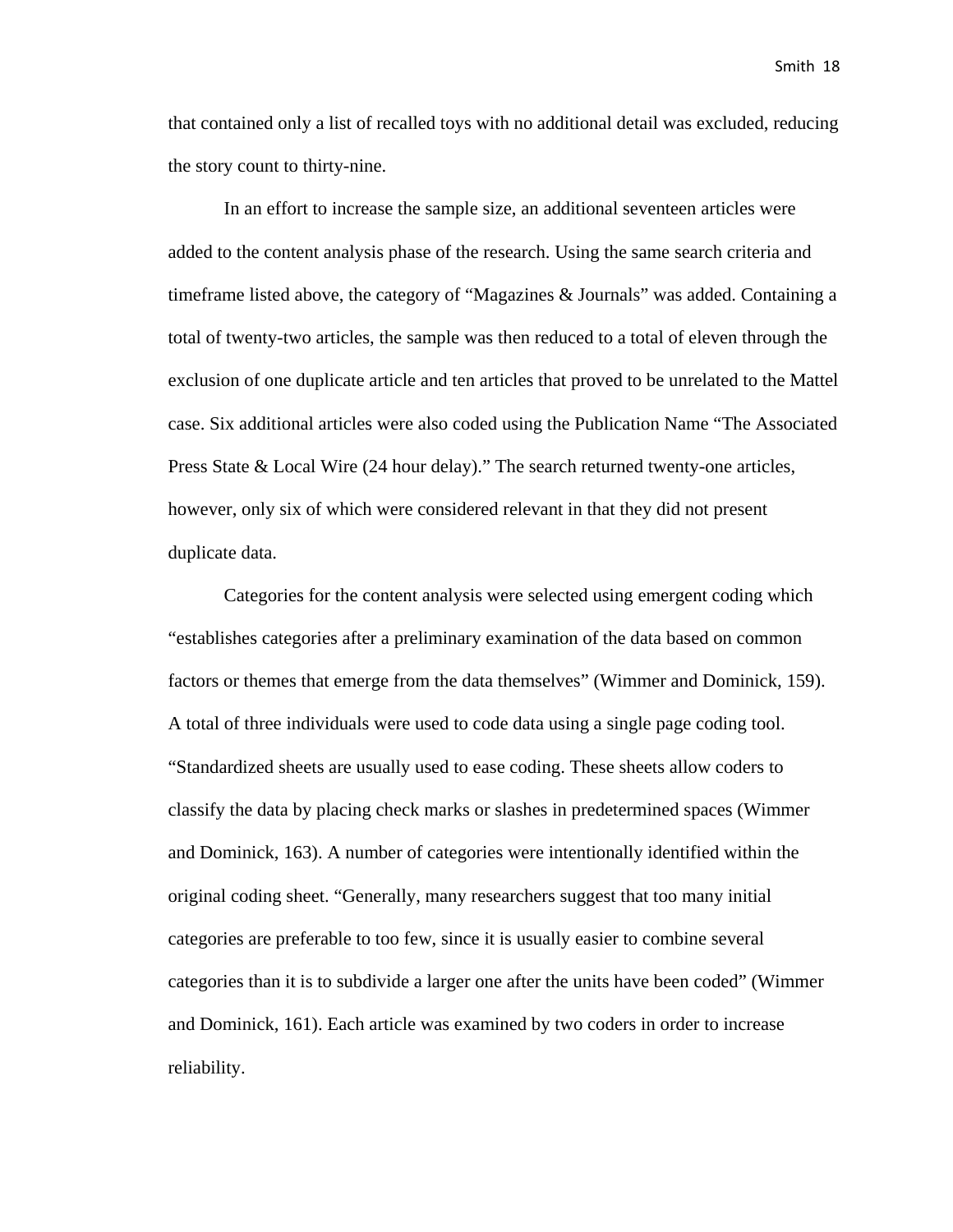Coders were asked to evaluate the news articles for data such as the type of recall mentioned, sources quoted, cited causes for the recall, recall effects, public relations tactics used, and to gauge the tone of the article in relation to Mattel's image/reputation. In addition, coders were asked to document whether any previous unrelated recalls originating from China were discussed.

#### *Research Questions*

The following research questions have been addressed throughout the extent of this study:

- 1. What best practices can public relations professionals learn regarding maintaining and improving relationships with both consumers and retailers during a recall situation?
- 2. Which public relations strategies and associated tactics receive the most attention from the media in the midst of a crisis?
- 3. Does an increase in reported public relations activities as a recall crisis develops increase perceived organizational reputation within the media?
- 4. Upon which negative effects of a recall are the media most likely to focus?
- 5. In cases where recalled products were designed and manufactured in two separate countries, does the press coverage differ between the two countries during a recall?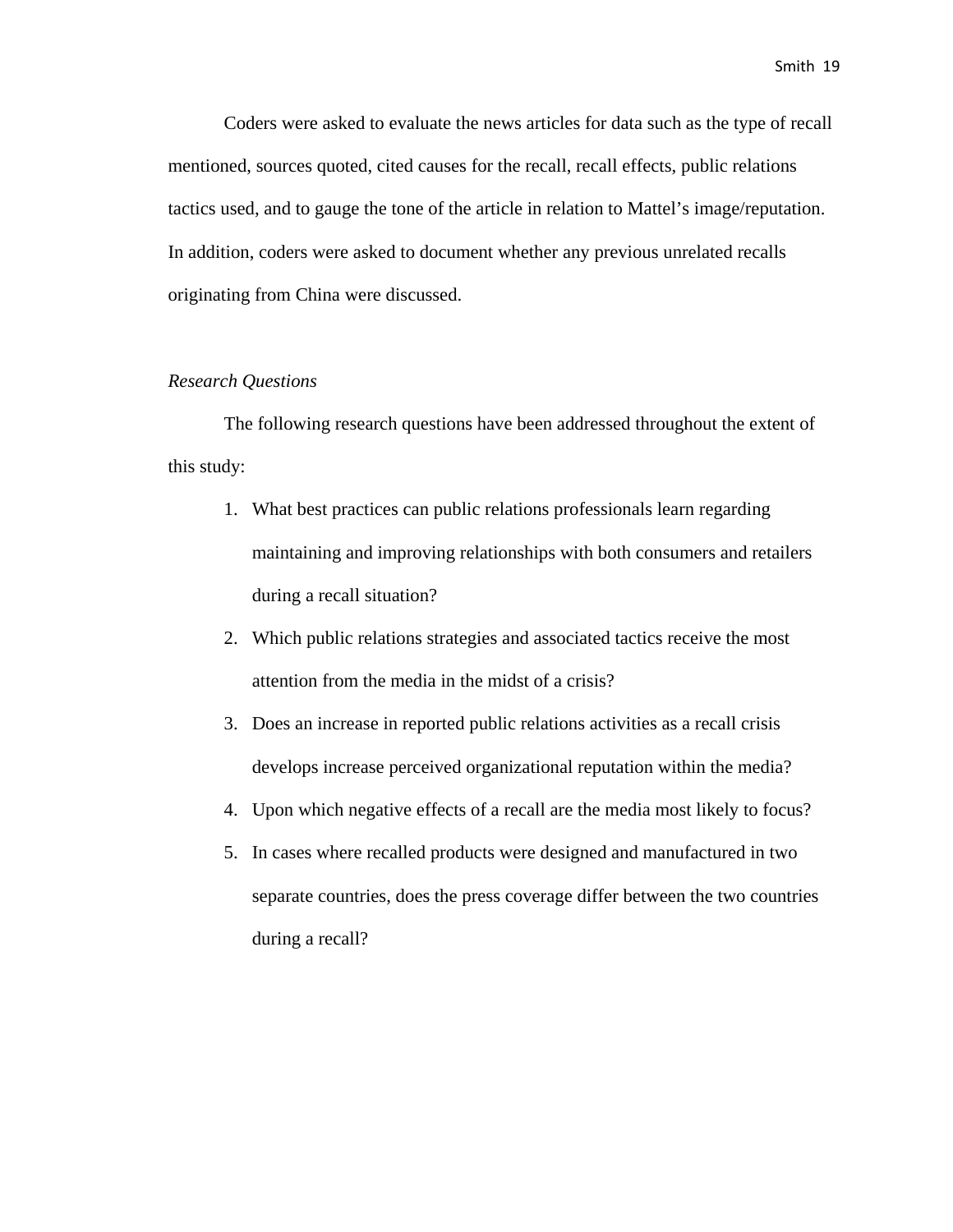#### **Chapter 4**

#### Findings

#### *Case Study Findings*

A good image is a terrible thing to lose! It has been said that thirty years of hard work can be destroyed in just thirty seconds.

-Bill Patterson in *Public Relations Journal*

What is known today as the "world's largest toy company," the Mattel organization was founded on humble beginnings in 1945 (*Mattel, 2007*, 2008) by Ruth and Elliot Handler and Harold "Matt" Matson. Located in Southern California, Mattel originally focused on manufacturing picture frames in a garage workshop. "When the company started selling dollhouse furniture made from picture frame scraps, they realized the market potential and decided to switch to toy manufacturing" (*Public Relations Problems and Cases,* 2007).

In 1959, Mattel solidified its place as an industry leader with the introduction of the Barbie doll to the toy market. Time and time again, Barbie has popularity spanning generations, demographics and socioeconomics alike. "Throughout the decades Mattel has continued to create and market popular toys, merge with successful manufacturers, partner with children's program companies, obtain licenses and rights to manufacture popular lines and acquire other companies" (*Public Relations Problems and Cases,*  2007). As such, the company today produces over 800 million toys each year (Mattel Recalls 2007). "Two thirds of these are made in China by either Mattel-owned or other contract toy manufacturers. Wal-Mart, Toys "R" Us, and Target are Mattel's three largest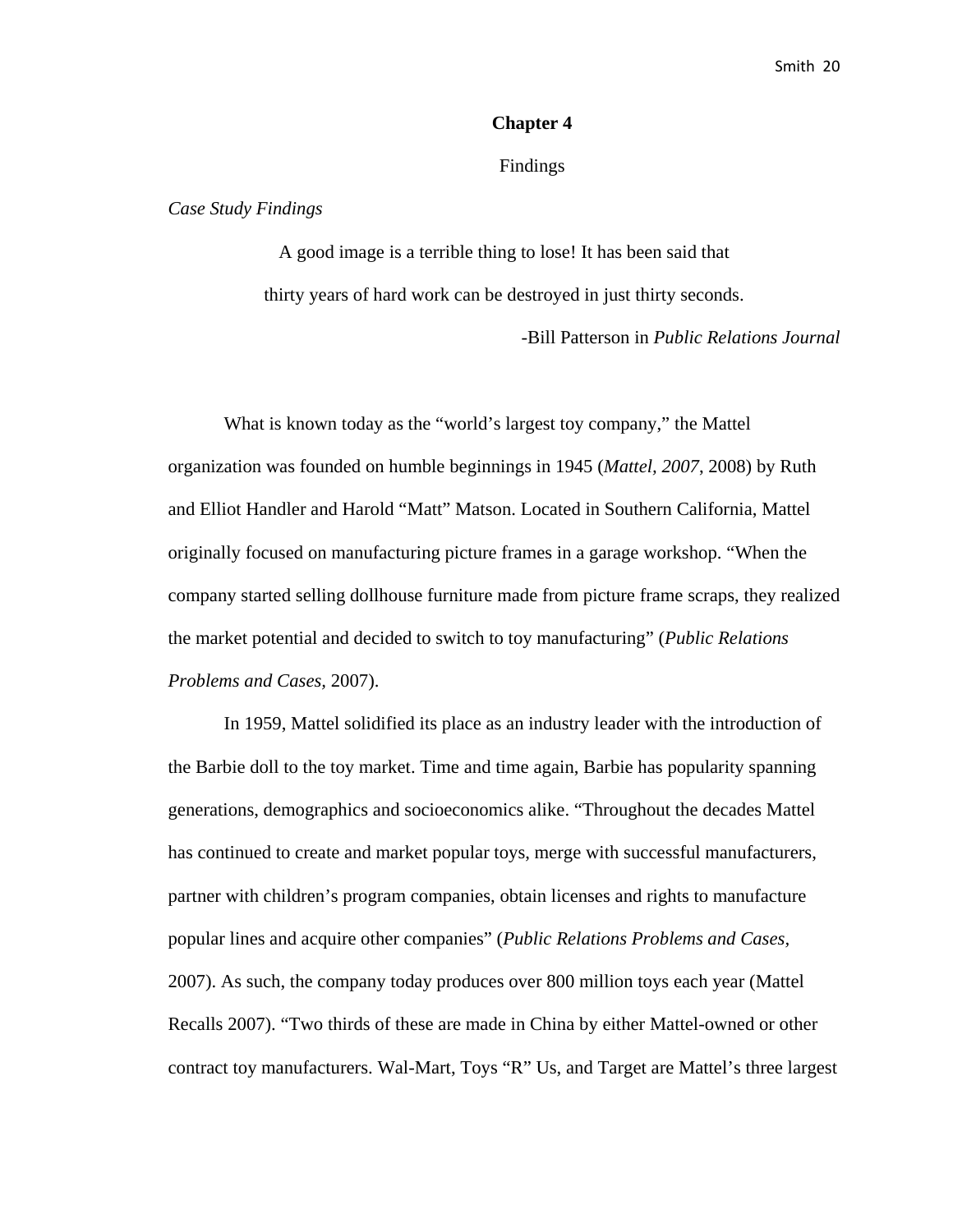customers, accounting together for about 40% of Mattel's annual worldwide sales" (Gilbert and Wisner 2010, 34).

"Since its conception, the Mattel Company has done a lot to make sure it is considered a trustworthy company for children and the community" (*Public Relations Problems and Cases,* 2007). Using tactics ranging from the establishment of a children's charity known as the Mattel Children's Foundation to creating "a framework to ensure manufacturing would be conducted through consistent standards on a global level," Mattel has worked to create and maintain an image associated with corporate responsibility. To reinforce this, the company is committed to donating two percent of its pre-tax profits annually. In 2010, nearly \$10 million dollars worth of toys were donated to over 50 countries. Additionally, one in four employees participated in volunteer activities, helping to further "make a meaningful difference, one child at a time" (*Mattel, Inc.*, 2010).

"In the middle of year 2007, Mattel had to deal with a product crisis, the worstever in its history" (*Mattel, 2007*, 2008). "Over a period of 19 months in 2006 and 2007, Mattel recalled approximately 14 million toys. The company was subjected to numerous lawsuits and regulatory actions and suffered severe damage to its reputation" (Gilbert and Wisner 2010, 33). Two separate reasons existed for the recalls according to *Public Relations Problems and Cases*, however:

the fact that both recalls occurred at the same time makes this the biggest recall in the company's history. The first reason toys were recalled was because of the faulty magnets. The design of these toys included parts with high energy magnets—magnets normally used for industrial purposes—that can easily come loose. These magnets pose a threat to young children and infants who could easily ingest the parts and have them bond together along their digestive tract. If several magnets were swallowed they would pull together in the stomach and rip through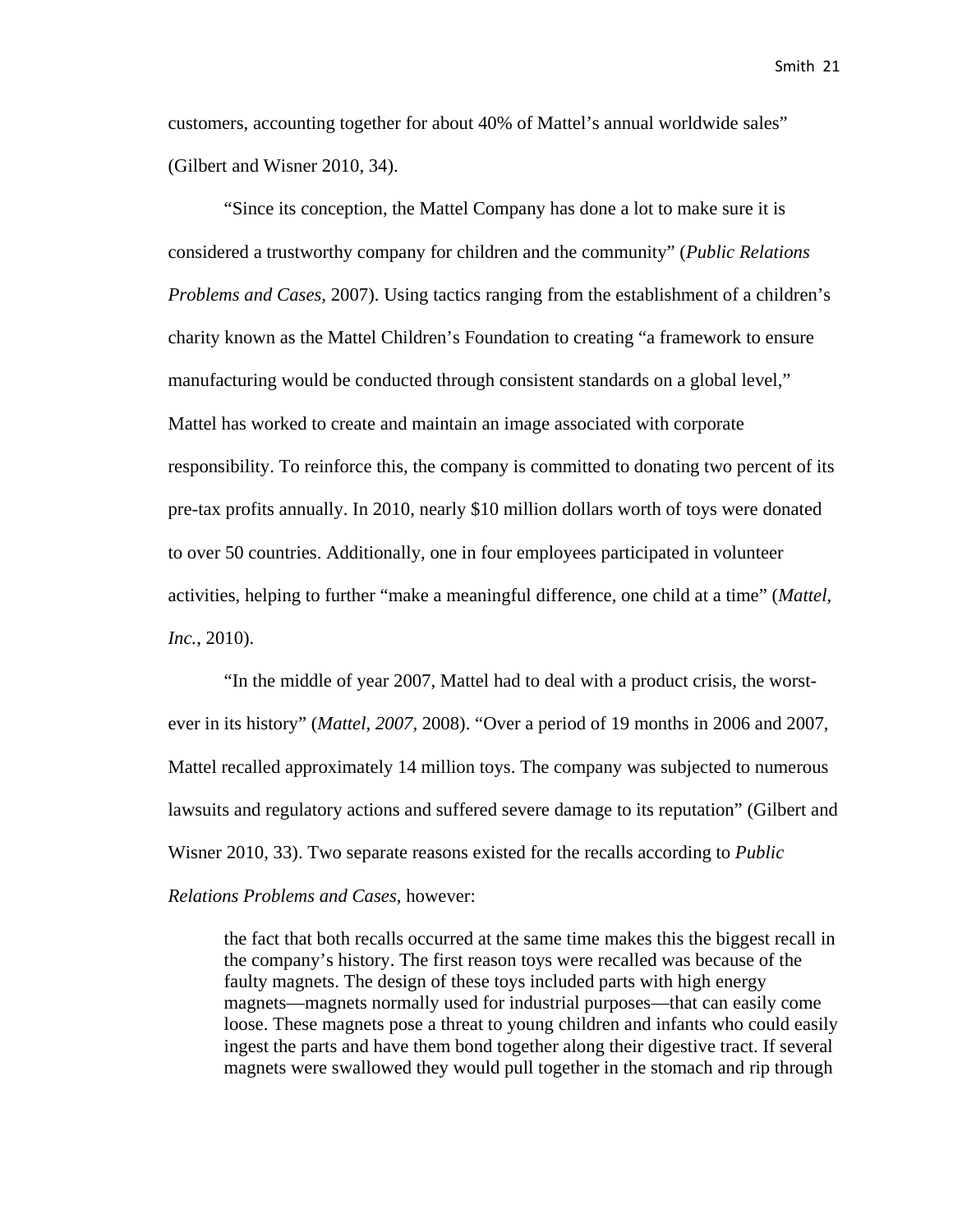stomach tissue. The strength of the magnets combined with Mattel's poor design of the toys made these products a serious hazard for young children.

Mattel made no secret of the issue with its public and took full responsibility for the issue. "A Mattel representative testified before a U.S. Congressional Committee in 2007, stating that the problem with the small magnets embedded in some toys coming loose and subsequently being swallowed by children was fully the result Mattel's poor toy design and not due to a failure to adhere to manufacturing specifications by their Chinese contractors" (Gilbert and Wisner 2010, 35).

While the magnet related recalls managed to thrust the company into a negative light with the public and the media, the situation was far from resolved. In addition, reports were surfacing that alarmingly high levels of lead paint were present in toy shipments received from China. "New federal safety standards in the United States prohibit paint from containing more than 300 ppm [parts per million] lead. In some cases, the Mattel toys in question had surface coatings tested at more than 10,000 ppm lead" (Gilbert and Wisner 2010, 41). Dangers of elevated exposure to lead-based paint for children include serious risks such as "learning and behavior problems, slow muscle and bone growth, hearing loss, anemia, brain damage, seizures, coma, and in extreme cases, death" (*Public Relations Problems and Cases,* 2007).

According to reports, "Mattel had previously given manufacturers in China a list of eight paint suppliers that they could use, but in order to cut costs, subcontractors used unapproved suppliers. In some cases the lead content was over 180 times the legal limit" (*Public Relations Problems and Cases,* 2007). The fact that "specifications provided by Mattel to the manufacturing subcontractors were correct but were not followed by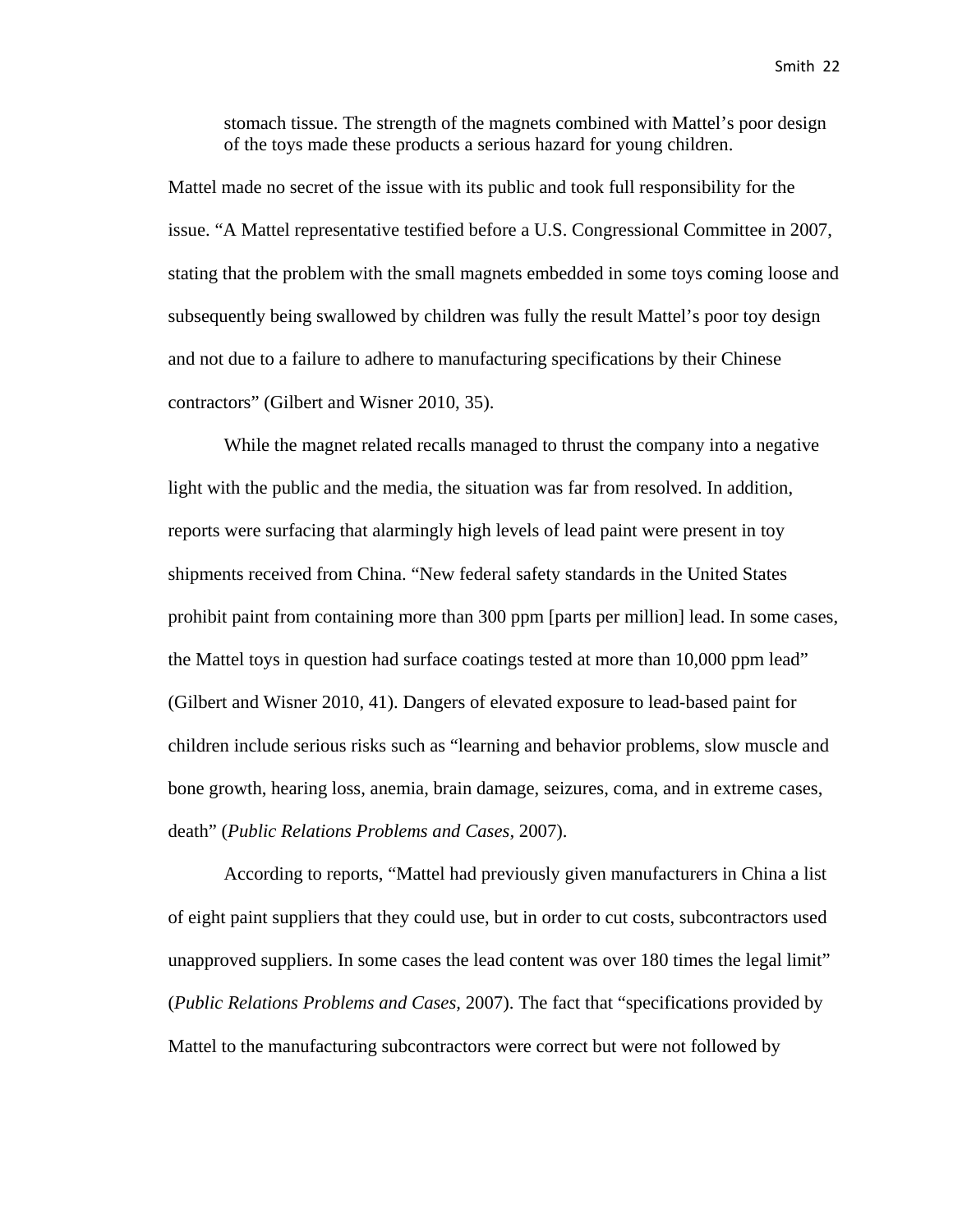subcontractors" presented "a very different problem". "'They didn't perform the testing they should have, and the audit we performed didn't catch it" (Gilbert and Wisner 2010, 41).

"The business relationship between Mattel and China seemed to be a text-book partnership that started over 25 years ago. Mattel currently does 65 percent of their manufacturing in China, and before this recall was a company others wanted to model in terms of their global manufacturing. Mattel has been criticized for placing too much confidence in their relationship with China and slacking on quality checks at the manufacturing sites" (*Public Relations Problems and Cases*, 2007).

#### *Defining a Crisis*

"Crisis management is a business plan of action that is implemented quickly when a negative situation occurs. The Institute for Crisis Management defines a business crisis as a problem that: 1) disrupts the way an organization conducts business and 2) attracts significant new media coverage and/or public scrutiny. Typically, these crises have the capacity to visit negative financial, legal, political, or governmental repercussions on the company, especially if they are not dealt with in a prompt and effective manner" (Hillstrom and Hillstrom, 279).

Prior to the creation and implementation of a crisis management plan, one should be familiar with the difference between a crisis and an incident. "A crisis can be defined as 'an unpredictable, major threat that can have a negative effect on the organization, industry, or stakeholders" (Coombs, 217). Likewise, Coombs claims that there are three features that distinguish the nature of a crisis. "First, a crisis cannot be predicted but it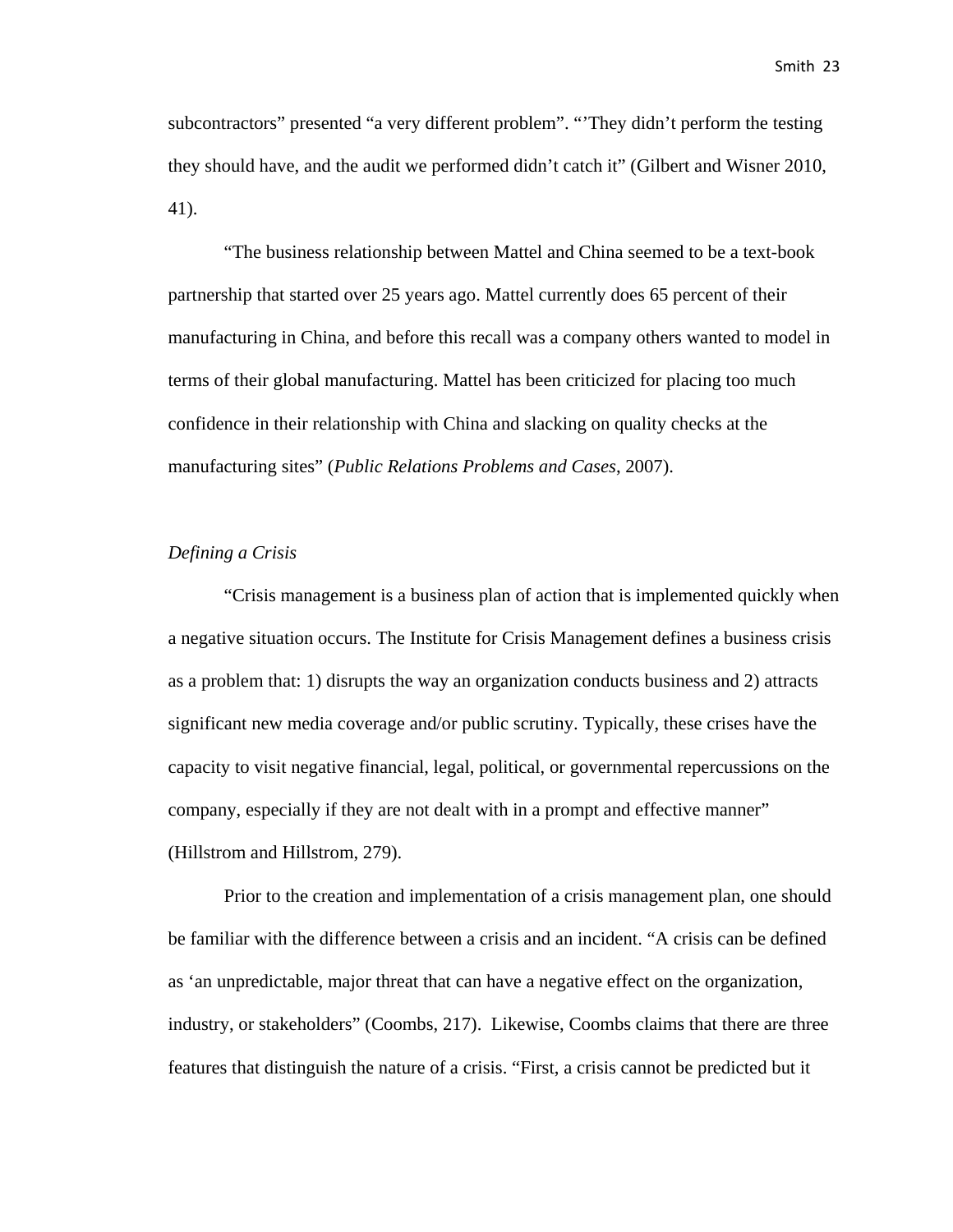can be expected. Crisis managers know a crisis will hit but cannot say exactly when" (Coombs, 217). On any given day, there could be literally hundreds of realistic threats existing for an organization. By attempting to plan ahead and foresee some of these crises and their respective implications, public relations professionals are provided with ample time and opportunity to react and formulate potential key messages.

In Mattel's case, the organization benefited from having crisis management materials created ahead of time in regards to recalled toys. Luckily, the nature of both recalls would have easily been anticipated due to the likelihood of human error in design and China's unrelated but recently reported recalls. "China has had numerous problems with the quality and standards of the products manufactured within the country. Pet food, toothpaste, seafood, tires, and toys are some of the products that had to be recalled from homes in the United States because of serious—and possibly deadly—manufacturing errors" (*Public Relations Problems and Cases*, 2007).

Also foreseeable as potential crisis situations are design flaws of the products themselves. "Even though a design engineer cannot know which parents will purchase toys, or which children will play with them, the engineer can reasonably foresee the harm from easily detachable and hazardous parts in toys designed for young children" (*Public Relations Problems and Cases*, 2007). The fact of the matter is that "children have a right to be safe from injury when they play with toys. Parents have the first duty to assure their safety, but most parents are not capable of judging the safety or danger of a toy designed for their child" (Gilbert and Wisner 2010, 41).

"When Mattel realized their company was facing a very serious problem, they first contacted the federal agency that oversees toy problems and product safety. Then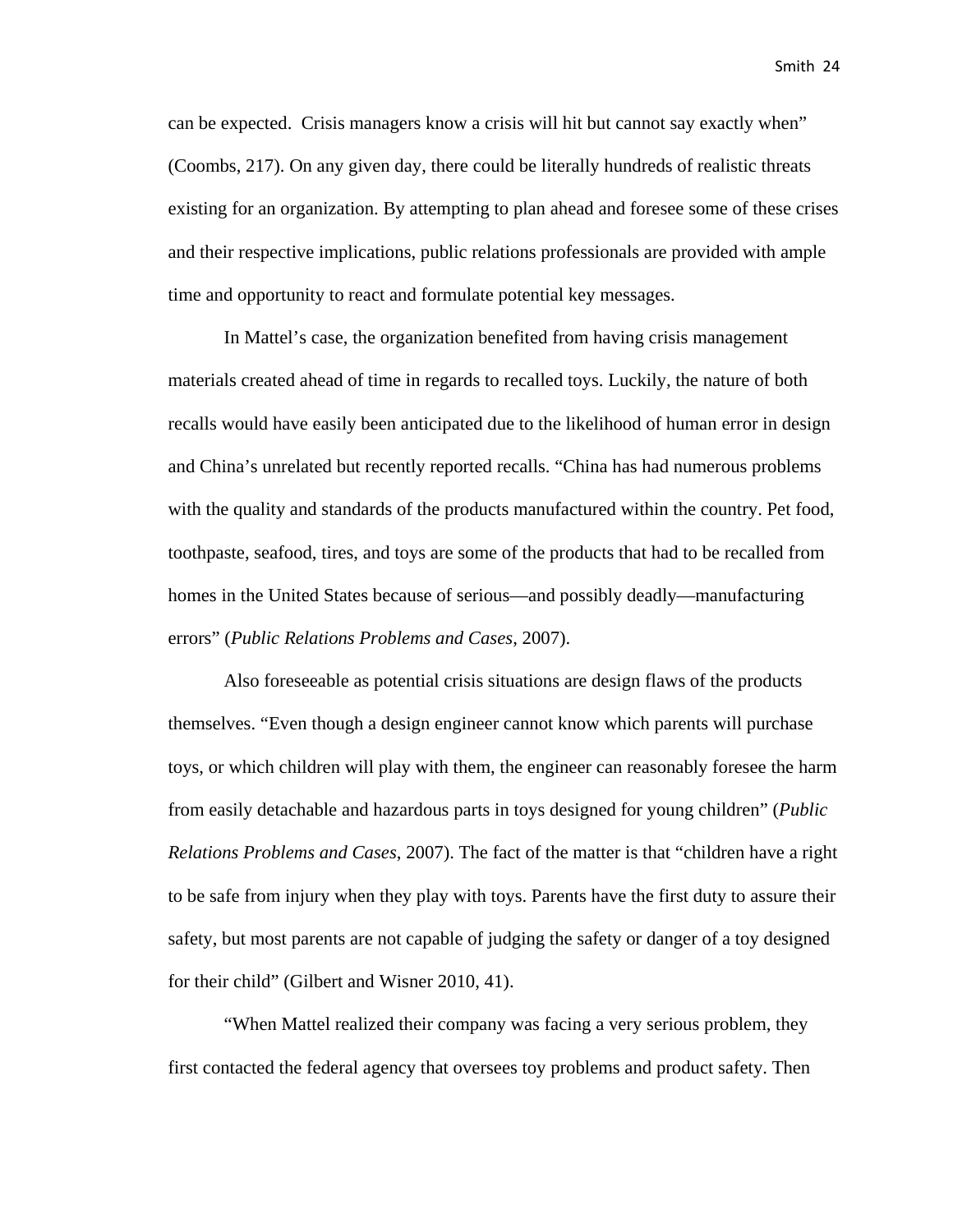they opened their 100 page crisis plan" (*Public Relations Problems and Cases*, 2007). With the advantage of an existing crisis plan, the team was afforded the opportunity to jump into action and avoid delays that could have been viewed negatively by the public and the media. "When federal officials announced the first Mattel recall, 16 public relations personnel immediately called reporters at the top 40 media outlets. They sent out emails with a recall press release, told reporters about a teleconference with executives, and allowed the media to schedule TV appearances or phone conversations with top personnel at Mattel" (*Public Relations Problems and Cases*, 2007).

Best practice in the midst of a crisis dictates that an organization's reputation will sustain the least amount of damage by "swiftly recalling the product, cooperating fully with regulators, and communicating openly about the issue" (Vogel, 2009). And this is exactly what Mattel did. "The day of the recall, Robert Eckert, the CEO of Mattel, did 14 interviews on television and took 20 calls from reporters. Mattel answered over 300 media requests in the United States by the end of the week. The company took out full page ads in the New York Times and the Wall Street Journal as well" (*Public Relations Problems and Cases*, 2007).

"Second, a major threat has the potential to disrupt organizational operations in some way. A crisis might close a production line or require inventorying the return of defective products. This does not mean operations are always disrupted, just that the potential exists. Quick actions by the crisis management team can prevent the crisis from fulfilling its disruptive potential" (Coombs, 217). "The cost of a recall varies widely by industry and product type" (Williams, 2010).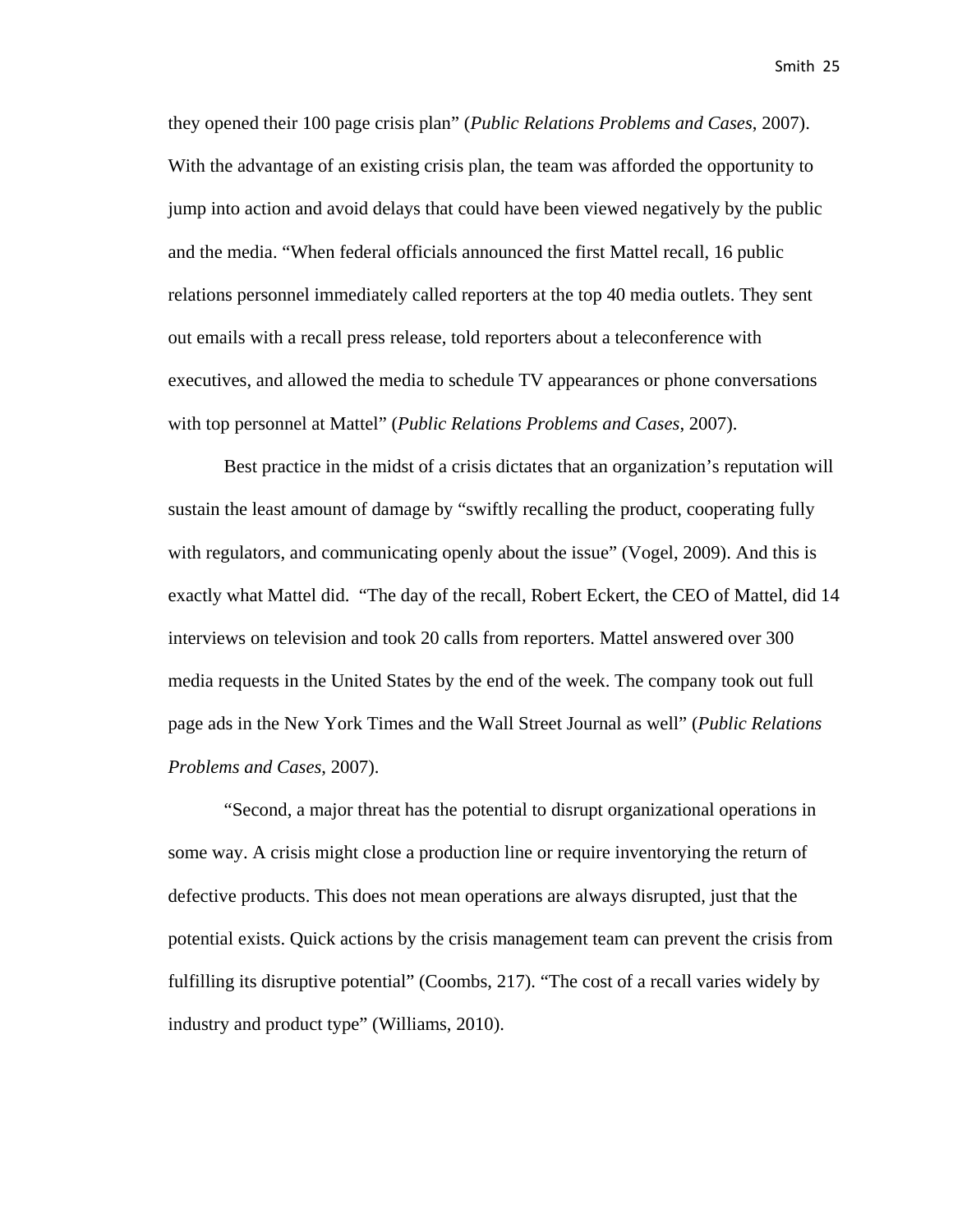Unfortunately for Mattel, a perfect storm was created when their prominent company was thrust in the midst of multiple large scale recalls. "The fact that the company name and the individual toys are so widely recognized means that bad news about the company impacts customer opinion and sales of all their products" (Gilbert and Wisner 2010, 34). "In total, Mattel spent more than 50,000 labor hours investigating the toy recalls. By the middle of 2007, Mattel had spent an estimated \$40 million on product recall-related activities and the impact from the 2006 and 2007 toy recalls reduced gross profits in 2007 by an estimated \$71 million" (Gilbert and Wisner 2010, 34).

Lastly, "the crisis can threaten the organization, the industry, or the stakeholders. The crisis can harm any or all three of these entities" (Coombs, 217). A situation which did not meet the above criteria could be classified as a smaller problem known as an incident. "Incidents are fairly easy to cope with and will not disrupt the organizational routine" (Coombs, 217). While an incident could still cause negative publicity for the organization, the potential harm would be far less severe than that expected to be created at the hands of a crisis.

#### *Mattel's Crisis Management*

In his writing, Coombs asserts that "crisis management is often mistakenly equated with having a crisis management plan" (Coombs, 217). It is important to recognize, however, that a plan in and of itself is simply not sufficient when taking into consideration the many layers in which practitioners must be involved in crisis communications. "Crisis management is a complex set of factors that unfold in four stages: prevention, preparation, response, and learning" (Coombs, 217). As such, it is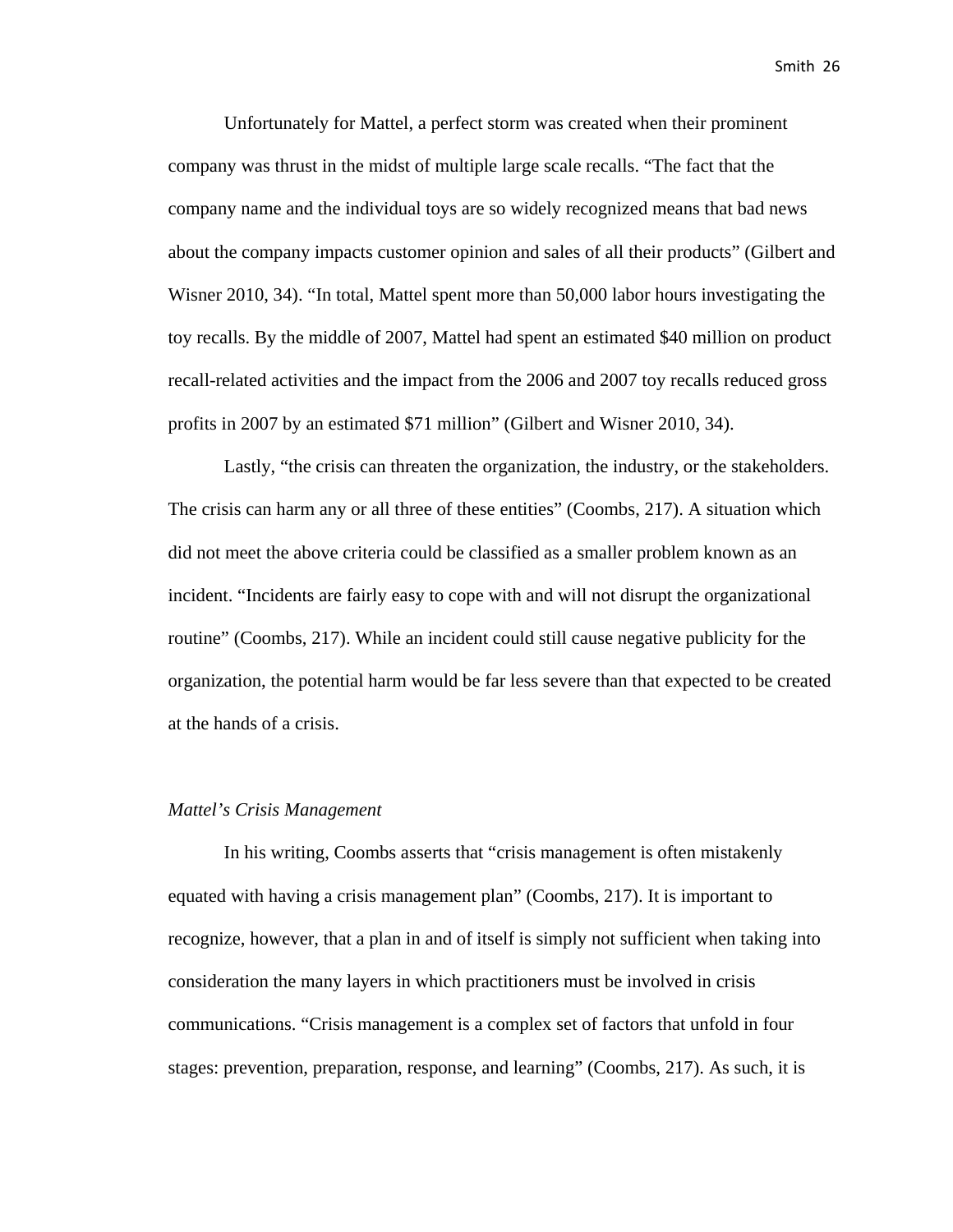clear that the majority of these steps occur either before or after the event, meaning that practitioners who effectively practice the full realm of crisis management, rather than simply a response tactic, would be more proactive in their approach and would work based upon past lessons learned.

#### *Prevention*

Best practice suggests that organizations should invest resources routinely in order to prevent the number of incidents or crises that could potentially harm the business. In minimizing any potential threats, one would naturally limit any of these threats from escalating to crisis status. "Prevention involves attempts to identify and mitigate the risks. Identification involves locating potential sources of risk that could trigger crisis. Mitigation tries to eliminate or reduce the risks. Some risks can be eliminated. Most risks cannot be eliminated" (Coombs, 218). For instance, an organization can work to reduce errors on the part of its employees, but it cannot completely eliminate the threat. In the wake of the recalls, Mattel sought to improve the production process and reduce the room for manufacturing errors. The organization claimed "that although they have very high standards and thorough quality and safety testing procedures, "no system can be perfect" (*Public Relations Problems and Cases*, 2007).

While Mattel did have a safety system in place with well defined expectations of quality, the system as a whole proved to be broken. "When contracting with manufacturers, Mattel specifies quality control checks that must be followed; these steps were not followed by Early Light or its contract manufacturers regarding paint quality"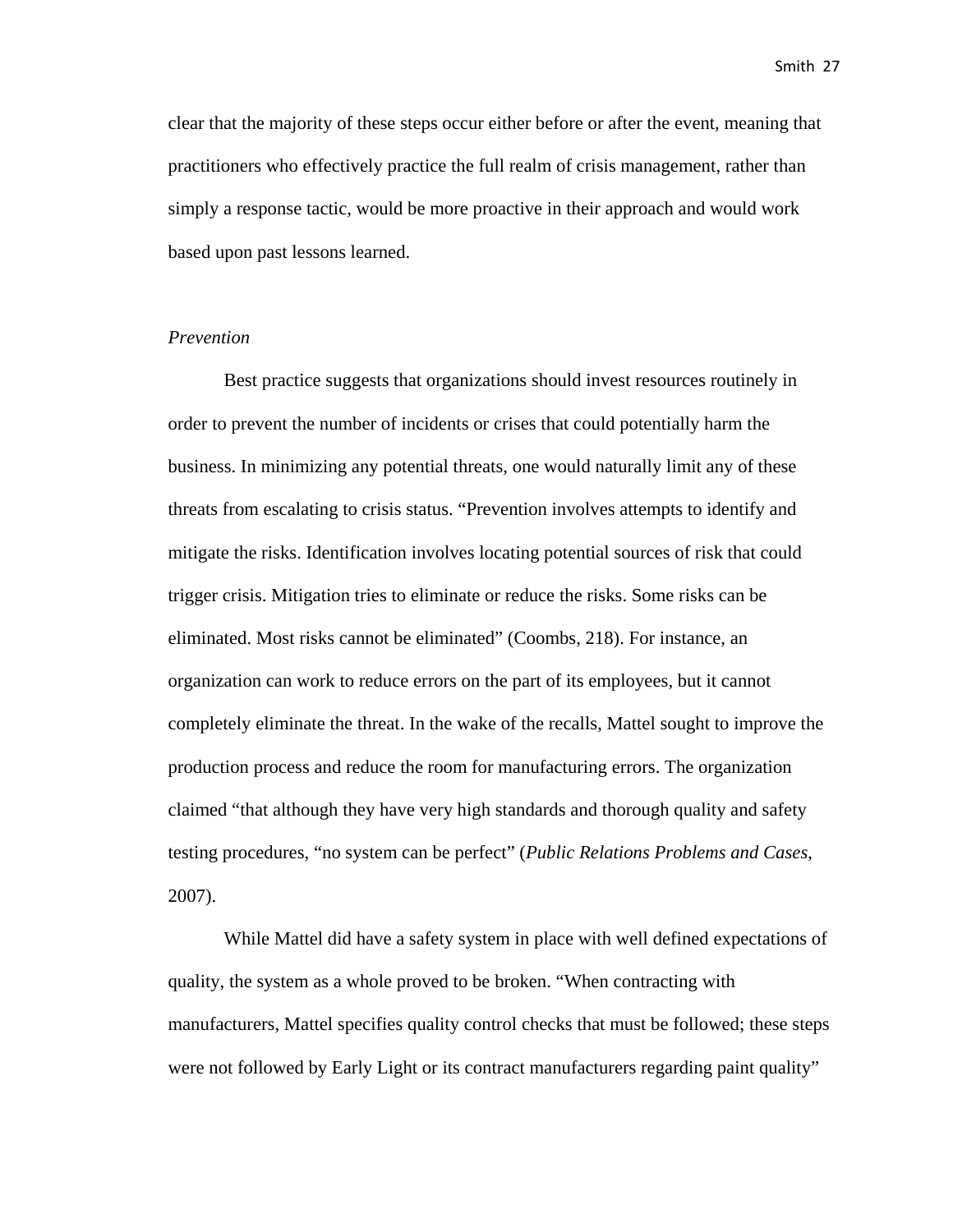(Gilbert and Wisner, 35). To combat this, the company created a new plan as detailed below by Mattel CEO Robert Eckert:

We have implemented a strengthened three-stage safety check system to prevent lead in paint. First, we require that only paint from certified suppliers be used and that every single batch of paint at every single vendor be tested. If it doesn't pass, it doesn't get used. *No exception.* Second, we have significantly increased testing and unannounced inspections at every stage of the production process. Finally, finished toys from every production run must be tested for lead to ensure they are safe before reaching store shelves.

What set this new, improved plan apart from past practices? Accountability. Although the toys involved in the lead-based paint related recalls were in the minority of the toys recalled, this was a step in the right direction. It was also a much needed tactic aimed at mending their strained relationship with China. According to Chinese product safety chief, Li Changjiang, "Mattel should value our cooperation. I really hope that Mattel can learn lessons and gain experience from these incidents, [and they should] improve their control measures" (*Public Relations Problems and Cases*, 2007).

"Training and monitoring can be used to reduce the risks that cannot be eliminated. Prevention and mitigation reinforce the need for crisis management. Managers begin to realize what can go wrong in their organization and that they cannot stop many of the risks" (Coombs, 218). It is this type of security that keeps crisis management at the forefront of successful companies. Those who choose to take such proactive measures are afforded with generous time and planning to not only reduce the risks that could potentially harm their operations and reputation, but to improve daily work conditions that otherwise may have gone unnoticed. While this stage mainly relies on the hands of supervisors and management, it is a critical first step in the crisis management process that organizations cannot afford to bypass.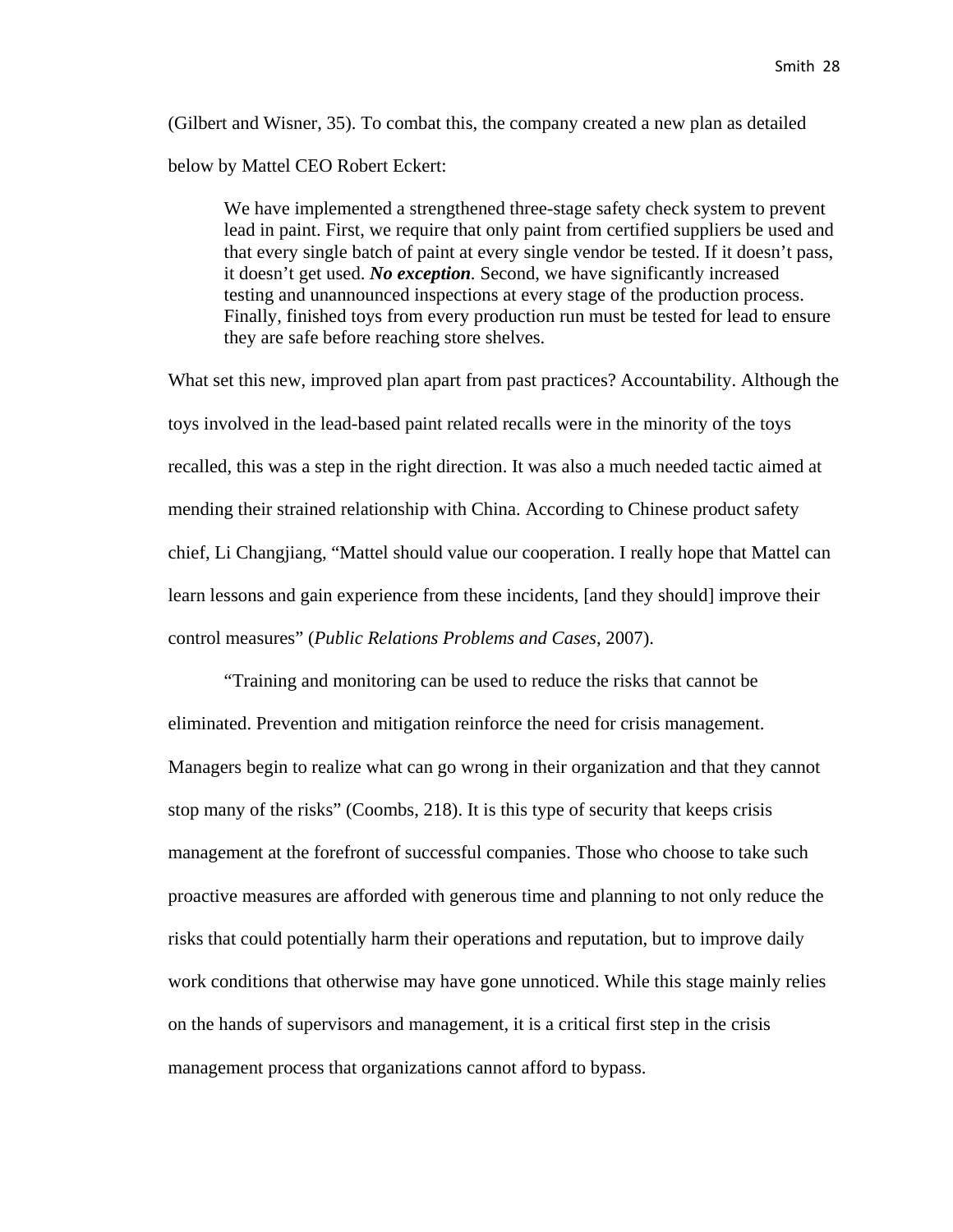#### *Preparation*

"Preparation means the organization is getting ready for a crisis because management realizes one might occur. Preparation is what many people in organizations think about when the term crisis management is used. The essential elements of preparation are a crisis management plan (CMP), a crisis management team, and practicing the crisis management plan" (Coombs, 218). Buy in from top executives and management alike is necessary for the preparation stage to be effective. Unfortunately, some practitioners may have difficulty communicating this necessity and often their warnings go unheeded. "'For many executives, a crisis is something that happens to someone else. It is a distant thought that can quickly be relegated to the back of the mind, replaced by concern for profit and productivity.' But business owners and managers who choose to put off assembling a CMP do so at a significant risk. Indeed, the hours and days immediately following the eruption of a crisis are often the most important in shaping public perception of the event" (Hillstrom and Hillstrom, 280-281).

Armed with a crisis management plan, organizations are not left to scramble under pressure in the midst of a crisis. Rather, a crisis management plan provides an outline for expectations during the response stage. "The value of the crisis management plan lies in the pre-assignment of responsibilities and pre-collection of critical information. Time is saved during a crisis when people already know what they are supposed to do. Time is not lost deciding who should do what. Critical contact names and methods of contact have been collected so that time is not lost later on" (Coombs, 218). Mattel VP of corporate communications Marie Bongiovanni is a supporter stating,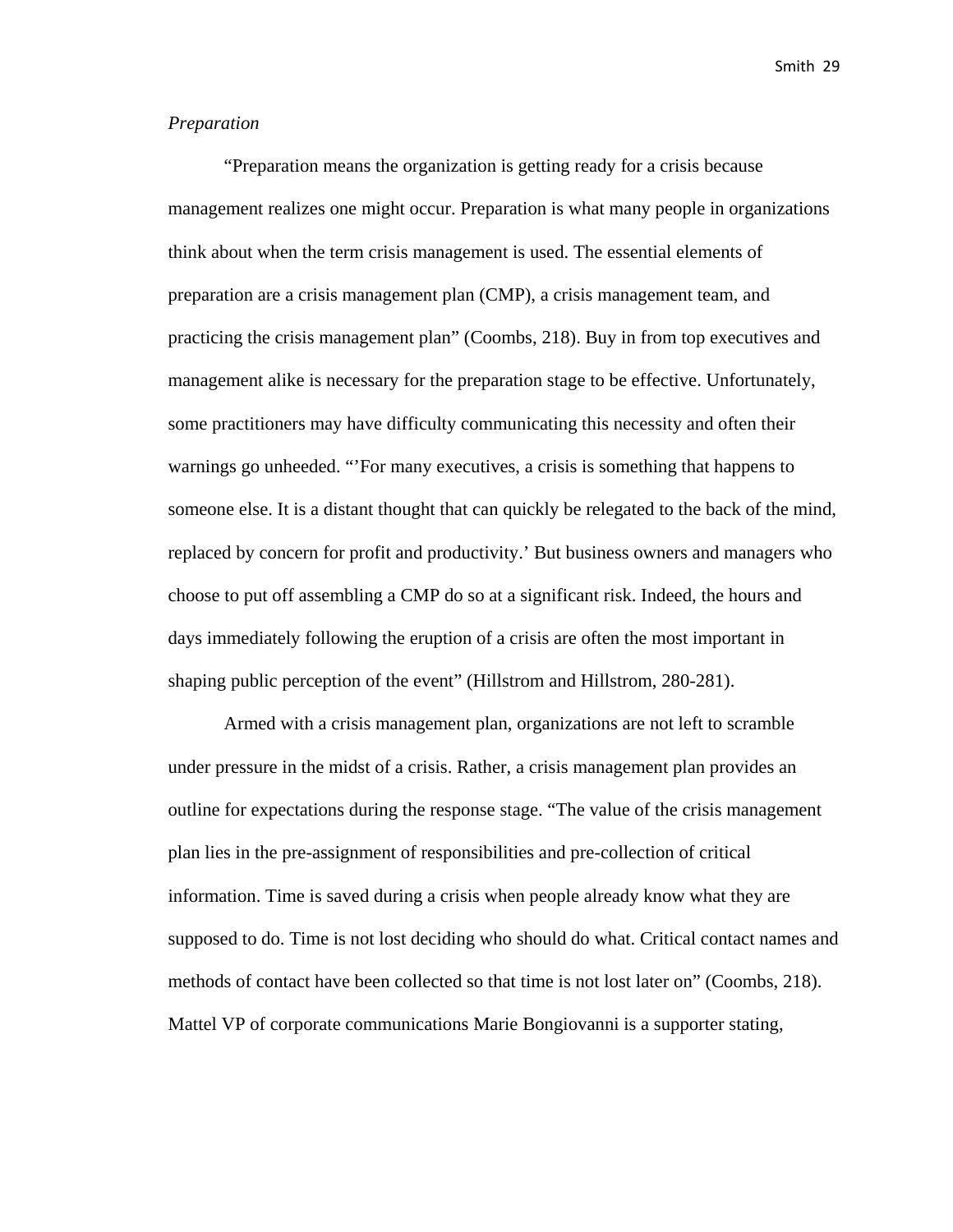"When Jules and I started working at Mattel nine years ago, they didn't have one, but we put one together. That was the backbone of our plan" (*PR News*, 2009).

While planning is highly recommended prior to crisis emergence, practitioners should be cautioned that it is possible in this case to have too much of a good thing. Plans that are too detailed or too rigid can rarely be adapted to address any contingencies that might arise. Flexibility is key given that no amount of pre-crisis preparation and prevention can identify each and every contingency. A plan that is unable to adapt will essentially render itself useless and leave team members overconfident when, in fact, they will find themselves starting from square one. Mattel's one hundred page crisis plan proved most useful when crisis struck. The existence of document already formulated for their staff and products allowed the public relations team to spring into immediate action from both an operations and a communications standpoint.

#### *Preparation: The Vulnerability Audit*

"A severely neglected aspect of crisis communications is crisis prevention. Prior to suffering their first major crisis, few organizations invest the time necessary to take a hard look at their own vulnerabilities except in the context of legally required risk management. A vulnerability audit is a thorough self-inspection designed to identify potential crises before they occur and pave the way for the creation of a crisis communications plan which will allow an organization to avoid, or at least minimize, the negative impact of such crises" (Bernstein 2000, Know). During this step, management should find themselves revisiting the threats previously identified in the prevention stage. Done correctly, this process benefits companies by preventing crises before they happen,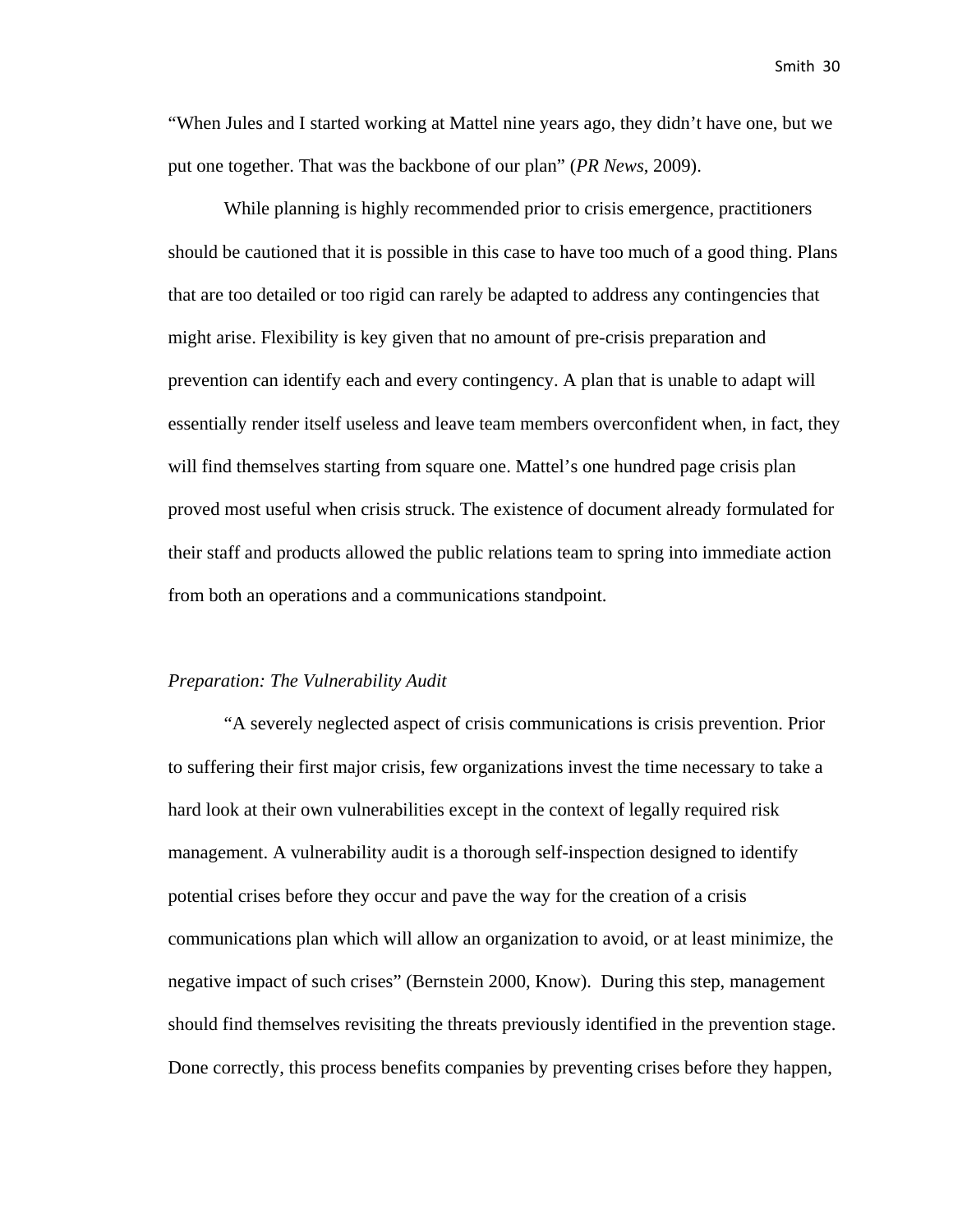dramatically enhancing crisis response time, correcting operational weaknesses, and reducing the cost of crises" (Bernstein 2000, Know).

In his article, Jonathan Bernstein asserts, "less than five percent of businesses I've encountered have undergone the crisis vulnerability audit and crisis plan creation process" (Bernstein 2000, Know). Knowing that this tool has so many proven benefits, it is surprising that to find that it is undervalued and underutilized. This fact, however, does suggest that businesses that are able to successfully complete and utilize a vulnerability audit will have an advantage against their competitors who choose not to partake in such a practice.

To begin the vulnerability audit, practitioners should engage with people "in key information flow positions. Senior executives are not always aware of all of the circumstances which can lead to the birth of a crisis" (Bernstein 2000, Know). Bernstein suggests that interviews be conducted with both blue collar and white collar workers at "various echelons of the company" with a minimum of twenty interviews. In order to accurately gauge the audit and ensure honest responses, participants must be assured that under no circumstances will senior management be told specifics of "who said what".

"Information gleaned during the interview process includes (1) potentially harmful trends (facts or perceptions reported by multiple sources); (2) significant inconsistencies between answers from different subjects; (3) non-verbal cues that there may be something amiss in certain areas, which then prompts further questioning; and, (4) consensus opinion regarding the probability of certain types of crises" (Bernstein 2000, Know). Using these reports, practitioners should be able to recognize "operational and communications weaknesses which could cause or contribute to a crisis. Every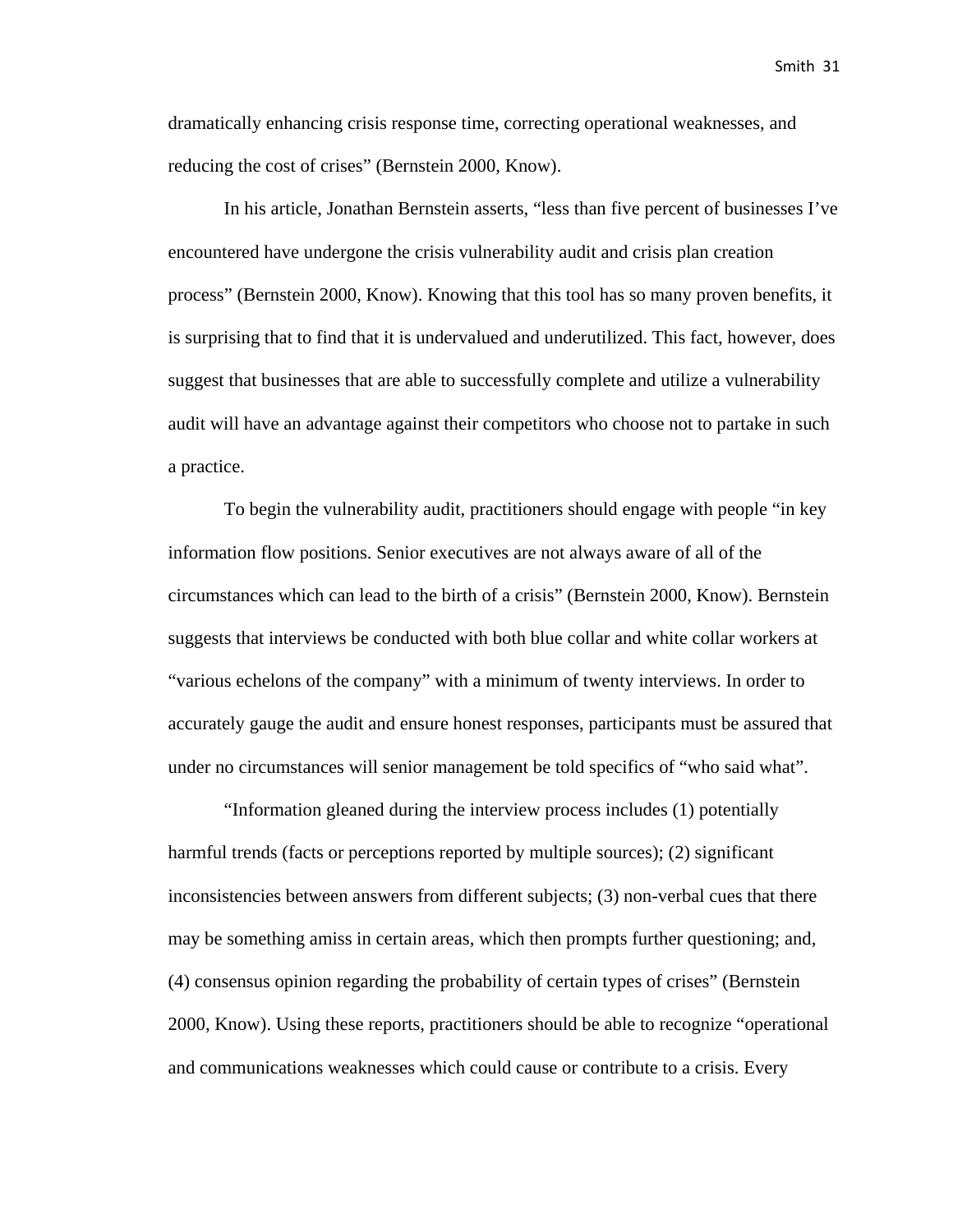organization is vulnerable to certain types of crises inherent in the nature of its business, plus others inherent, perhaps, in the nature of its particular style of operating. Additionally, the vulnerability audit has been known to reveal 'skeletons' of which senior management may not have been aware" (Bernstein 2000, Know). Whether it is a shortage of fax machines that might hinder the communication process in the midst of a crisis or identifying an employee who has the potential to cause problems, the thoughts and feedback of many provide a platform in which numerous issues, both obvious and less obvious, are identified and actual crisis scenarios can be anticipated.

Once the results of the audit have been analyzed, the results should be reported both verbally and in writing. This report should include any recommendations gleaned from the audit "which can optimize crisis prevention and response" (Bernstein 2000, Know). In addition to recommended improvements, the audit findings "will lead to a list of 'most likely' scenarios with which the client may have to deal in the future. At the inperson presentation of audit results, that list is finalized (which often results in deletion or addition of some scenarios) and then the management team brainstorms both general and audience specific key messages for each scenario" (Bernstein 2000, Know).

For a company as notable as Mattel with infinitely changing product designs, millions of toys produced yearly and a large volume of staff, the vulnerability audit is a crucial step that should not be overlooked. In conducting this practice on a routine basis using the necessary time and resources, Mattel would be provided with information necessary to update the crisis management plan and assure the document was as relevant as possible at any given time. Without doing so, many of the smoldering issues with potential to grow into crisis would likely be overlooked with no regard.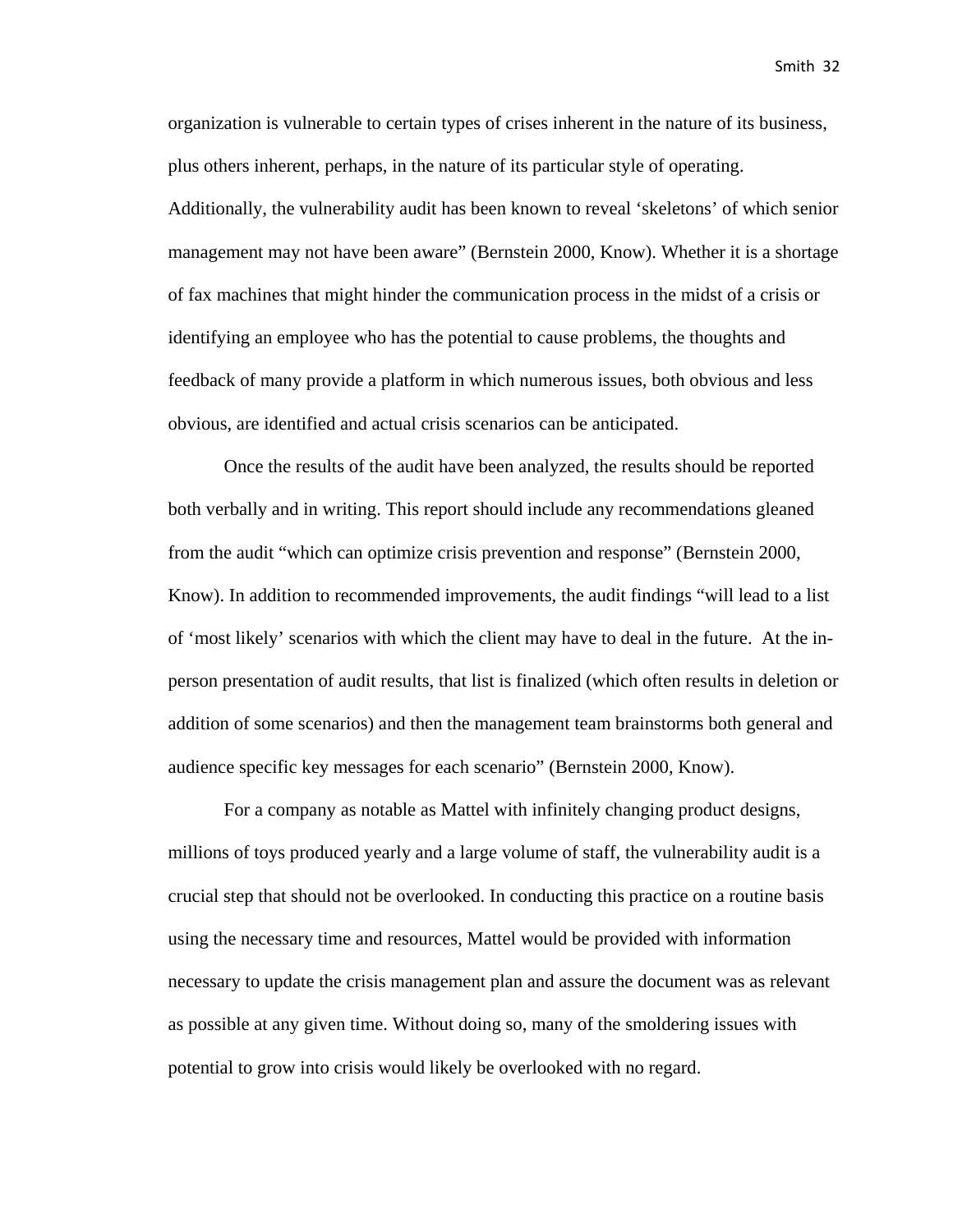#### *Preparation: The Crisis Management Team*

"All businesses are vulnerable to crises. You can't serve any population without being subjected to situations involving lawsuits, accusations of impropriety, sudden changes in company ownership or management, and other volatile situations on which your audiences—and the media which serve them—often focus" (Bernstein 2000, Making). Because of this, it is vital that the organization appoint a predetermined crisis management team of "those people who will enact the crisis management plan and address the crisis. The crisis management team is cross-functional, meaning it is composed of people from different sectors of the organization" (Coombs, 218).

As such, it can be expected that the team will have an appropriate combination of skill sets and knowledge for addressing the crisis. According to Coombs, the typical crisis management team includes representatives from legal for decreasing legal liabilities, operations personnel who are familiar with the details of production, public relations who are valued for their media skills, facilities for knowledge regarding facility layout or structure and security since they "are often the first to learn of a crisis and to reach the crisis scene. They may have firsthand information about the event. Security must also coordinate its efforts with emergency first responders such as fire and medical teams" (Coombs, 218).

"To begin the critical process of communicating with stakeholders and protecting its reputation in the face of adversity, Mattel executives teamed up with agency-of-record Weber Shandwick" (*PR News*, 2009). Working in conjunction with Mattel's "in-house communications staff of seven," "face-to-face meetings in the local L.A. office, coupled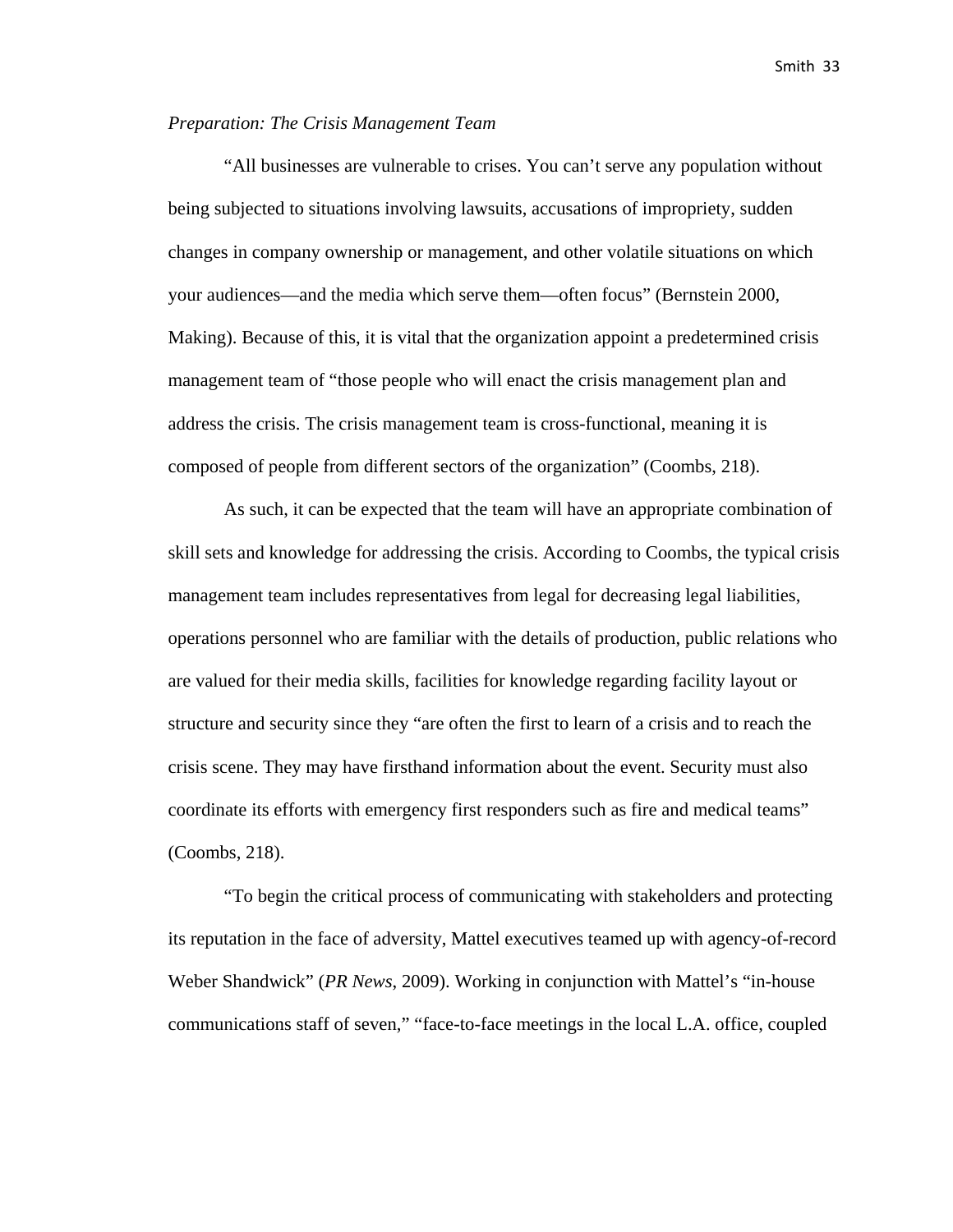with regular conference calls, were essential to fulfilling expectations" throughout this "evolving relationship" (*PR News*, 2009).

#### *Preparation: The Crisis Management Plan*

"If you're expecting something serious to come down, you need to have a plan in place so you're not caught scrambling around with the Yellow Pages" (Davis, 2002). In creating the crisis management plan, it is crucial that, as previously mentioned, the document must remain flexible in nature in order to be applicable to as many scenarios as possible. "A plan like this can be simple—as simple as identifying the attorneys and other professionals with whom you will interact during a crisis, and knowing where to reach them at night and over the weekend. That could also include executives within your own company. Crisis invariably strikes at 5 p.m. on a Friday" (Klein, 21).

"The first component of an effective crisis management plan is a collection of phone numbers" (Davis, 2002). Specifically, the plan should be certain to "include the names of members of the crisis management team and their contact information" (Coombs, 218). At Mattel, the "contact list is updated several times a year" (*PR News*, 2009). "'You need to know who in your company to go to get information from. If you don't know who to call, you're going to waste precious time,'" says Bongiovanni (*PR News*, 2009).

Also important to include are "forms to remind crisis team members of what to do, such as 'logging' and responding to outside inquiries about the crisis or documenting actions taken to address the crisis" (Coombs, 218). Compiling this information ahead of time ensures that all details are easily accessible in one place and that the team does not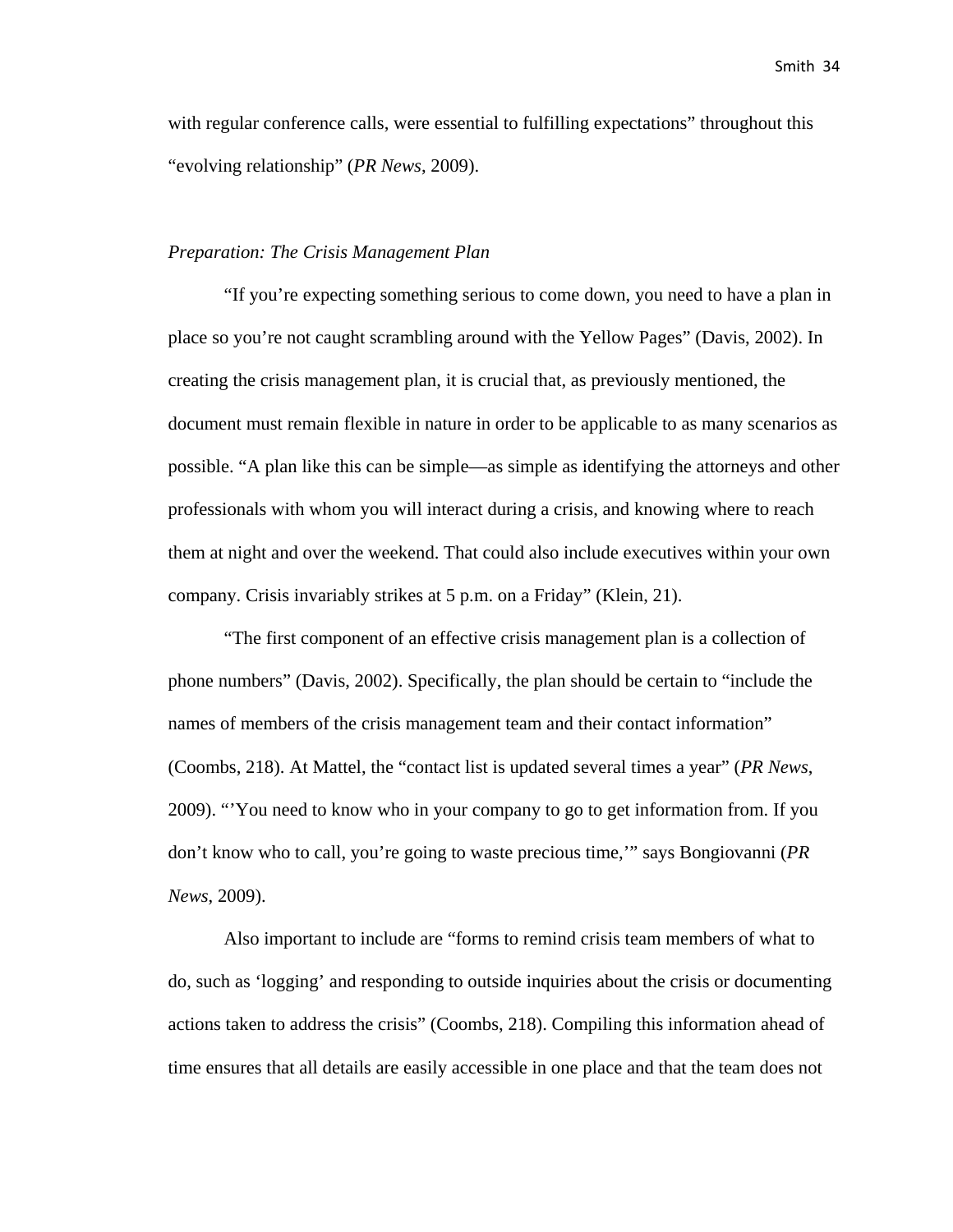mistakenly miss the opportunity to document the situation thoroughly, therefore resulting in a more effective response to the crisis.

Other questions that should be addressed within the document include "some of the things you'd need to describe in terms of your response in a crisis" such as "Who handles calls from the press? Is your receptionist going to be the public face of your company? Do your law firm and your PR firm know your company well? Do they know each other? They should at least have met each other and know your company well enough to advise you in a crisis situation" (Klein, 21). When it comes to selecting a company spokesperson, it is preferable that this step be completed as far in advance of a crisis as possible. In doing so, the spokesperson is afforded the time and opportunity to complete the appropriate media training. Companies should be certain to "pick someone who is cool under pressure, credible, good on camera and adept at presenting a positive image for your business" (Hillstrom and Hillstrom, 281).

Also to be included, the public relations team should "prepare positive messages about their operations that can be disseminated to media contacts in the event of a crisis. These messages may include any points you want the public to keep in mind during the negative publicity, such as an impressive safety or environmental record" (Hillstrom and Hillstrom, 281). Multiple messages should be available in order to fit as many scenarios as possible so that the crisis management team will have additional time to respond after the initial positive message is released. Messages can be shaped using the most likely to emerge crisis scenarios found during the vulnerability audit.

Because it is a living document, "a crisis management plan should be revised at least once a year. During the course of the year, the composition of the team may change,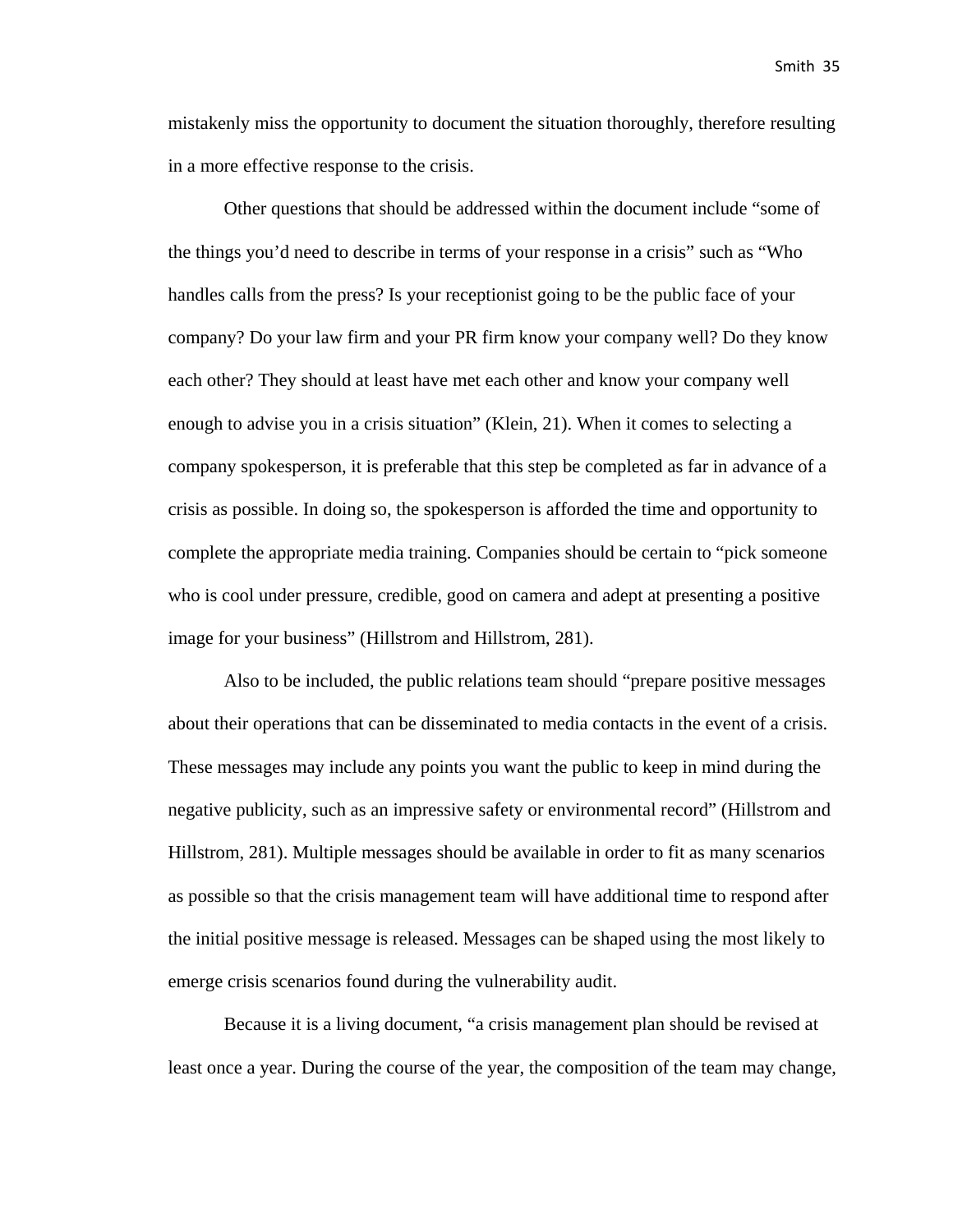key contacts may change jobs, and the crisis vulnerability may change. An out of date plan is of no value because the advantages derived from saving time are lost" (Coombs, 218). Coombs further asserts that "having a crisis management plan and a crisis management team is pointless if the two are never tested".

"Only by practicing a crisis management plan can management be sure that there are no large holes in the plan (e.g., important contacts were not included), there are no mistakes in the plan (e.g., a wrong phone number or radio frequency), and that the crisis management team members can work together effectively" (Coombs, 219). In a report from *PR Newswire*, it was found that a mere fifty-four percent of respondents polled had tested their call tree in the past six months, only thirteen percent had tested their call tree sometime in the past year and twenty-five percent had never tested their call tree" (*PR Newswire,* 2005). It is essential that any organization serious about responding quickly and effectively to crisis test the call tree at least one to two times per year. Leadership support for this simple step should be high considering that it could prove invaluable in the long run while taking the least amount of time to finance and execute.

Performing a crisis simulation would allow the company to test both the plan and the team for any weaknesses prior to it being engaged. This drill would theoretically also identify any team members who are unable to perform under the stress of a crisis and need to be replaced. By routinely practicing the crisis simulation, modifications can be tested and any new team members are able to quickly adapt to their role. While the benefits of crisis drills are clearly defined for those in public relations, leadership support for this process is absolutely necessary in order to maintain an effective team and crisis management plan and justify the time taken from staffing in order to perform practice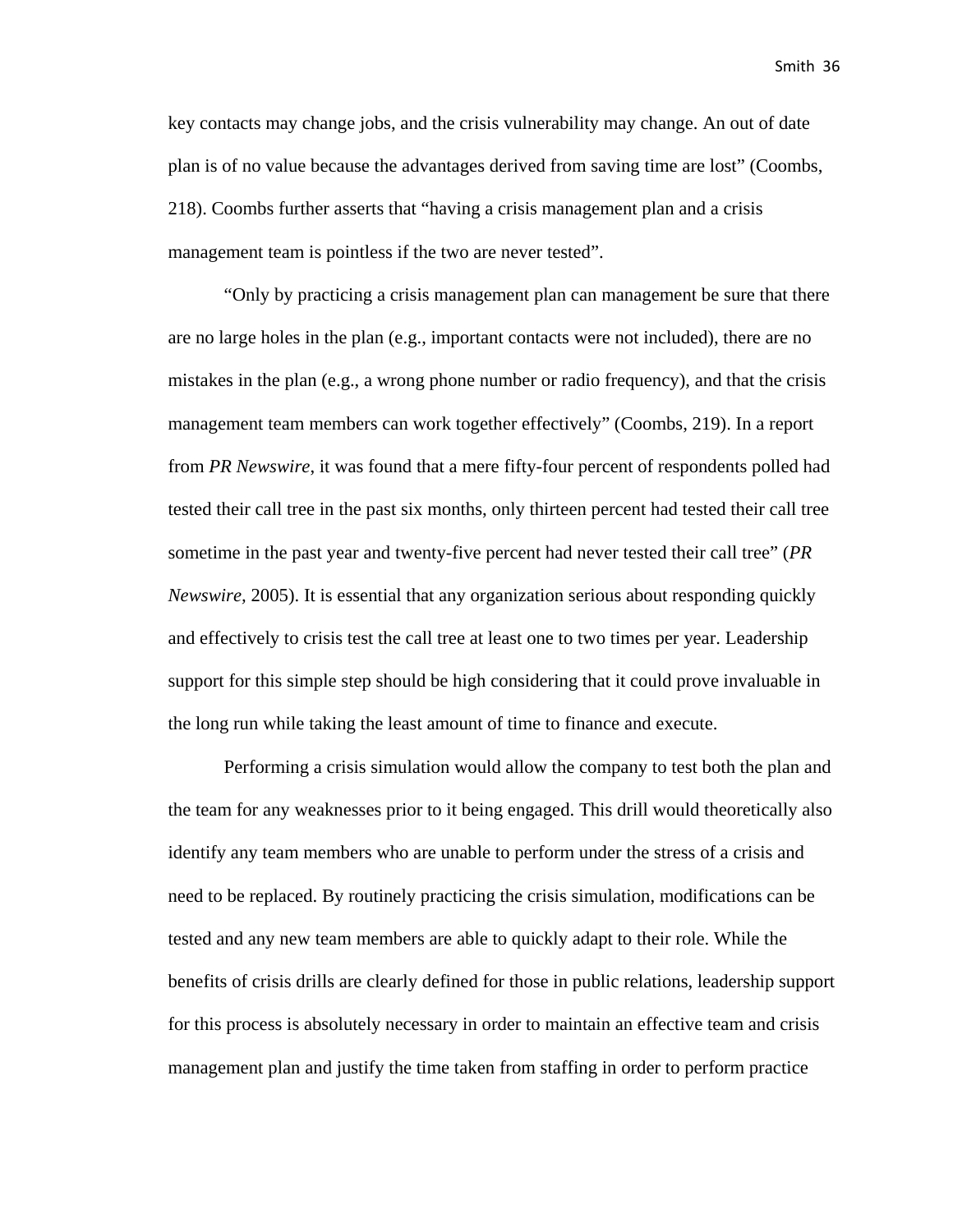drills. "Practice is costly because people must take a day or two away from their jobs to be part of a crisis management test. However, without testing, an organization does not know if it has a functional crisis management plan or a functional crisis management team" (Coombs, 219).

#### *Response*

"Response is the actual reaction once a crisis does hit. The response encompasses what the crisis management team says and does to handle the crisis" (Coombs, 219). As previously mentioned, practice prior to crisis eruption ensures that the previously outlined plan will be carried out effectively and with fewer flaws. Perhaps most crucial to this step, crisis management teams must act quickly and proactively in their response tactics. Initial communication with the media and the public should be stated in an appropriate tone with key messaging in place that would not require later backtracking of statements. "In the throes of a crisis, effective communication is crucial to a favorable public perception. Actions taken by a communicator during the first moments of a crisis can affect perceptions of an individual or company well after the crisis is resolved" (Hillstrom and Hillstrom, 281).

"When a crisis hits, an information vacuum is created. Stakeholders and people in the organization do not know what happened but want to know" (Coombs, 219). In this case, the crisis management team works to gather the necessary details such as "what happened, what was the cause, who was or might be affected, where did it occur, and how much damage was sustained" in order to distribute the appropriate facts to stakeholders (Coombs, 219). Because many stakeholders will take it upon themselves to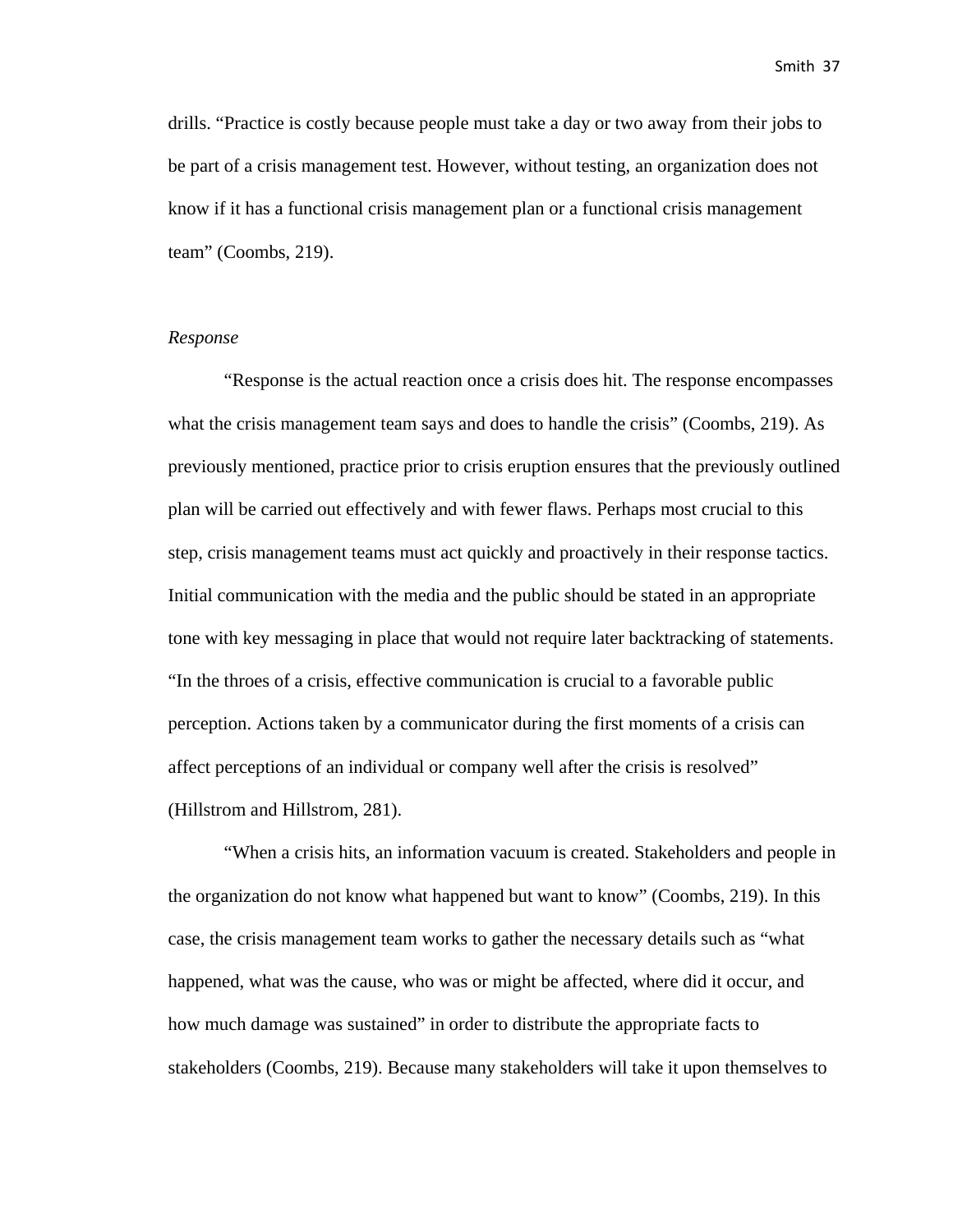contact the organization for this information, it is important that the team works quickly in anticipating this and releasing a statement.

#### *Response: Spokespersons*

"The absolute first rule is to restrict who can speak to the press and in what circumstances—and to communicate these directives to the entire staff, not just the lawyers. Not only can this can save the firm potential embarrassment, but it will also safeguard against ethics violations" (Davis, 2002). Despite the fact that there is likely more than one member of the crisis management team, only one spokesperson should be chosen to speak with the media. "Only one story must come from the company, and it must always be consistent. When you have several people talking to the media during a crisis, several versions of what happened usually end up in the media. This confuses the public, often leading them to believe what you are saying is untrue" (Hillstrom and Hillstrom, 280-281).

While the company spokesperson would be the only officially authorized staff to communicate with the media, "that doesn't prevent your secretary, an intern or a junior executive from giving their version of the facts to family members, friends, PTA members, golfing buddies and anyone else they know" (Bernstein 1999, Inside). It is not unusual for employees to be less informed than a public stakeholder which is unfortunate. "Internal audiences are as important, if not more, than external audiences during a crisis, and yet those who aren't actually on the crisis response team often receive the least consideration when stuff hits the fan" (Bernstein 1999, Inside).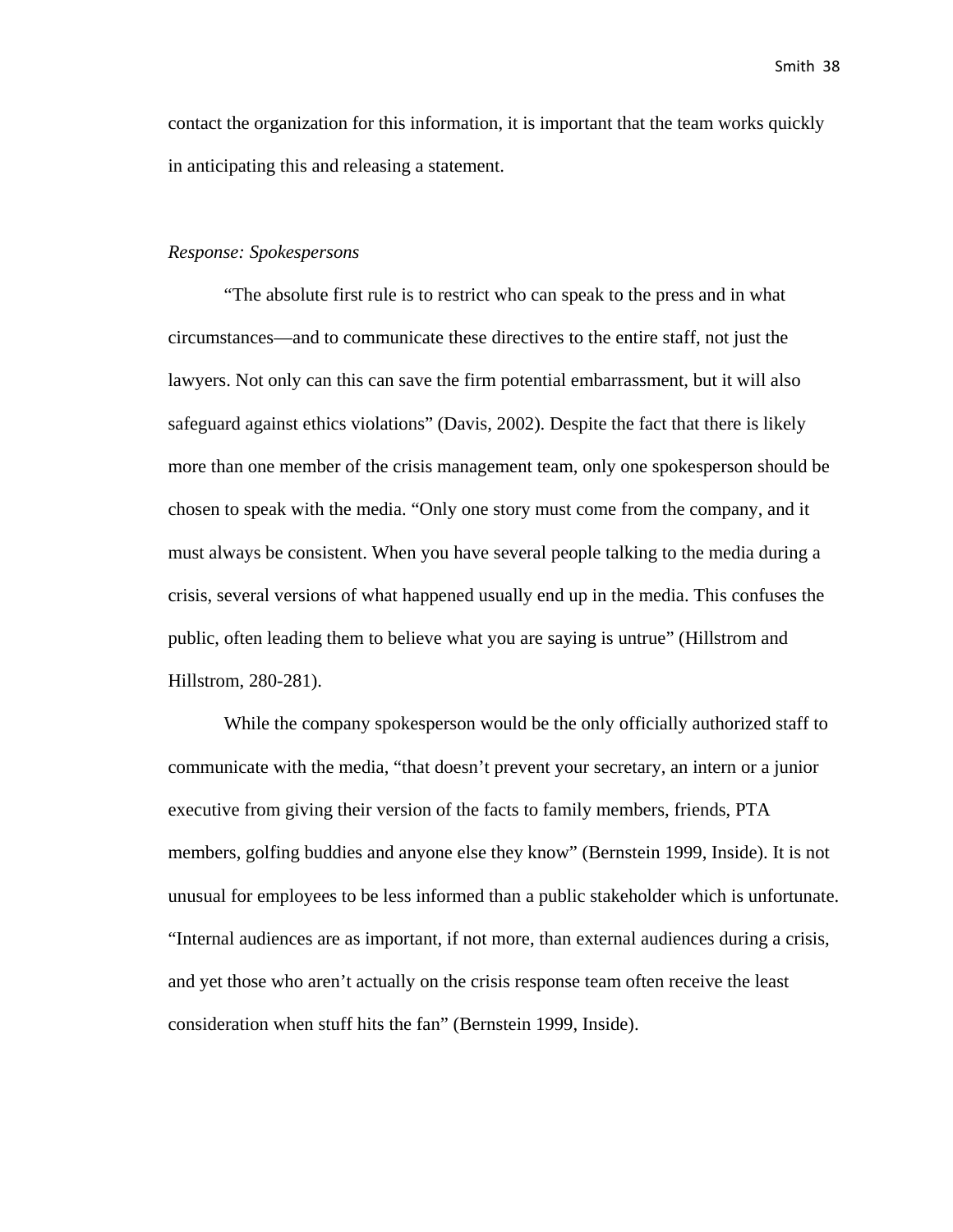Because of their affiliation with the organization, these people are likely to be asked questions by outsiders regarding the crisis. Bernstein recommends four tips for organizations in need of internal communication in the midst of a crisis. Failure to do so, he asserts, will undermine any external strategy and prevent key messaging from reaching its potential longevity and intended audience.

First, "develop one to three key messages about the situation that are simple enough for everyone to understand, remember and use in their day-to-day affairs" (Bernstein 1999, Inside). When Domino's was showered with negative backlash after a video of two employees contaminating food was posted on YouTube, the company turned to social media to remedy the situation. In addition to creating their own Twitter account and YouTube video response, the company "asked its employees to use their own Twitter accounts to tweet a link to it, which helped the company get its side of the story out" (Rugless, 17). In this case, informed employees were able to lend a hand to the company and the situation was quickly resolved because of it.

Secondly, the crisis communication team should "brief all employees in person about what's happening and keep them informed on a regular basis" (Bernstein 1999, Inside). While it is possible to inform employees via written word, verbal methods are more effective at communicating that the company cares about its employees. Likewise, creating a "rumor-control system" provides a platform in which employees can "ask questions and get rapid responses. And it's important to also have an anonymous means of asking questions, such as a locked drop box, combined with a bulletin board for answers" (Bernstein 1999, Inside).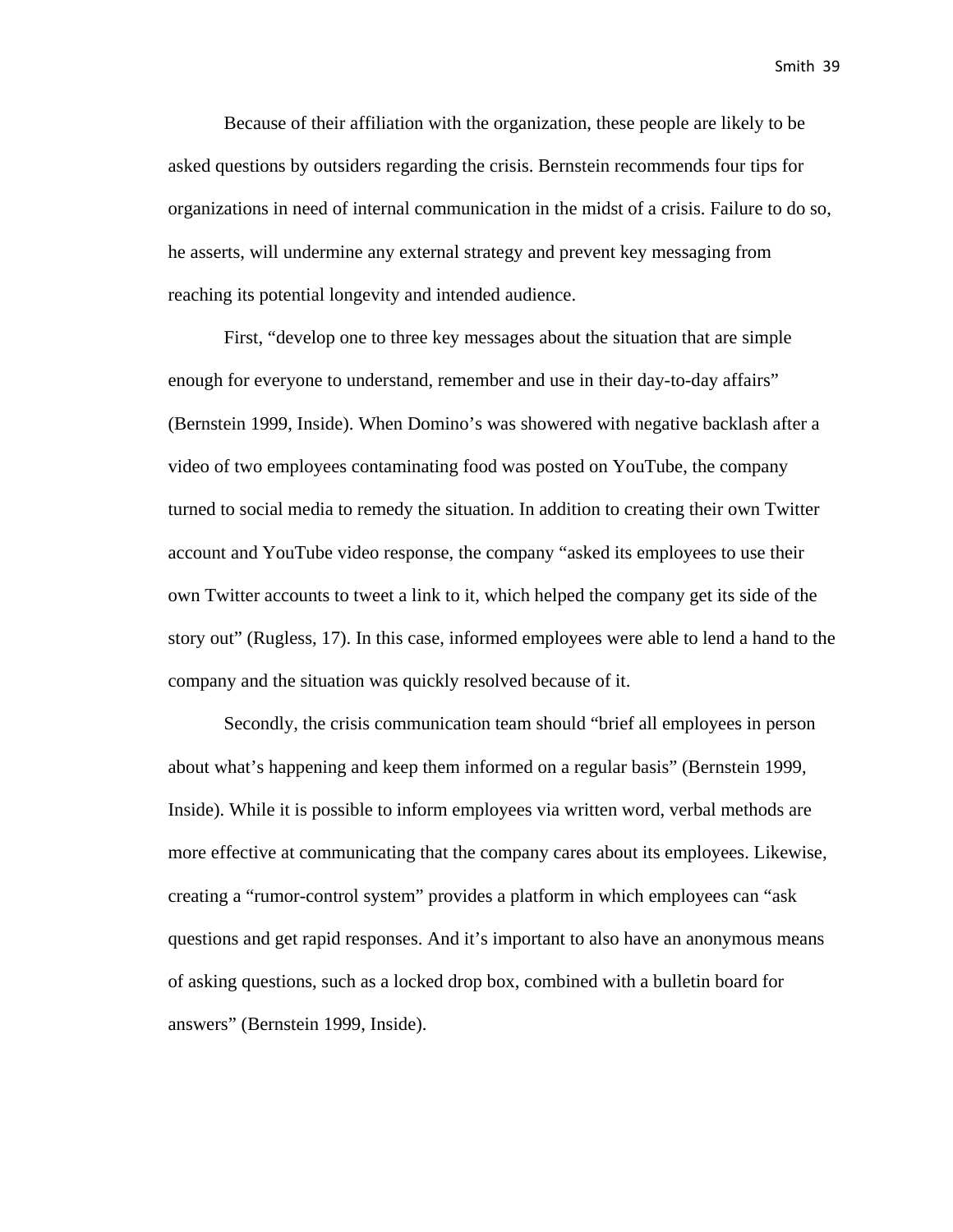You can designate certain trusted individuals (white and blue collar) as 'rumor control reps' who field questions and then obtain answers from someone on the crisis response team" (Hillstrom and Hillstrom, 281). Maintaining open communication with internal audiences and decreasing the risk of rumor circulation further enhances the response and maintains a solid key messaging system. "Projecting a consistent message should also be a vital component of a firm's communication strategy. This allows a firm to seem cohesive while limiting the amount and type of information entering the public domain. 'If reporters know they won't get a different answer by going up the firm ladder, you will create a climate where they will rely on you for information rather than going to other firm sources" (Davis, 2002).

Lastly, taking the time to "identify your best 'unofficial spokespersons' and your 'loose cannons'" can pay off for practitioners (Bernstein 1999, Inside). Loyal employees who are admired by their coworkers and are level-headed enough "to know when to speak and when to keep their mouths shut" make great unofficial spokespersons because "if they feel that they're receiving accurate information and being cared for, they'll pass that feeling on to others along with the key messages you've shared" (Bernstein 1999, Inside). On the other hand, loose cannons are often the staff whose feelings hinder them from making appropriate comments. Whether they are "disgruntled, disloyal or zealously loyal," they tend to communicate rumors and innuendo rather than key messages that advance the crisis management plan (Bernstein 1999, Inside). Bernstein recommends that, once identified, loose cannons are either counseled about communicating appropriately or isolated from information that is sensitive in nature.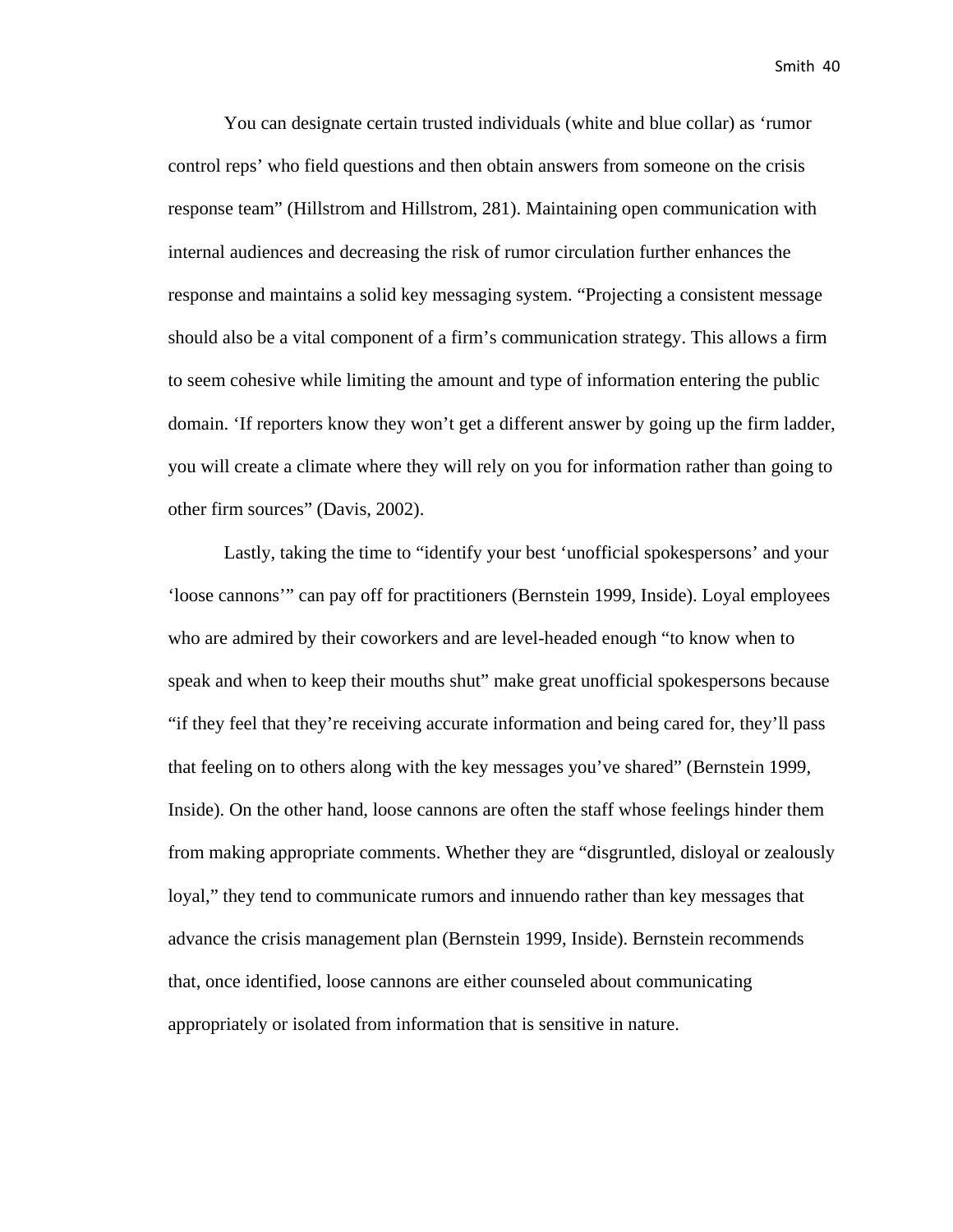"In crisis situations, employees can very often make the most effective brand ambassadors. At Mattel, the company CEO constantly kept staffers regularly apprised of goings-on during the toy recalls" (*PR News*, 2009). According to Jules Andres, Mattel corporate communications director, "'He kept people in the loop. He was sending out emails. Our employees probably own more Mattel toys than the average consumer. They want to know what's going on" (*PR News*, 2009).

In Mattel's case, CEO Robert Eckert was chosen as the company spokesperson. In this role, he was charged with emphasizing "his concern vis-à-vis the toy recalls as both a parent and an industry leader" (*PR News*, 2009). "As a father of four, I am intimately aware of the expectations of parents—they want safe toys, and they want assurance that those toys have been tested to make sure they're safe" (Muhammad, 8). "It is my sincere pledge that we will face this challenge with integrity and reaffirm that we will do the right thing. We will embrace this test of our company and the opportunity to become better" (Muhammad, 10).

Above all, the goal should be to "'communicate quickly and transparently to your target audience. Parents wanted to know from leadership what we were going to do to solve [the] crisis. It was fast moving communication from the top,'" said Bongiovanni (*PR News*, 2009). Using Eckert as the face of the company, Mattel managed to bring a sense of concern and humanity to communication efforts. According to Gilbert and Wisner:

Issues such as loose magnets or excessive lead paint in toys lend themselves to sensationalism. It is easy to summarize the result as huge, careless, greedy corporations making profits at the expense of injured children and their distraught parents. Almost any product failure can be cast in this light, if the villain is a large company and the victim is sympathetic. The reality of these situations is much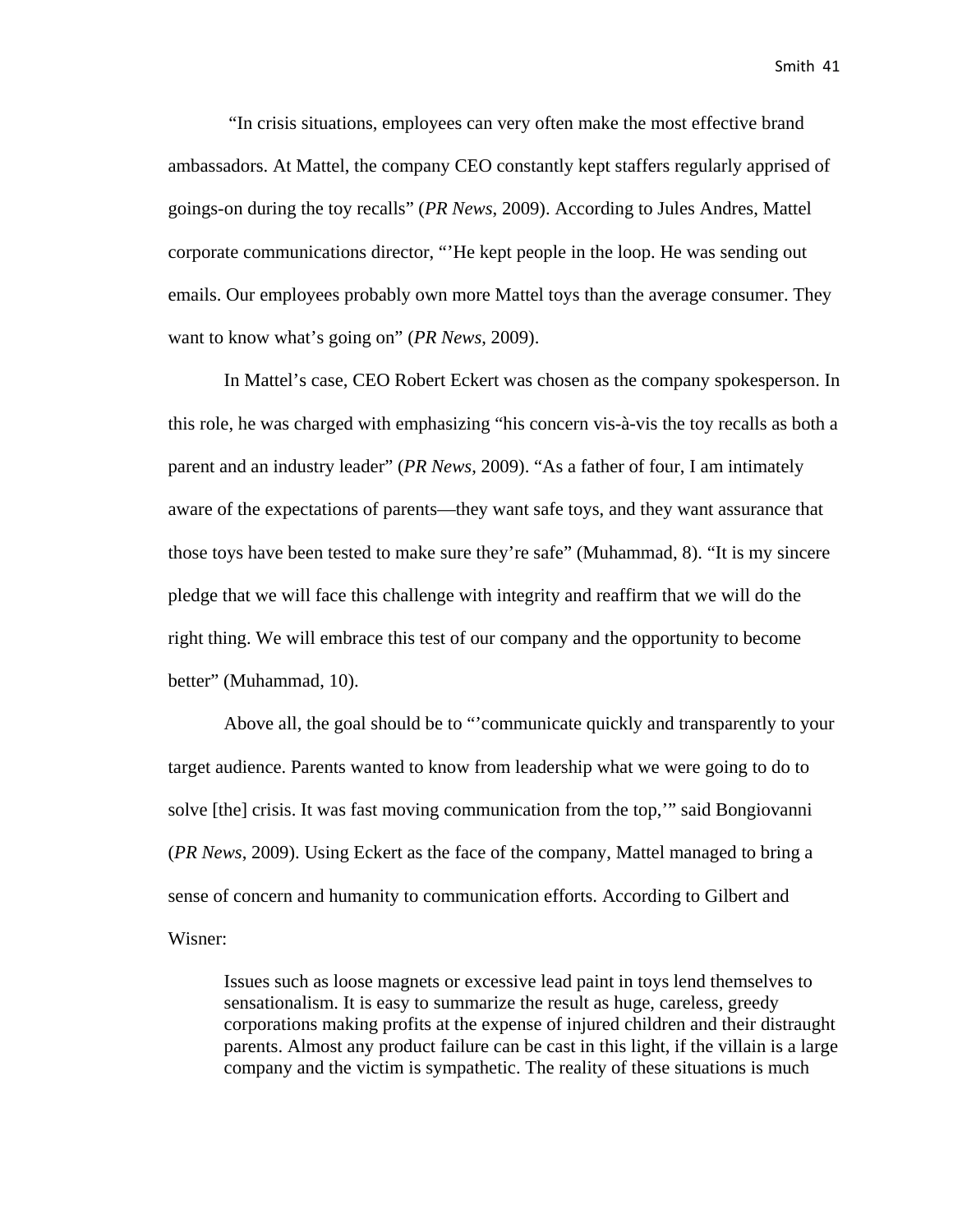more complex. At least some of Mattel's executives and product designers and quality control inspectors have children. More than likely, these children play with Mattel toys. The executives and product designers and quality control inspectors are normal individuals. It is likely that none of them would aspire or admit to being unethical and proud of it.

Thanks to successful messaging combined with Eckert's ability to connect with the public and media using an open transparency, "Mattel had been judged by its response to the safety issues instead of the issues themselves" (*PR News*, 2009).

#### *Response: Dealing with the Media*

"Perception is truth and even though most executives don't like it, the media establishes the perception of your organization" (Hillstrom and Hillstrom, 281). Unfortunately, because the media has the ultimate say in what is reported during the midst of a crisis, practitioners should familiarize themselves with best practices when working with journalists. "There are two things you should not assume on the part of any journalist-knowledge and perspective. Do not assume they know the facts. Tell them the facts. And if they know the facts, do not assume they know what the facts add up to" (Hillstrom and Hillstrom, 281).

One strategy that can be useful to an organization prior to a crisis is media training. "Playing with the media is a game you can't afford to lose. At worst, your reputation's at stake. At best, you forfeit a chance to build important relationships which can benefit you, your firm and your clients. Reporters may make the rules, but media training helps you to learn to play the game to your advantage" (Bernstein 1999, Learning). As another step in preparation for a crisis, media training familiarizes a practitioner or spokesperson with the basics of interviewing such as how to prepare,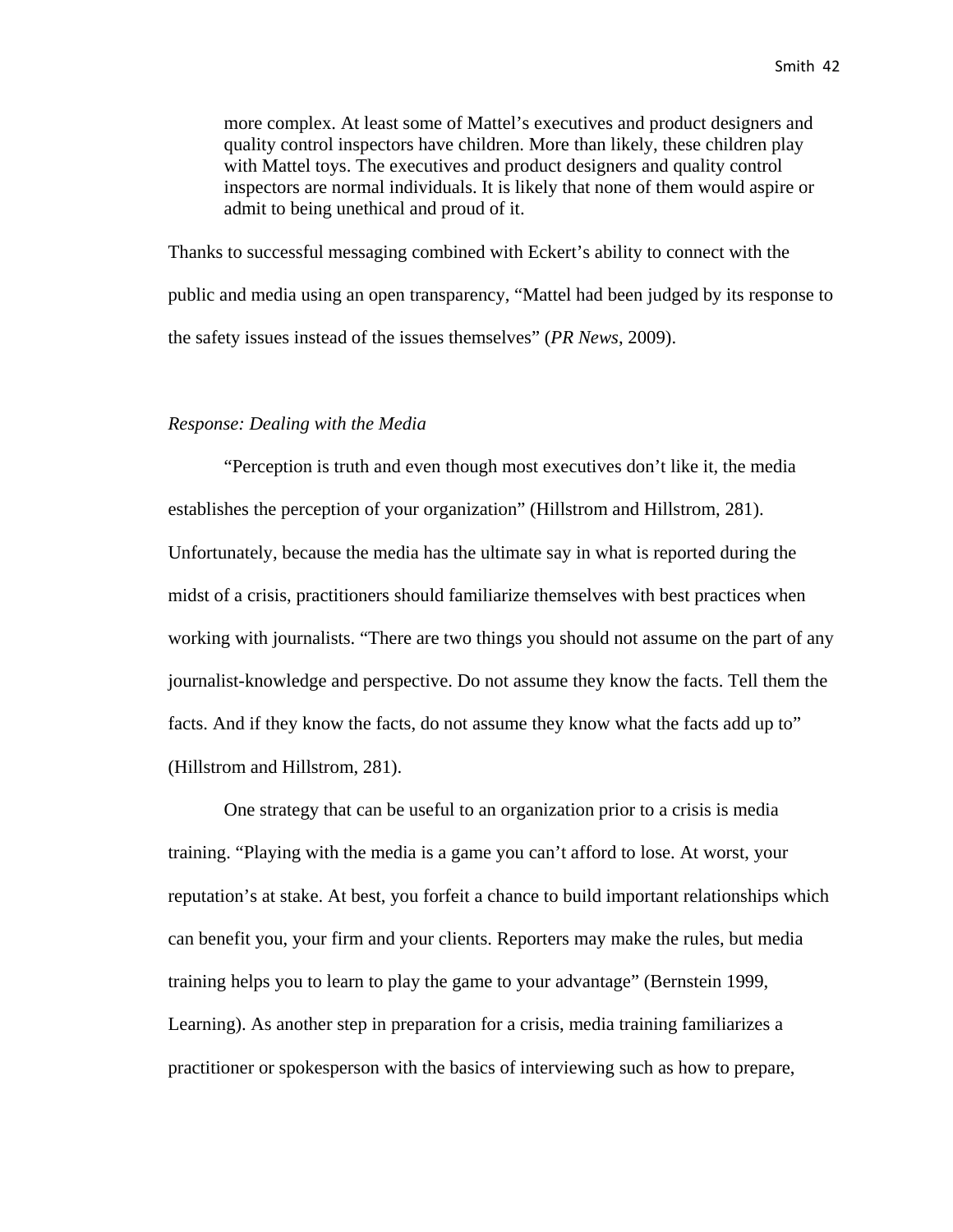getting across key messages, personalized training on how to improve skills and standard media rules to follow. By videotaping the trainee in a series of mock interviews and studying the playback, feedback can be given that will ensure more effective interview communication.

"Media training teaches you to let your agenda direct an interview in a manner that still gives a reporter what he or she is looking for—newsworthy information—while reducing the chances of inaccurate facts and quotes being used. You can eliminate inaccurate quotes by not giving the interview. Then the reporter just gets quotes from someone else, facts from less-accurate sources and directly or indirectly implies that you're hiding something" (Bernstein 1999, Learning).

Simply stating that the company has "no comment" may appear as an easy solution when the media becomes overwhelming, however, this typically translates to "I've done something wrong and don't want to talk about it" (Bernstein 1999, Trial). "Saying 'no comment' is the worst thing you can say to the press. It's just as easy to say, 'We are aware of the problem, we apologize for any harm we've caused, and we're taking steps to rectify it'" (Klein, 21). The statement may not be extremely forthcoming with information, however, it sends a much more sympathetic message than a harsh, "no comment" implies.

In the case where the media seemingly ignores the facts provided by the spokesperson or repeatedly misquotes a reputable source, one option the organization can utilize is the strategy of placing an advertorial via print or air time. Studies have found that despite the "advertising" wording within the advertorial, the public reads them "as readily as they do the news coverage. And *you* control the message. By simply increasing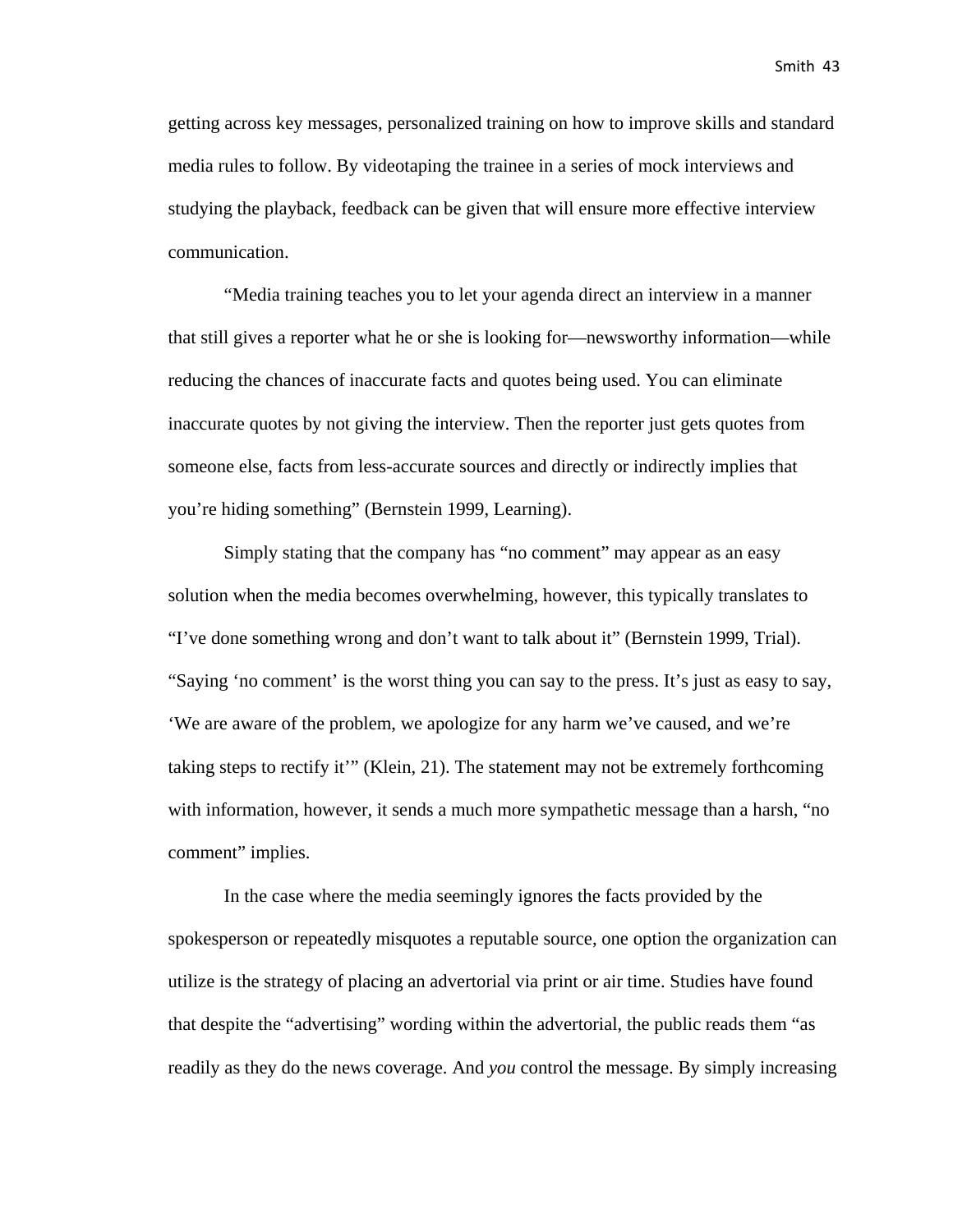the positive and accurate DIRECT communication with key audience members about a

crisis situation you balance out the inaccurate negativity in the press" (Bernstein 2000,

Media).

According to *PR News*, Mattel also recommends the use of:

various vehicles to convey messaging. In addition to social media the Web, the Mattel team also relied on traditional methodologies such as audio conferencing, often utilized during a product launch, to answer questions about the company's response to the recalls. Because Mattel's CEO was not able to talk to every reporter, audio conferencing was used to tape a press conference between Mattel's CEO and the media. Reporters who missed the conference were given a 'replay number' to call and listen to it. The audio was also posted on the company Web site.

Additionally, social media use allowed the company to reach their global stakeholders,

regardless of their location or time zone:

In this 24/7 Web 3.0 universe, this tenet is critical to crisis communication and management. "I think this is why our Web communication was so successful," Andres says. "We took three different videos of our CEO talking to consumers [about the recalls] and posted them on our site. I think people really appreciated that. They wanted to feel that connection with us."

#### *Post Crisis: Lessons Learned*

"Experts agree that the best learning experience for crisis management is a real crisis. Therefore, an organization must do all it can to learn from its own crisis experience" (Coombs, 220). Using a postmortem, a study is conducted to evaluate the actions of the crisis management team. "Postmortems are stressful because people fear management is looking for a scapegoat. It is critical that postmortems are not a search for blame but a search for information" (Coombs, 220). Using these results, the team should be critiqued on its strengths and weaknesses and use this information to modify their next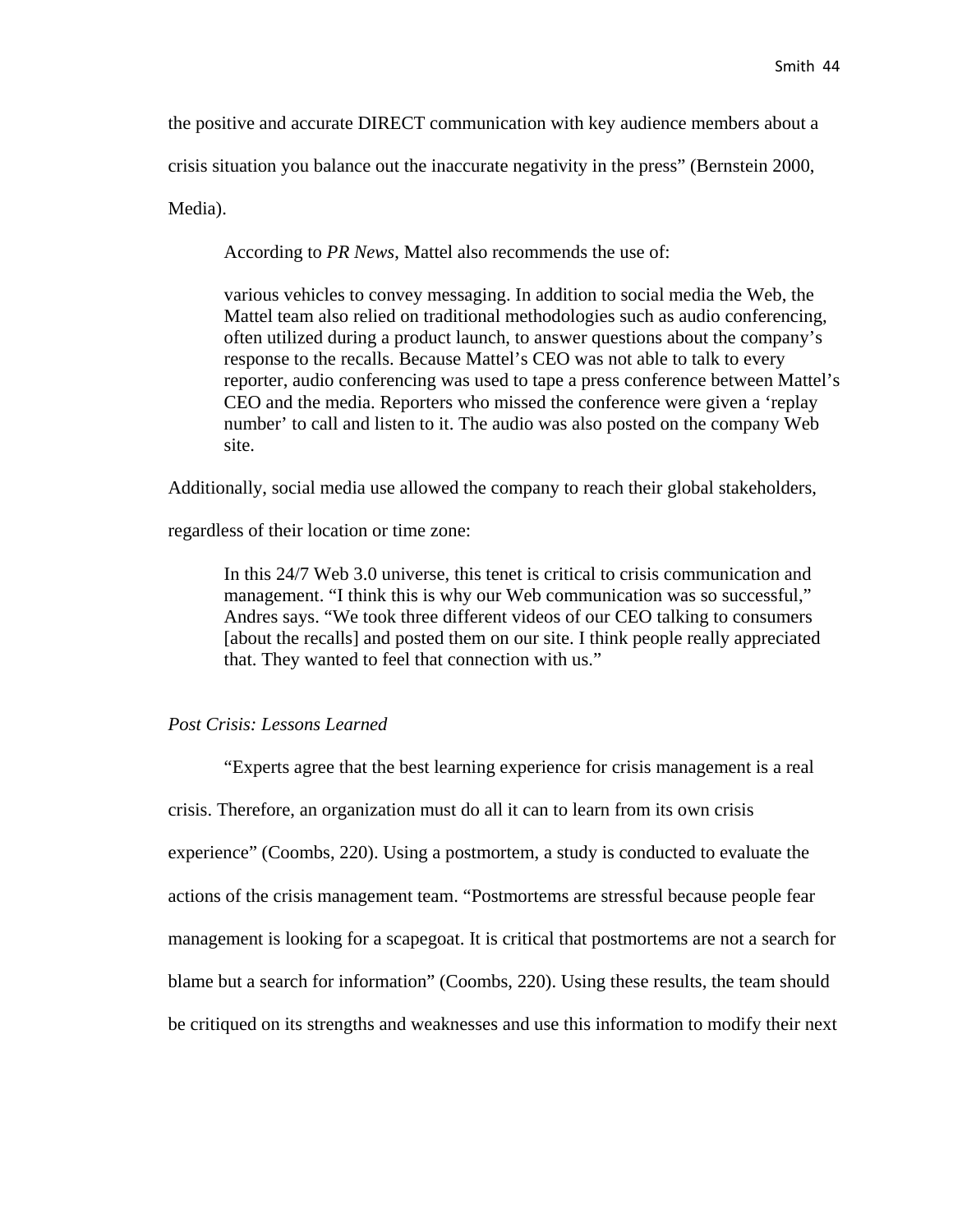mock crisis and improve performance. The postmortem analysis itself should be stored away for future reference where it can be retrieved as necessary.

"The crisis management process is actually a circle. Learning can inform any of the other three stages. Lessons from the crisis may help in prevention (e.g., how to reduce some risks), preparation (e.g., how to improve the crisis management plan), or response (e.g., how better to deal with the news media)" (Coombs, 220). Understanding that crisis management does not simply mean creating a plan or a phone list in an emergency is necessary for an organization who wishes to be taken seriously in the midst of a crisis. Enlisting the support of top executives, management and employees alike, practitioners are able to create and maintain a well rounded process that would "monitor risks that could become crises, revise existing procedures, and practice current crisis management plans with crisis management teams" (Coombs, 221).

One of the key lessons learned by Mattel surfaced as a best practice tactic. "Act responsibly when the crisis situation erupts. By doing this, you are inspiring and maintaining the confidence of two very important constituent bases—consumers and stakeholders. 'This can be a little scary and painful, admits Bongiovanni, 'but it's doing the right thing every time" (*PR News*, 2009). By communicating in an open, honest, prompt and proactive manner, organizations are afforded the ability to change public perceptions of their company with their response and messaging tactics.

It is evident that the benefits related to conducting this process greatly outweigh the time and resources dedicated to rehearsing and perfecting performance. The inevitable nature of a crisis itself and the intensely growing availability of information via print, television and social media strengthen the need for crisis management. Using this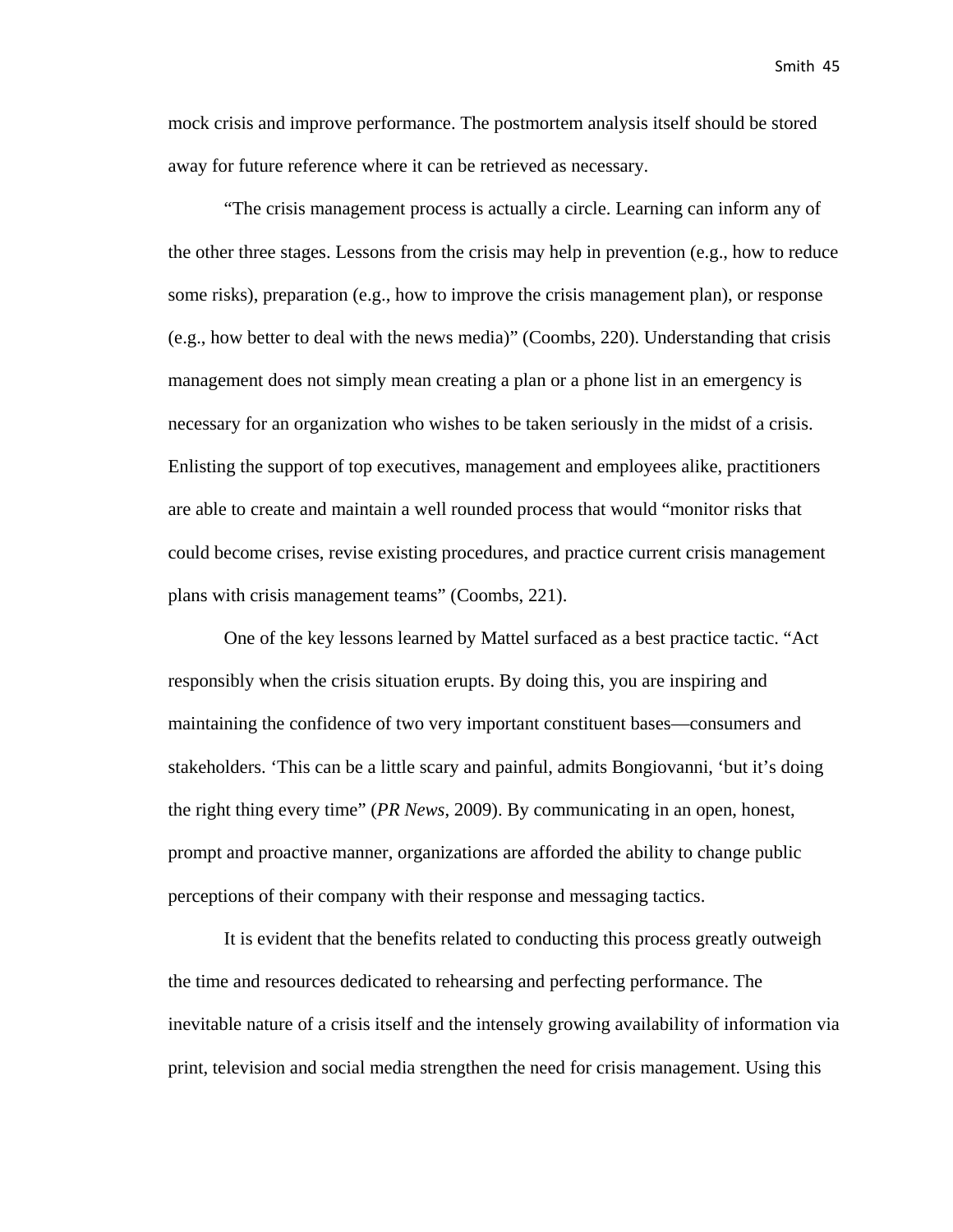platform, public relations professionals have the ability to prove their worth and skills to various audiences while helping businesses maintain reputation and profit alike. As best practices continue to surface and are routinely tested, crisis management will remain in the forefront as a crucial service, without which an organization could not survive.

#### *Content Analysis Findings*

Based on the recommendations of Wimmer and Dominick, multistage sampling was utilized completing a content analysis (Wimmer and Dominick, 156). Consequently, the first step was to "take a sampling of content sources" followed by the next step of narrowing results by selecting a date range (Wimmer and Dominick, 157). The sample size of fifty-six results has proven to be adequate in regards to media content analysis. In past research, "Stempel (1952) drew separate samples of 6, 12, 18, 24, and 48 issues of a newspaper and compared the average content of each sample size in a single subject category against the total for the entire year. He found that each of the five sample sizes was adequate and that increasing the sample beyond 12 issues did not significantly improve sampling accuracy" (Wimmer and Dominick, 157).

Of the fifty-six articles that were analyzed, twenty-four strictly referenced the lead paint recalls, one was written in regards to the magnet recalls and thirty-one articles mentioned both the lead paint and the magnet recalls within the context. Forty-six articles suggested China was responsible for the recalls, one blamed Mattel's design flaw, five attributed faults to both China and Mattel and four articles did not address a cause for the recall. Previous recalls of products originating from China, including dog food, toothpaste and toys, were referred to in twenty of the fifty-six articles. Twelve articles did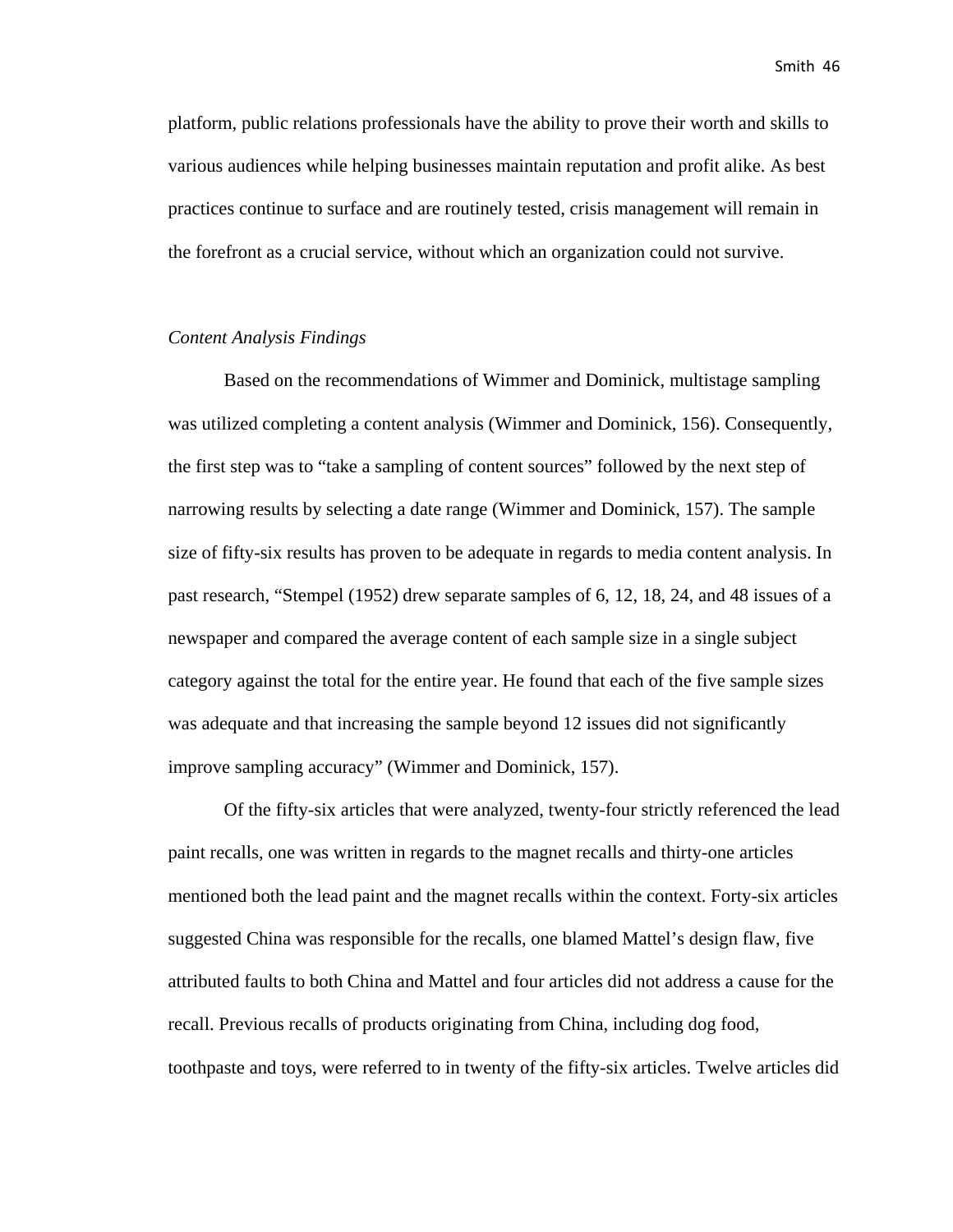not include any direct quotations, while eleven quoted Eckert, thirty quoted a source other than Eckert and three quoted both Eckert and at least one other source.

Reported effects of the recalls were revisited throughout the analysis. Seventeen articles addressed the profit drops experienced by Mattel. Two-thirds of the articles, thirty-seven, mentioned the fact that there were multiple recalls. Six articles cited injury statistics, eight did not allude to any effects for Mattel and eight were categorized as other in which they referenced a lawsuit or projected price increases. Allegations of Mattel delaying their report of the recalls to CPSC were addressed in nine of the stories.

Mattel's public relations and operational strategies showed a more diverse range of mention. The apology Mattel extended to China was only cited in four articles, although their public apology received more recognition and was addressed in seven of the articles coded. The full page ad that was utilized to reach the public was pointed out in seven articles. The authors wrote about the conference calls intended for the media a mere four times. Customer surveys that were conducted received no mention throughout the sample. Increased safety was discussed to the greatest extent, totaling seventeen instances. Strategies to provide replacement products were written about in five articles, while corporate responsibility was only remarked upon in a staggering three stories. Seven tactics were addressed within the category of other, defined as a consumer call center, a recall website, refunds and press releases. Twenty-one of the sampled items did not include any reference to tactics or strategies that were utilized.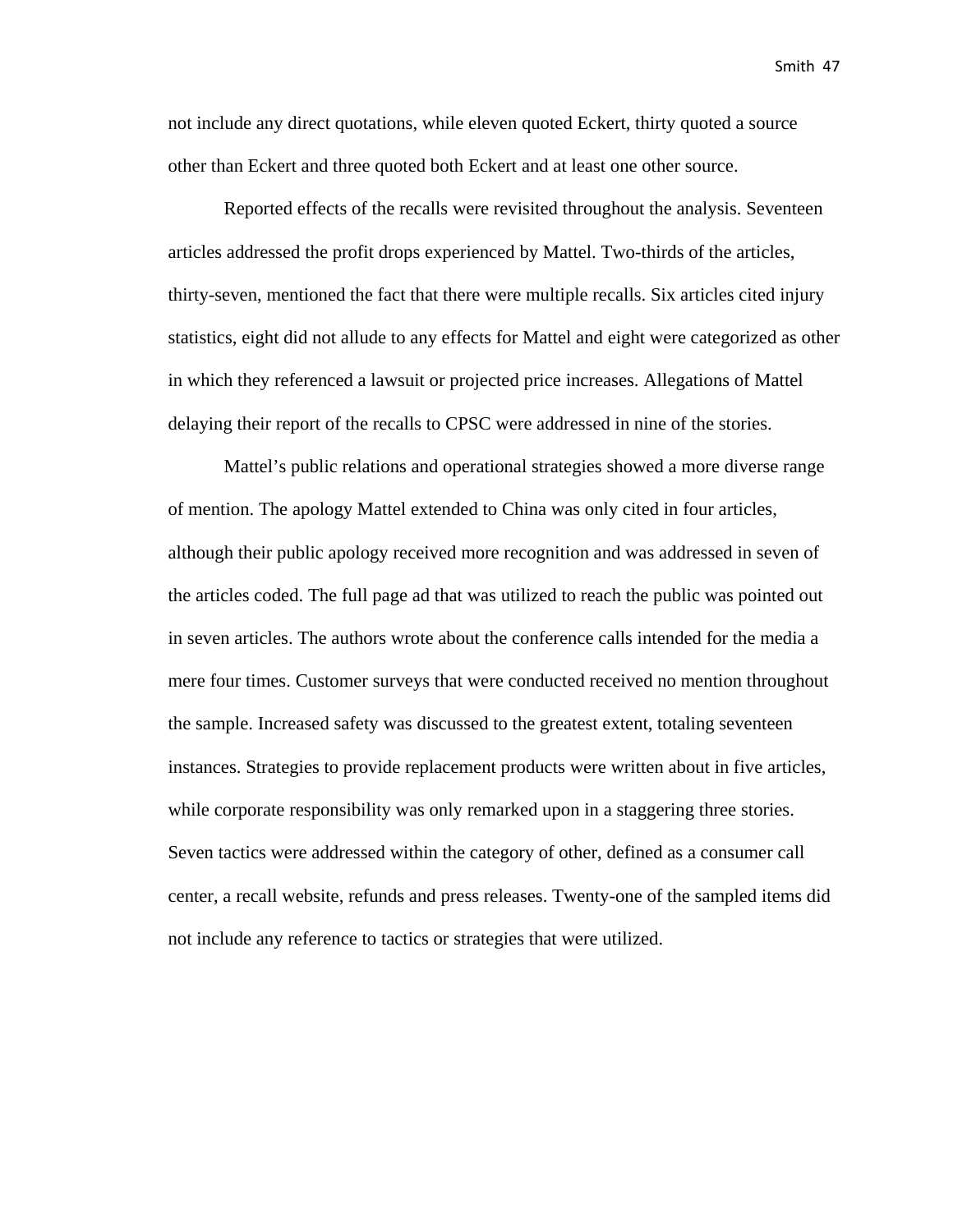#### **Chapter 5**

#### Summary and Conclusion

It is important to note that approximately one third of the articles analyzed were unable to be classified for connotation of tone due to disagreement between coders. Future research into this potential trend would provide useful insight into the study of public relations. Because the perceived tone is subjective in nature, it is crucial that the coding terms are described to the fullest extent possible. Although this study's results are relevant with a reliability of eighty-one percent using Holsti's intercoder reliability formula, the data suggests that this study lacked a strong classification at the onset, hindering the ability to draw more solid conclusions in this category. The statistic of eighty-one percent was not altered with the addition of seventeen articles lending credibility to Stempel's theory that media content analysis is unlikely to vary based on a sample size greater than twelve items.

Perhaps one of the most interesting observations of this research is in regards to the magnet recalls. While "85 percent of all the toys recalled were the ones with the design flaw-not the lead-based paint," the vast majority of articles analyzed focused their efforts in writing on the paint (*Public Relations Problems and Cases*, 2007). Granted, numerically, there were more lead based paint recalls in total, however, the fact that Mattel's design flaw was perceived as a cause in a mere six articles is astounding. Had the media focused more upon the fact that Mattel's human error in creating the product was to blame for all of the reported injuries and all but fifteen percent of the total volume recalled, Mattel's corporate reputation could have been greatly damaged. Instead, the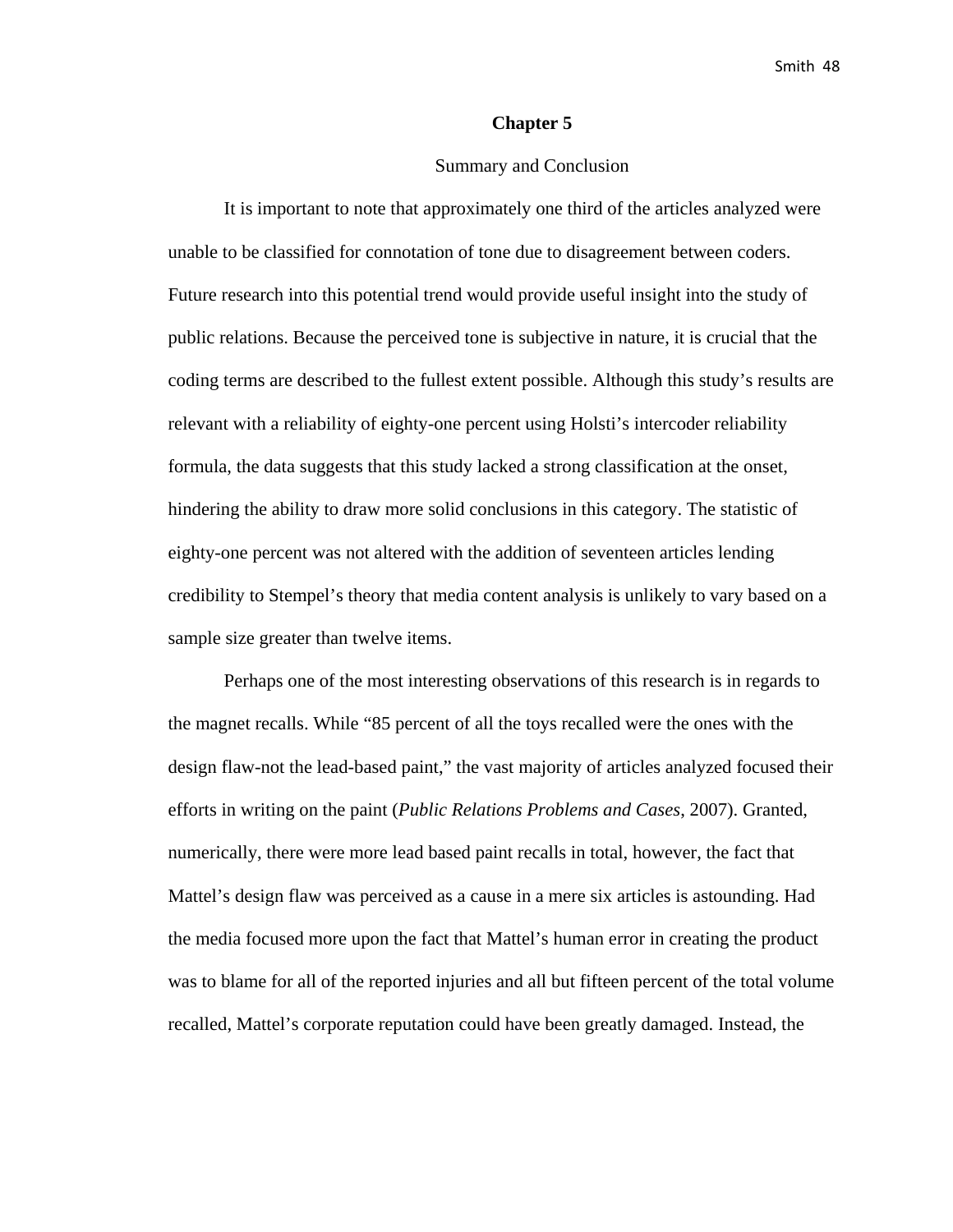focus shifted to China as a scapegoat and China's reputation as a manufacturing entity ultimately took the hit.

Unsurprisingly, Mattel's efforts to increase safety, including their new three point safety check system, were the tactics referenced to the most throughout the sample. While many of the other tactics employed seemed to fade in usage as time progressed, safety improvements proved to be longitudinal as a recurring theme. It is interesting to note, however, that Mattel's efforts to improve processes and prevent recalls of this size and nature in the future resulted in the creation of a corporate responsibility division within the organization, however there were only three mentions of all fifty-six articles in which any type of corporate responsibility was even cited. Prior to this research, one might have assumed this strategy would draw considerable attention and praise from both the public and the media.

It appears in this case, the best practice public relations professionals can learn regarding maintaining and improving relationships with both consumers and retailers is to focus efforts on eliminating the source of the perceived problem. Insufficient safety, whether in regards to design or a lack of quality controls, was essentially responsible for the errors causing the recalls. By improving processes and decreasing the potential for error, Mattel succeeded in answering the call for action and reassuring their consumers and retailers. As such, they were able to continue to maintain business operations with only a slight decrease in profits at the onset of the recall crisis. Their dedication to the stakeholders was readily illustrated by their swift actions and efforts at improvement.

The public relations strategy receiving the most attention from the media in the midst of the crisis was the improvement of safety strategies. Although not closely, this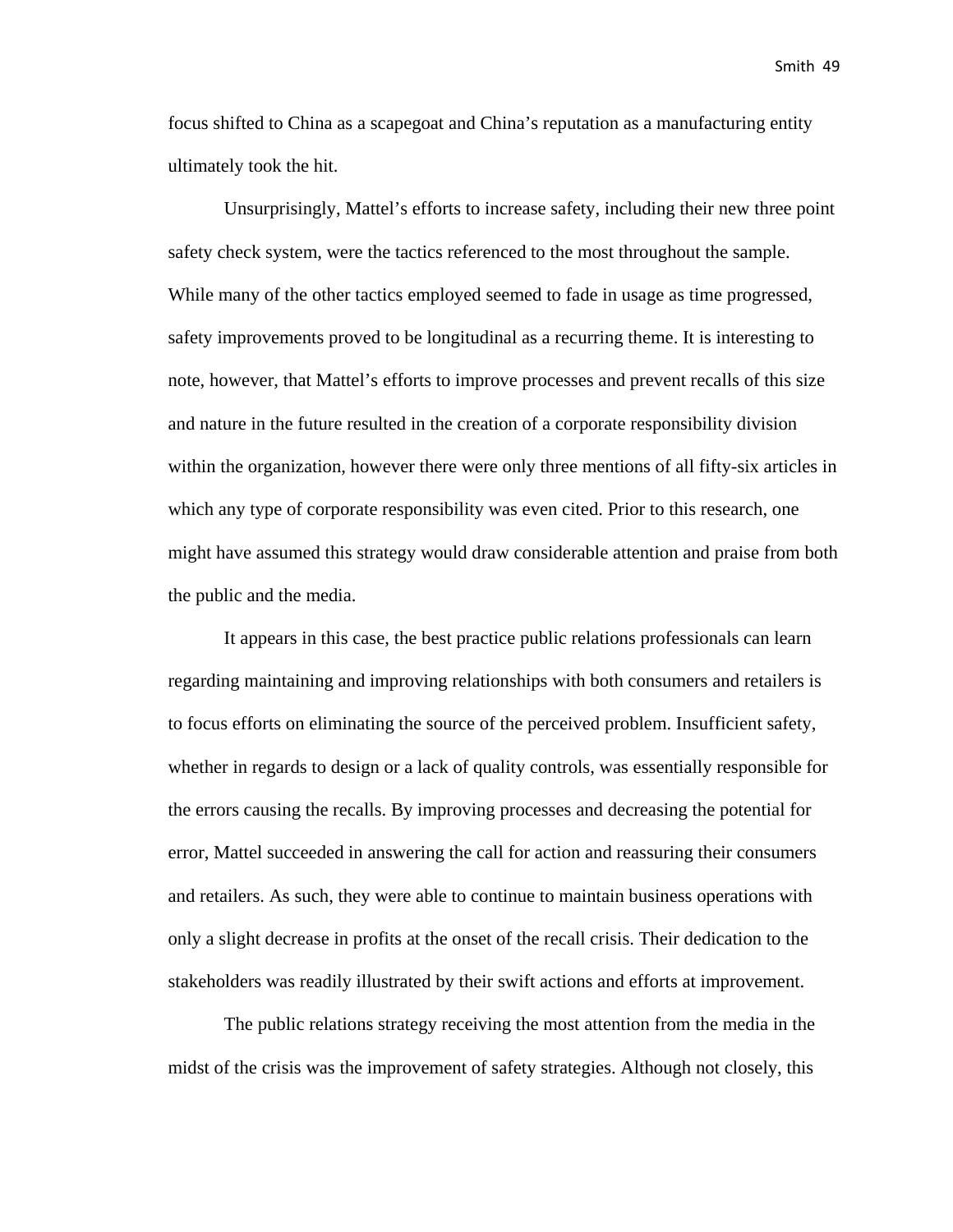tactic was followed with a tie between Mattel's apology to their public and the full page advertisement. Although appreciated by media sources and viewed as highly successful, the conference calls intended for journalist questions and concerns were addressed in less than ten percent of the sampled articles. Some of the least amount of attention was dedicated to Mattel's apology to China in which the company took blame for the recalls as well as their efforts to create an environment of corporate responsibility. Both tactics only called attention in seven and five percent of the research, respectively.

The study suggested no correlation between the perceived reputation of the organization and an increase in reader exposure to public relations activities throughout time. The month of August boasted the greatest number of tactics listed (thirty-six) although it also had the highest reported instance of articles with a perceived negative tone, coded at eight articles (thirty-one percent). September showcased another twentythree tactics and reduced the negative perception articles to four (twenty-four percent). October included sixteen tactics and hosted four articles (thirty-three percent) with a negative tone.

The recurring negative effect on which the media placed the most focus was the fact that Mattel had issued multiple recalls. Sixty-six percent of the stories included reference to the fact that recalls had taken place on a repeated basis due to one issue or another. Unfortunately for Mattel, this meant that readers were being inundated with constant reminders that there had not only been one recall, but many. Thirty percent included references to Mattel's decrease in profits, reminding stakeholders of the financial affect the organization was facing as a result. Interestingly, a mere eleven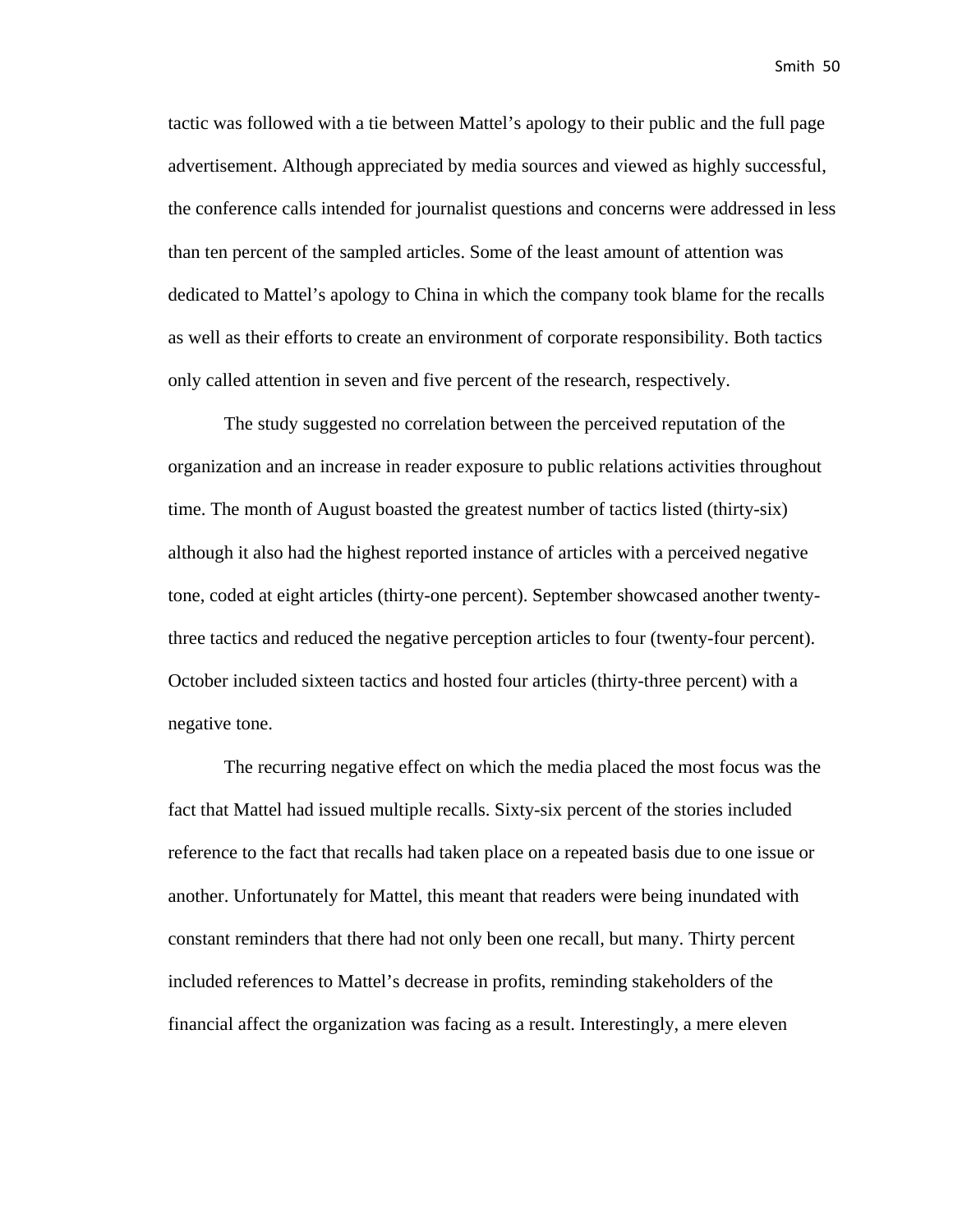percent of the items addressed injuries which could perhaps be attributed to the fact that physical harm to consumers in this case was minimal.

Using the thirty-five articles that coders agreed upon in terms of perceived tone, the results suggested no increase in negative articles the further the dateline was from Mattel's headquarters. New York, Los Angeles and Beijing all had two articles classified as negative, lending no credence to the notion that articles stemming from China would portray Mattel in a more negative light. Again, these results could differ if conducted in future research based on the fact that twenty-one articles were unable to be classified due to differences in coding.

#### *Limitations*

While generalizations can be drawn from the Mattel case, it is difficult to conduct a content analysis based upon inconsistencies within the recall timeline. Depending on the source, dates and recall totals appear to vary. In addition, skeptics believe that Mattel may have illegally delayed reporting the initial recall to the CPSC, however there is limited data in the media regarding this suggestion. According to regulations, "companies must report a defect/recall within 24 hours of discovery" (*Mattel Recalls*, 2007). The *Wall Street Journal* reports that "in at least three major cases since the late 1990s, including last month's recall of nearly 18 million play sets studded with potentially dangerous magnets, took months to gather information and report it to the agency. Since 2001, the CPSC has twice fined the world's largest toymaker for 'knowingly' withholding information regarding potentially hazardous problems with its products" (*CNNMoney.com*, 2007). In June of 2009, Mattel was ruled to pay \$2.3 million dollars in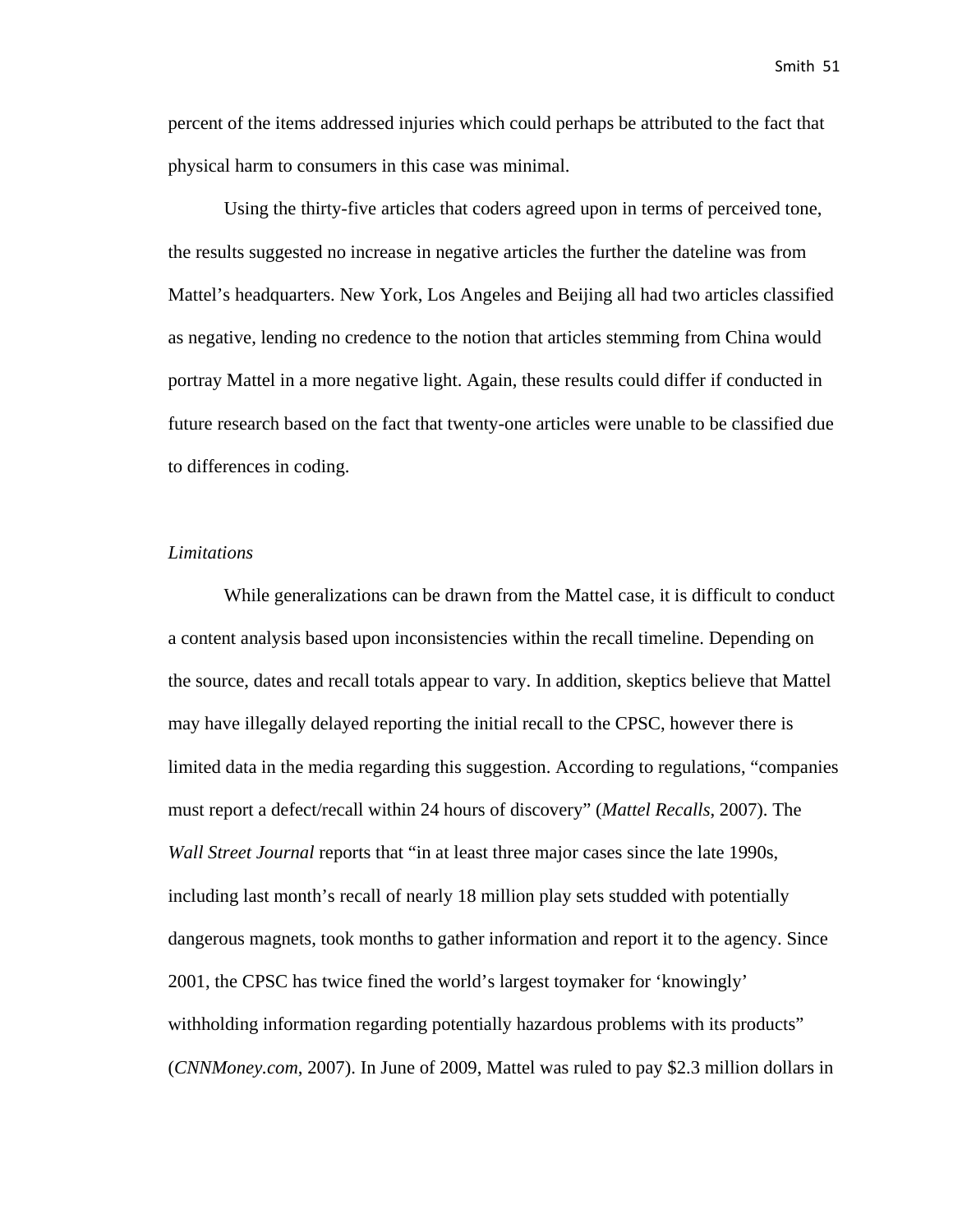a civil suit penalty for selling over 900,000 toys and importing 1.1 million products containing lead based paint (CPSC, 2009). No clear mention of the deadline to report ruling was found during the course of this research, although it is important to mention that "in agreeing to the settlement, Mattel and Fisher-Price deny that they knowingly violated federal law, as alleged by CPSC staff" (CPSC, 2009).

Despite investigations by the CPSC, the alleged delay on Mattel's part in reporting the recalls was found in only sixteen percent of the articles. The fact that the media did not further investigate this charge in the midst of a crisis is surprising to say the least. Once more, had the media pursued this storyline and brought the claims to public interest, Mattel could have experienced irreparable damage to their image. While they did demonstrate early attempts to improve processes and protect consumers, this accusation could have undermined their image repair and destroyed the trust of retailers and consumers alike.

#### *Recommendations for Further Research*

With little existing research available in regards to the effectiveness of public relations on consumer recalls, there is much room for future practitioners to fill the void. By creating a more educated, aware consumer public and through the use of proven methods of communicating recalls, public relations practitioners will be better afforded the opportunity to continue driving the field toward success and continuing to prove their worth to the organization.

Corporate social responsibility is a growing trend gaining momentum. As this philosophy continues to emerge, it is likely to become an *expectation* rather than a nicety.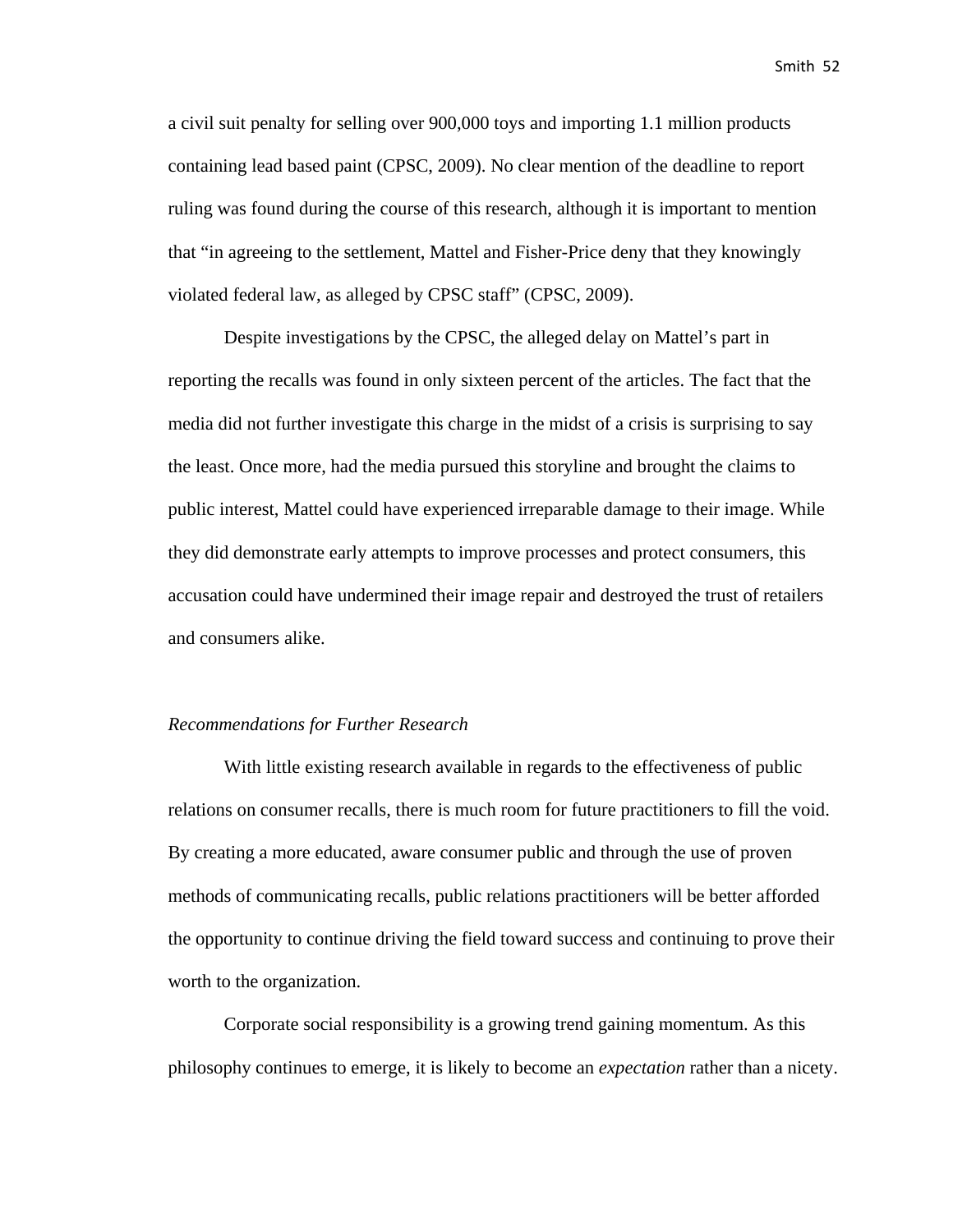Those organizations that work to proactively incorporate these approaches into their existing practices will have an advantage over their competitors and maintain a positive image in doing so. While not addressed within this research, the following questions are relevant to the field and, once addressed, would aid in ensuring consumer safety through the use of well rounded public relations efforts.

- 1. In what ways can organizations rise above contributing factors which are out of their control (i.e. hand me down products, improper use or assembly, consumers who ignore recalls, etc)?
- 2. What methods are proven most successful in getting recall information to the public using the media in the wake of seemingly constant recalls?
- 3. How can public relations professionals combat the desensitization of the public in regards to recalls?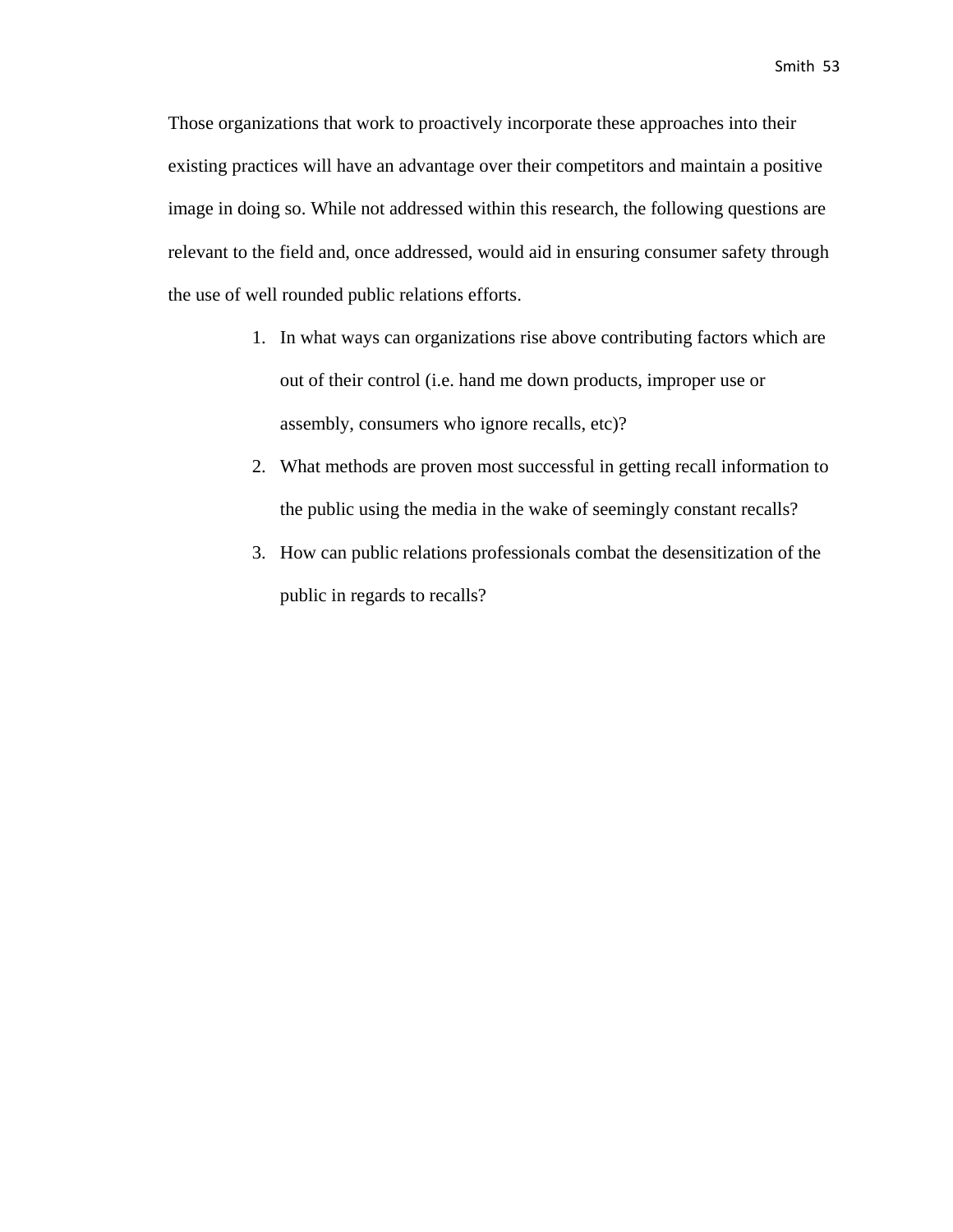#### **Bibliography**

- 2009 Infant product recalls set record high with 20 percent increase year over year; ExpertRECALL declares 2009 the year of the infant product recall. (2010, January 7). *PR Newswire.* Retrieved March 31, 2010 from LexisNexis Database.
- Any recall response lag now scrutinized. (2010, February 23). *The Japan Times.*  Retrieved March 31, 2010 from LexisNexis Database.
- Bernstein, Jonathan. "Department: Crisis Management: It's An Inside Job: Internal Crisis Communications." *Arizona Attorney* 35, no. 20 (July 1999).
- Bernstein, Jonathan. "Department: Crisis Management: Know Thyself: The Role Of The Vulnerability Audit." *Arizona Attorney* 36, no. 25 (January 2000).
- Bernstein, Jonathan. "Department: Crisis Management: Learning To Play the Game: Media Training." *Arizona Attorney* 36, no. 22 (November 1999).
- Bernstein, Jonathan. "Department: Crisis Management: Making a Crisis Worse: The Biggest Mistakes." *Arizona Attorney* 36, no. 18 (June 2000).
- Bernstein, Jonathan. "Department: Crisis Management: Trial By Media." *Arizona Attorney* 35, no. 20 (June 1999).
- Bernstein, Jonathan. "Department: Crisis Management: When The Media Goes Too Far."*Arizona Attorney* 36, no. 22 (February 2000).
- Beun, J. (2009, November 30). *Canwest News Service.* Retrieved March 31, 2010 from LexisNexis Database.
- Case study: It's all fun and games until someone gets hurt: Mattel's toy recall redefines global crisis communications. (2009, January 19). *PR News,* 65 (3)*.* Retrieved March 31, 2010 from LexisNexis Database.
- Consumers react to recalls. (2009, April 29). *Csnews.com.* Retrieved March 31, 2010 from LexisNexis Database.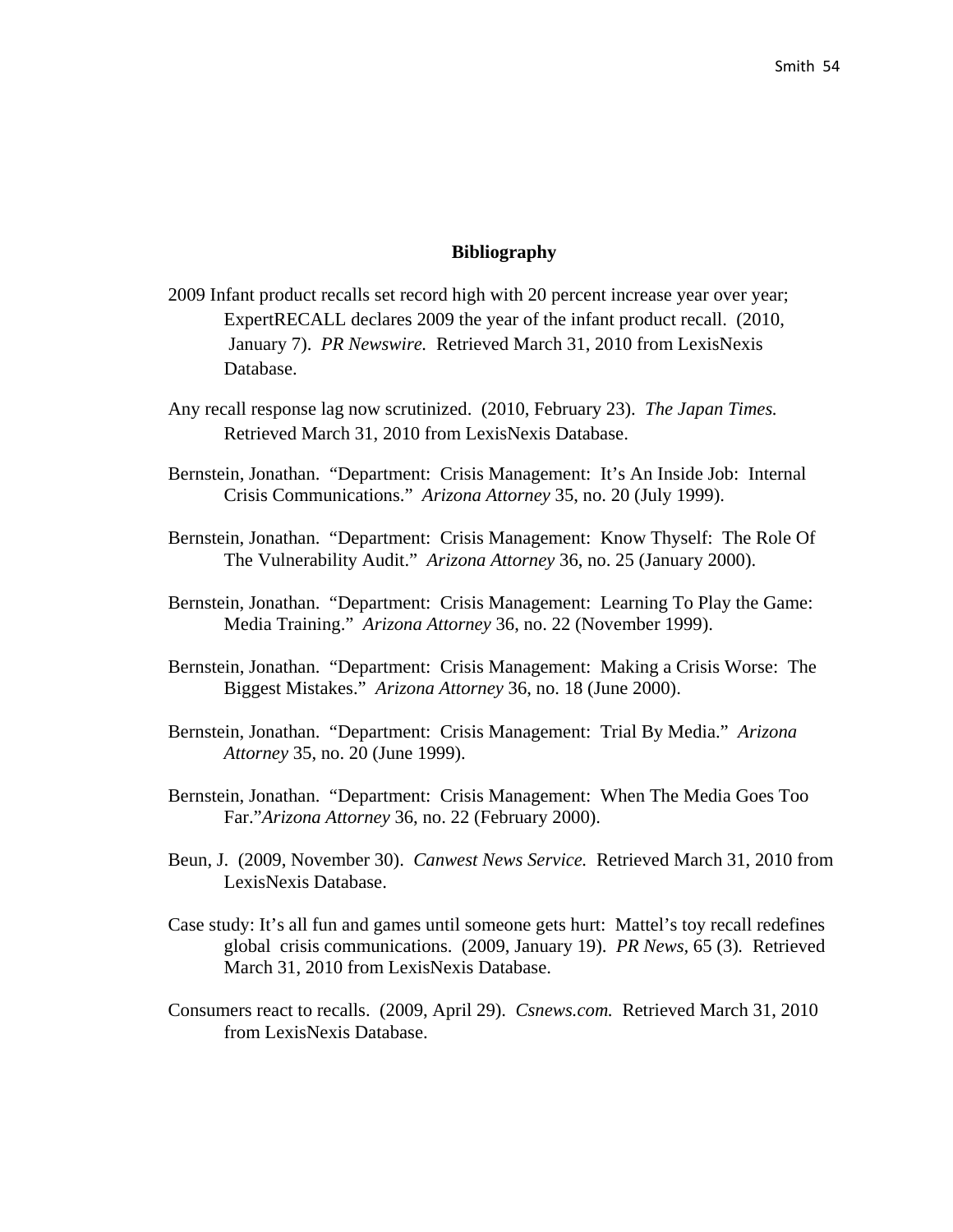- Coombs, W. Timothy. "Crisis and Crisis Management." *Encyclopedia of Public Relations* 1 (2005): 217-221.
- Davis, Jenny B. "Preparing for the Storm: Lawyers Who Worked for Enron Know the Value of Crisis Management. Here's What to Do if Clouds Appear on Your Firm's Horizon." *ABA Journal* 88, no. 24 (June 2002).
- Denzin, N. and Lincoln, Y. (2005). *The Sage Handbook of Qualitative Research.*  Thousand Oaks: Sage Publications.
- Gilbert, Joseph and Joel Wisner. (2010). *Ethics & Behavior,* 20 (1), 33-46. Retrieved May 22, 2011 from EbscoHost.
- Hillstrom, Laurie Collier and Kevin Hillstrom, ed. "*Encyclopedia of Small Business:*  Crisis Management"*.* Detroit: Gale (2002): 279-282.
- Hoag, A., Brickley, D., and Cawley, J. (2001). Media Management Education and the Case Method. *Journalism & Mass Communication Educator,* 55 (4), 49-59. Retrieved from Academic Search Premier Database on April 5, 2010.
- Infant entrapment and suffocation prompts Stork Craft to recall more than 2.1 million drop-side cribs. (2009, November 23). *PR Newswire.* Retrieved March 31, 2010 from LexisNexis Database.
- Klein, Karen E. "Planning Ahead for Crisis Management." *Business Week Online*  (October 18, 2007): 21.
- Magnuson, Stew and Jessica Pearce. "Crisis Management: FEMA Chief Promises New, Improved Disaster Response." *National Defense* 92, no. 646 (September 2007): 22-23.
- Mattel, 2007 the Year of the Product Recall and the Rebound. (January 31, 2008). http://www.casestudyinc.com/mattel-turnaround-product-recall (Accessed May 8, 2011).
- Mattel, Fisher-Price to Pay \$2.3 Million Penalty for Violating Federal Lead Paint Ban. (2009, June 5). www.cpsc.gov. (Accessed May 31, 2011).
- Mattel, Inc. *2010 Philanthropy Programs Annual Report.* El Segundo, CA: Mattel Inc., 2010.
- Mattel Toy Recall. (October 18, 2007). *Public Relations Problems and Cases blog*. http://psucomm473.blogspot.com/2007/10/mattel-toy-recall.html. (Accessed May 8, 2011).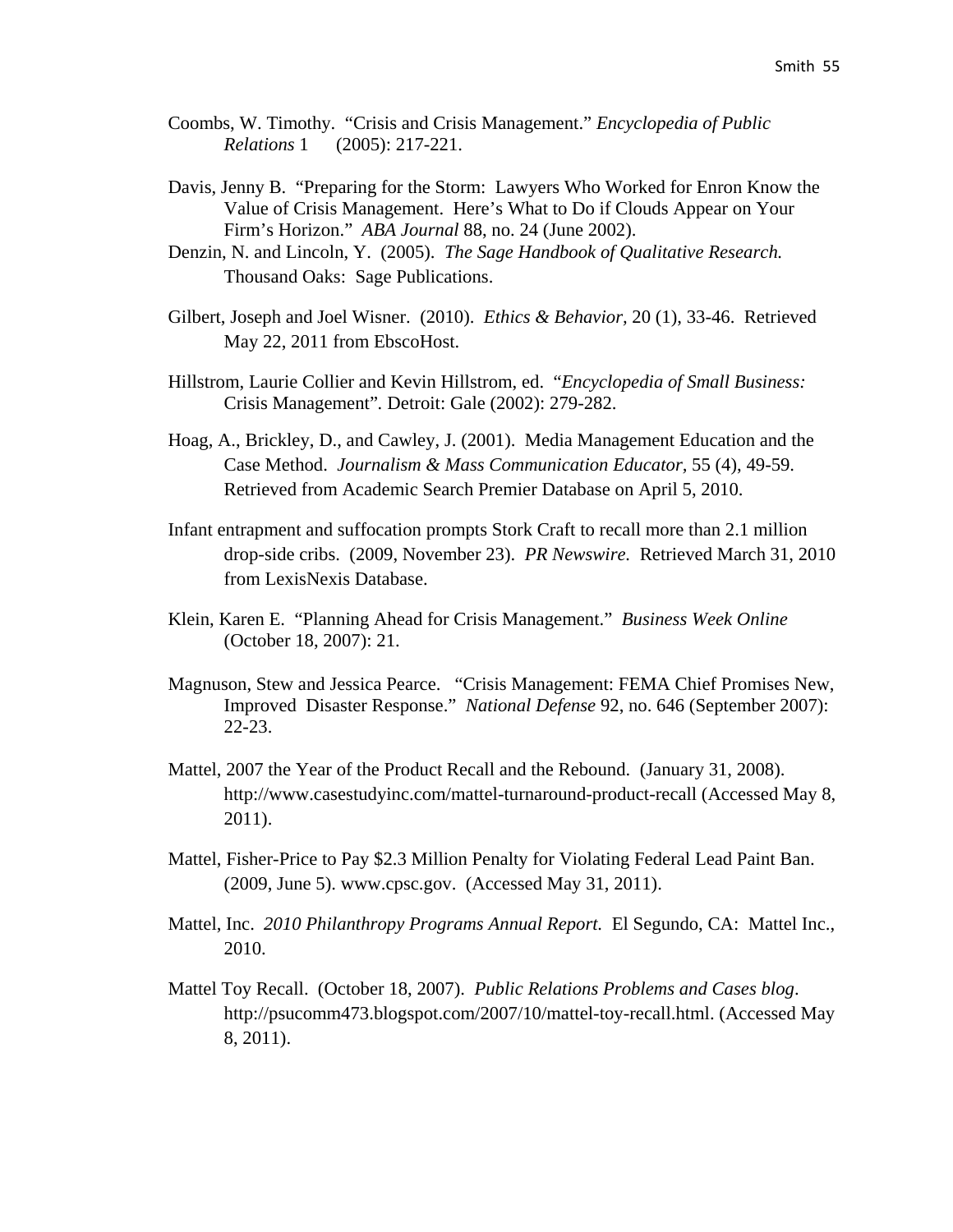- Mattel Recalls 2007. http://www.awpagesociety.com/images/uploads/Mattel\_PPT.ppt (Accessed May 8, 2011.)
- Mattel Seen Facing Safety Probe. (2007, September 4). *CNNMoney.com.* (Accessed May 31, 2011).
- Mattel's The Playground Community Created by Communispace Helps Them Weather Recall Storm. http://www.communispace.com/clients/ForresterDetail.aspx?ID=514 (Accessed May 8, 2011.)
- Muhammad, Azhanni, "Mattel CEO and Chairman, Robert Eckert's, Image Restoration Rhetoric in the Wake of the Lead Paint on Toys Crisis" (Ohio University). Retrieved May 22, 2011 from EbscoHost.
- Parents must be more vigilant in light of growing number of crib recalls. (2009, July 20). *States News Service.* Retrieved March 31, 2010 from LexisNexis Database.
- "Survey Identifies Best Practices for Business Continuity and Crisis Communications in the Wake of Katrina." (2005, November 22). *PR Newswire*.
- Ruggless, Ron. "Domino's Damage Control Following YouTube Flap Shows Exemplary New Media Crisis Management." *Nation's Restaurant News* 43, no. 16 (May 4, 2009): 27.
- Schmidt, S. (2010, March 20). Recall weary consumers may begin tuning out danger. *Canwest News Service.* Retrieved March 31, 2010 from LexisNexis Database. Study shows children are safer thanks to increased focus on product safety by regulators and manufacturers. (2009, September 28). *PR Newswire.* Retrieved March 31, 2010 from LexisNexis Database.
- Total recall: Was the peanut scare extra scary for your business? Handle the next product recall with ease. (2009, November). *Professional Candy Buyer,* 17 (6), 16. Retrieved March 31, 2010 from LexisNexis Database.
- Trottman, M. (2008, September 18). Two baby bed recalls highlight gaps in system. *The Wall Street Journal.* Retrieved March 31, 2010 from LexisNexis Database.
- Vogel, A. (2009, May 11). Study reveals what companies should do to recover from product recalls. *States News Service.* Retrieved March 31, 2010 from LexisNexis Database.
- Wahl, A. (2009). Toy safety still a crapshoot. *Canadian Business,* 82 (20), 16-17. Retrieved March 31, 2010 from Academic Search Premier Database.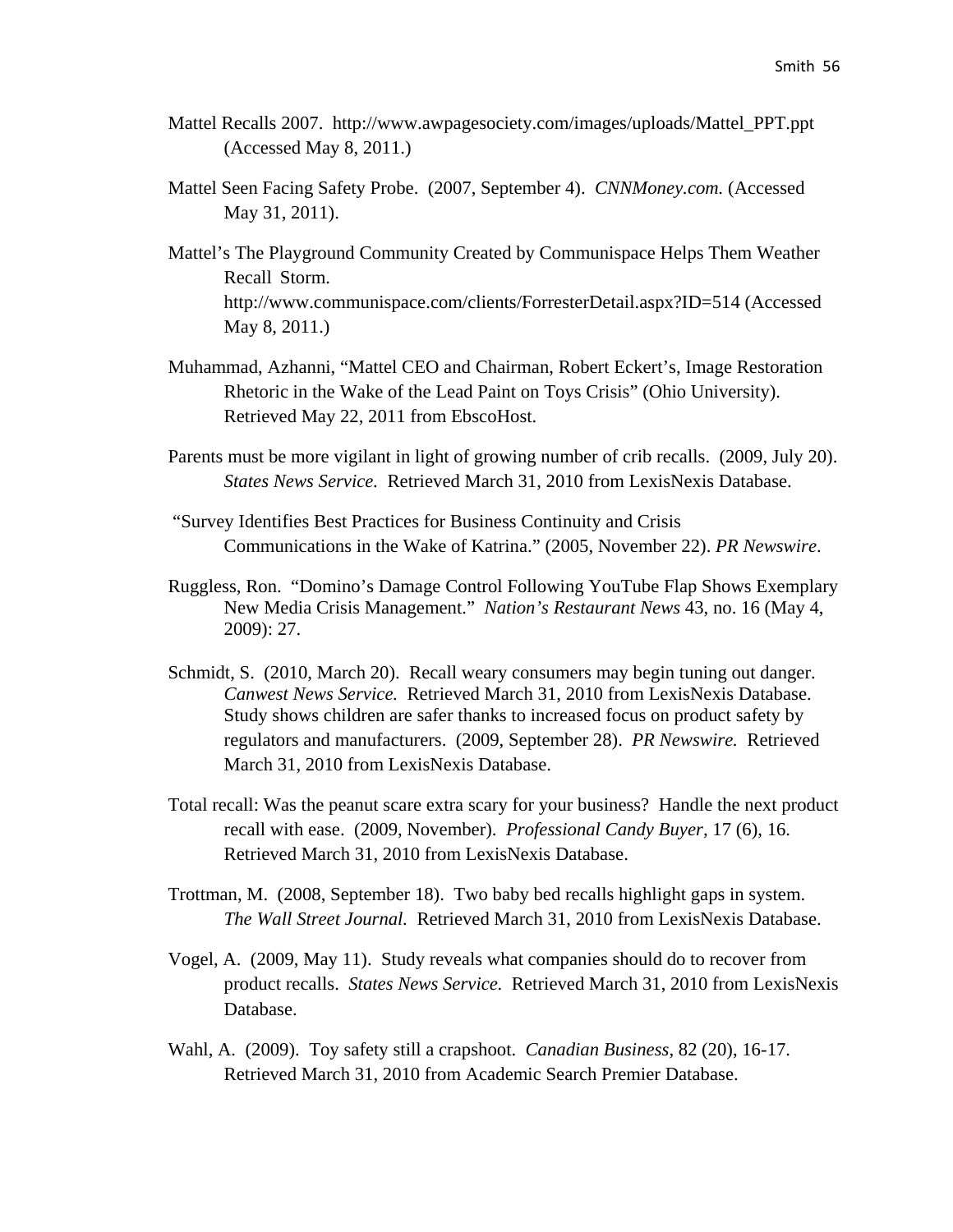- Williams, G. (2010, March 19). Surviving a product recall. *CNNMoney.com.* Retrieved March 31, 2010 from LexisNexis Database.
- Wimmer, Roger D. and Dominick, Joseph R. (2006). *Mass Media Research*. Boston: Wadsworth.
- When it comes to children's safety, where you shop is as important as what you buy: ExpertRECALL helps buyers stay smart during the holiday shopping season. (2009, December 9). *PR Newswire.* Retrieved March 31, 2010 from LexisNexis Database.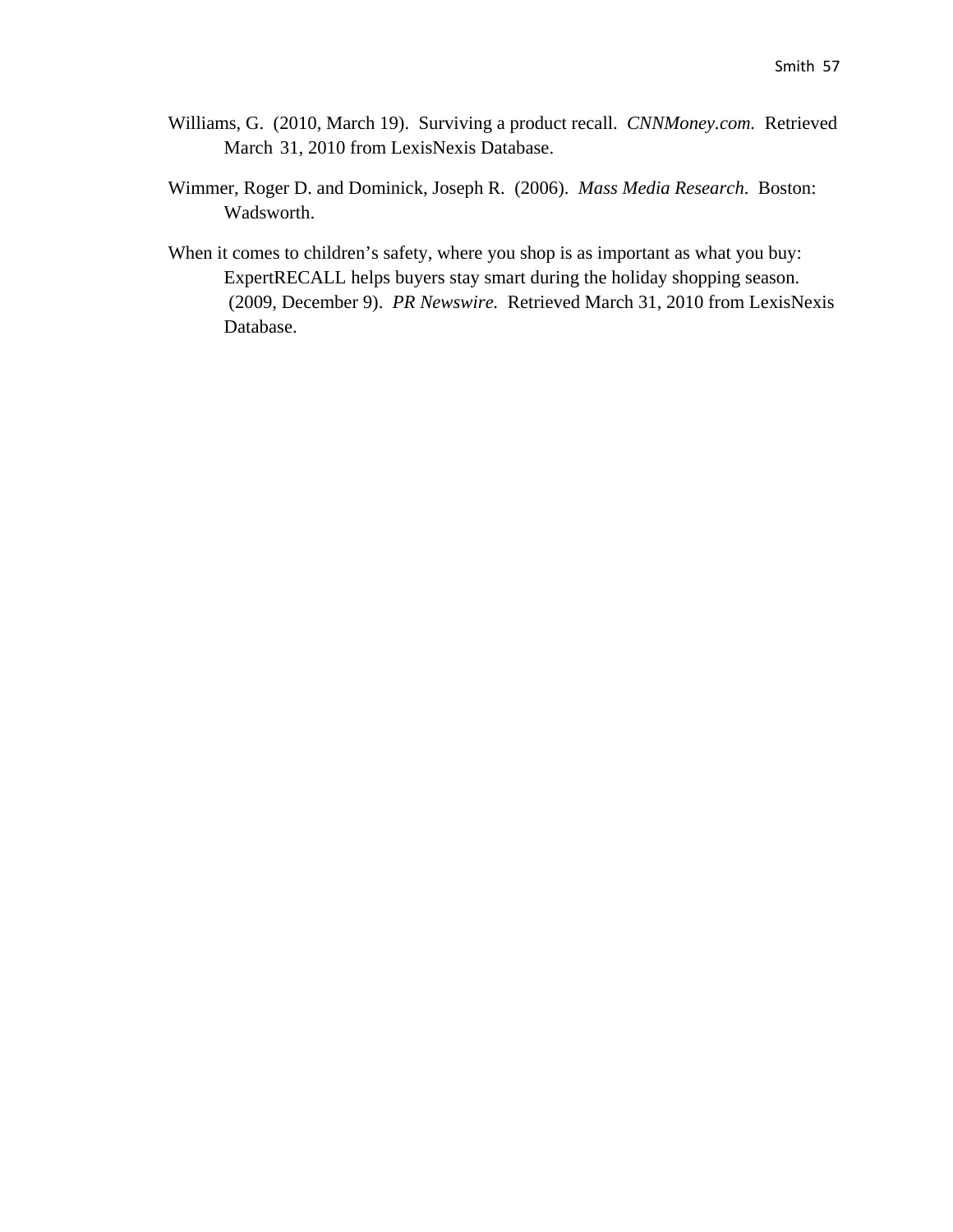## **Appendix**

Coder: \_\_\_ \_\_\_\_\_\_\_\_\_\_\_\_\_

| A. Document #                               |  |
|---------------------------------------------|--|
|                                             |  |
| <b>F. Recall Mentioned</b>                  |  |
| 1. Lead Paint                               |  |
| 2. Magnets                                  |  |
| G. Source Quoted?                           |  |
| 1. Eckert                                   |  |
|                                             |  |
| <b>H. Cause Mentioned</b>                   |  |
| 1. China                                    |  |
| 2. Design Flaw                              |  |
| I. Effect Mentioned                         |  |
| 1. Profit Drop                              |  |
| 2. South American Import Ban                |  |
| 3. Multiple Recalls                         |  |
| 4. Injuries (#) _______                     |  |
| 5. Pending lawsuits                         |  |
|                                             |  |
| J. Public Relations Tactics Mentioned       |  |
| 1. Apology to China                         |  |
| 2. Apology to Public                        |  |
| 3. Full Page Ad                             |  |
| 4. Conference Call                          |  |
| 5. Customer Survey                          |  |
| 6. Corporate Responsibility                 |  |
| 7. New Safety Check System (3 point system) |  |
|                                             |  |
| K. Tone of Mattel's Image/Reputation        |  |
| 1. Positive                                 |  |
| 2. Neutral                                  |  |
| 3. Negative                                 |  |
| L. Miscellaneous                            |  |
| 1. Mention of Previous China Recalls        |  |
|                                             |  |
|                                             |  |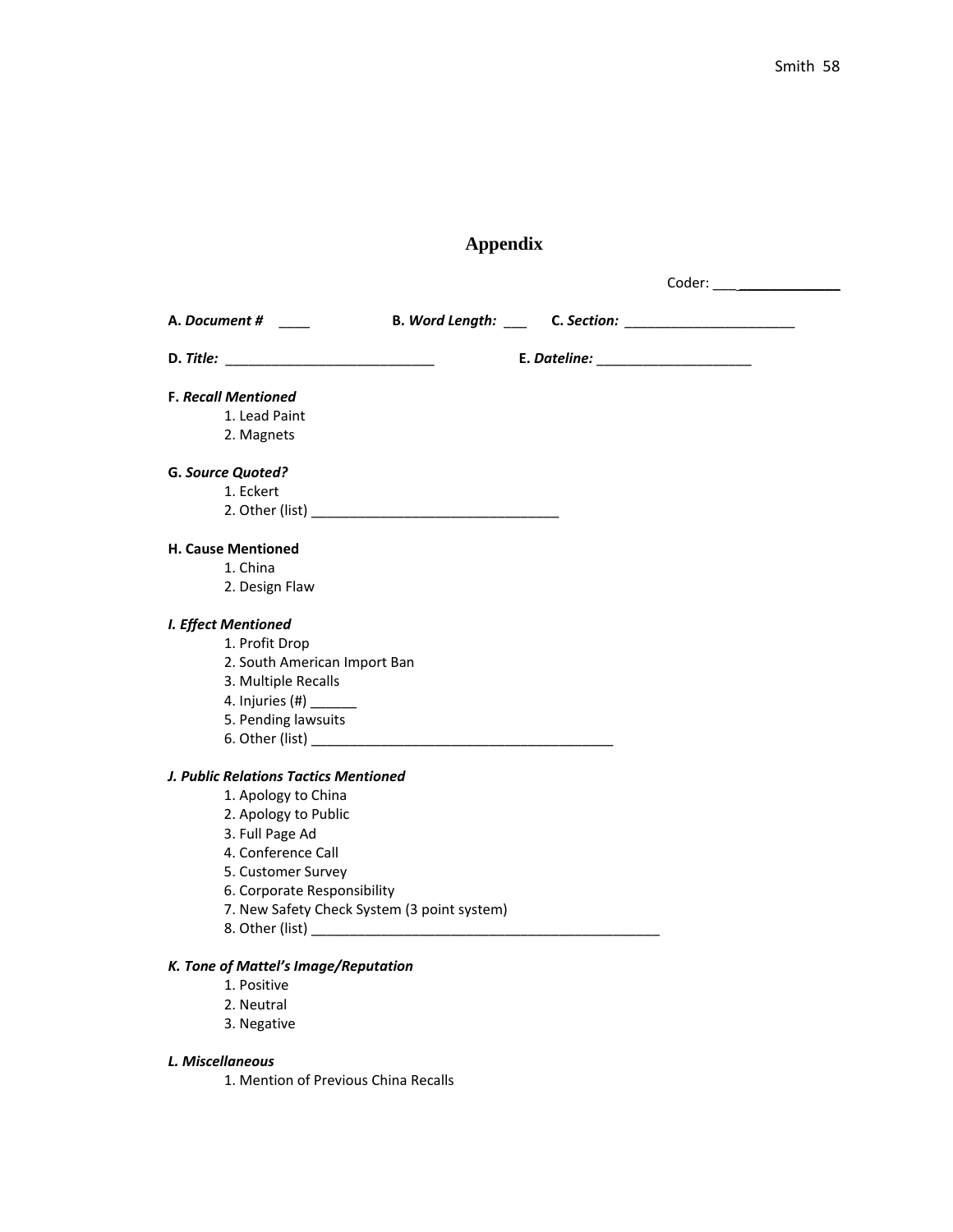#### *M. Notes:*

### Figure 1.0 Coding Sheet Template



Figure 2.0 Effects of Mattel Recall Sorted Independently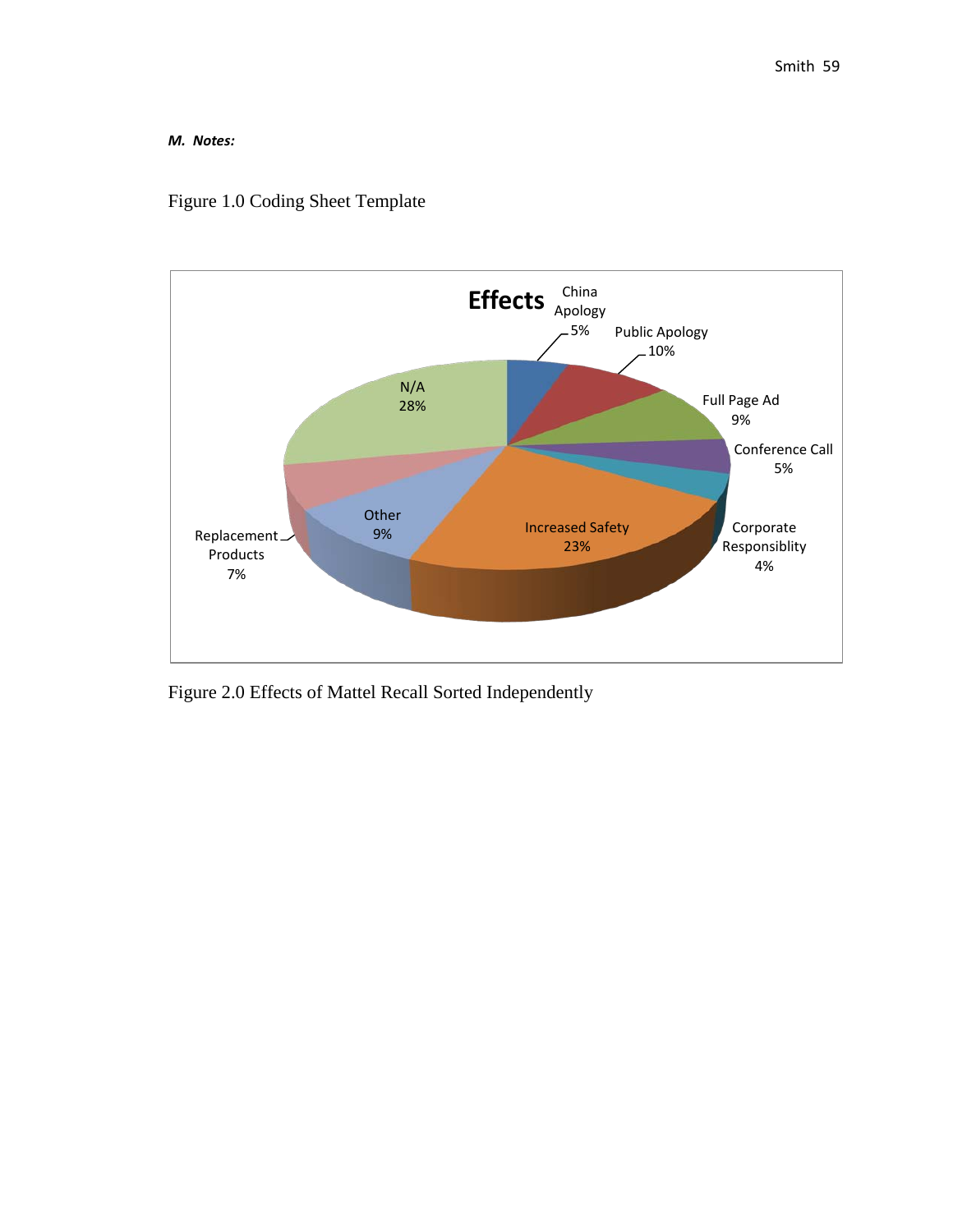





Figure 4.0 Quantified Sources Quoted Within Stories for Analysis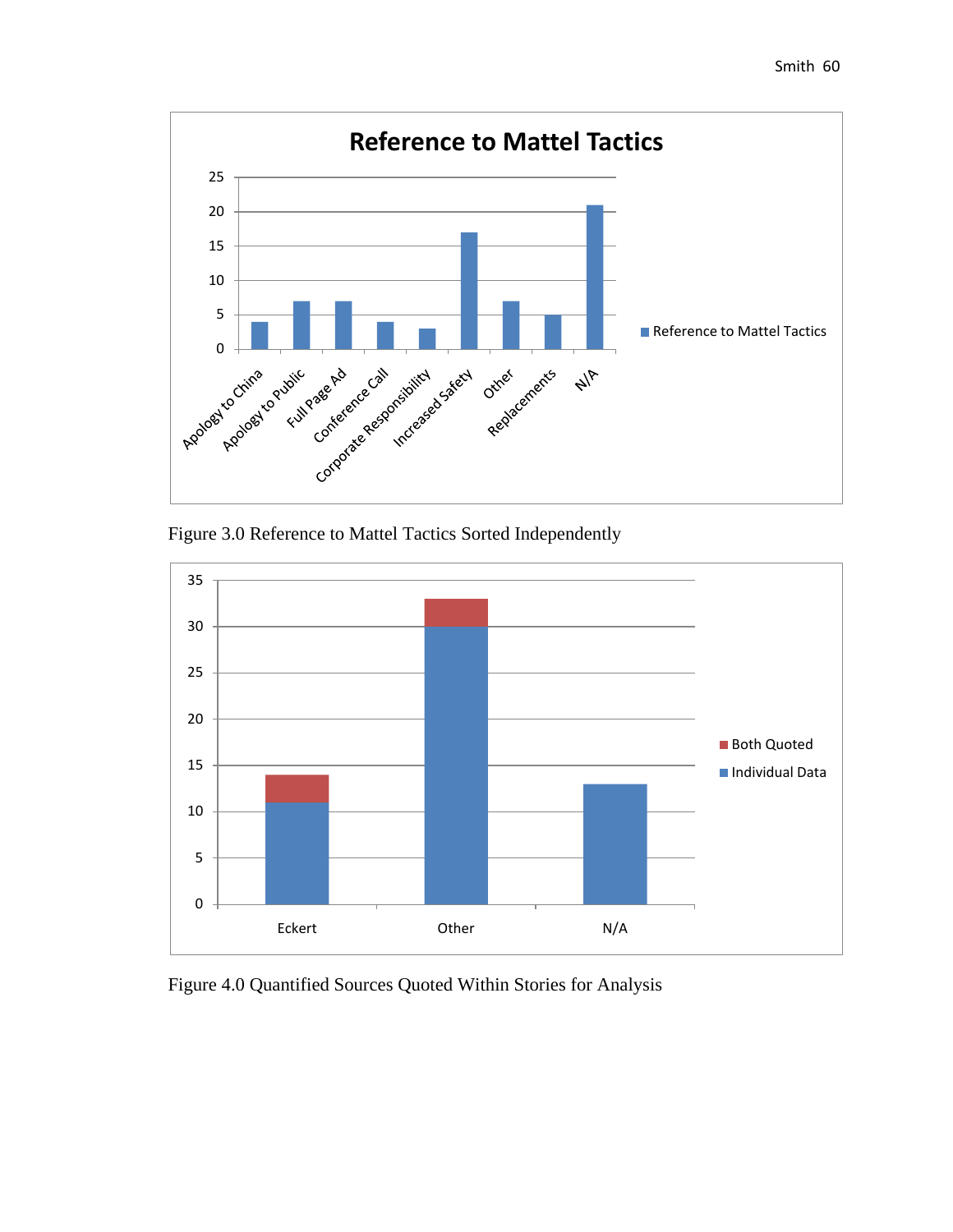



Figure 6.0 Perceived Article Tone by Month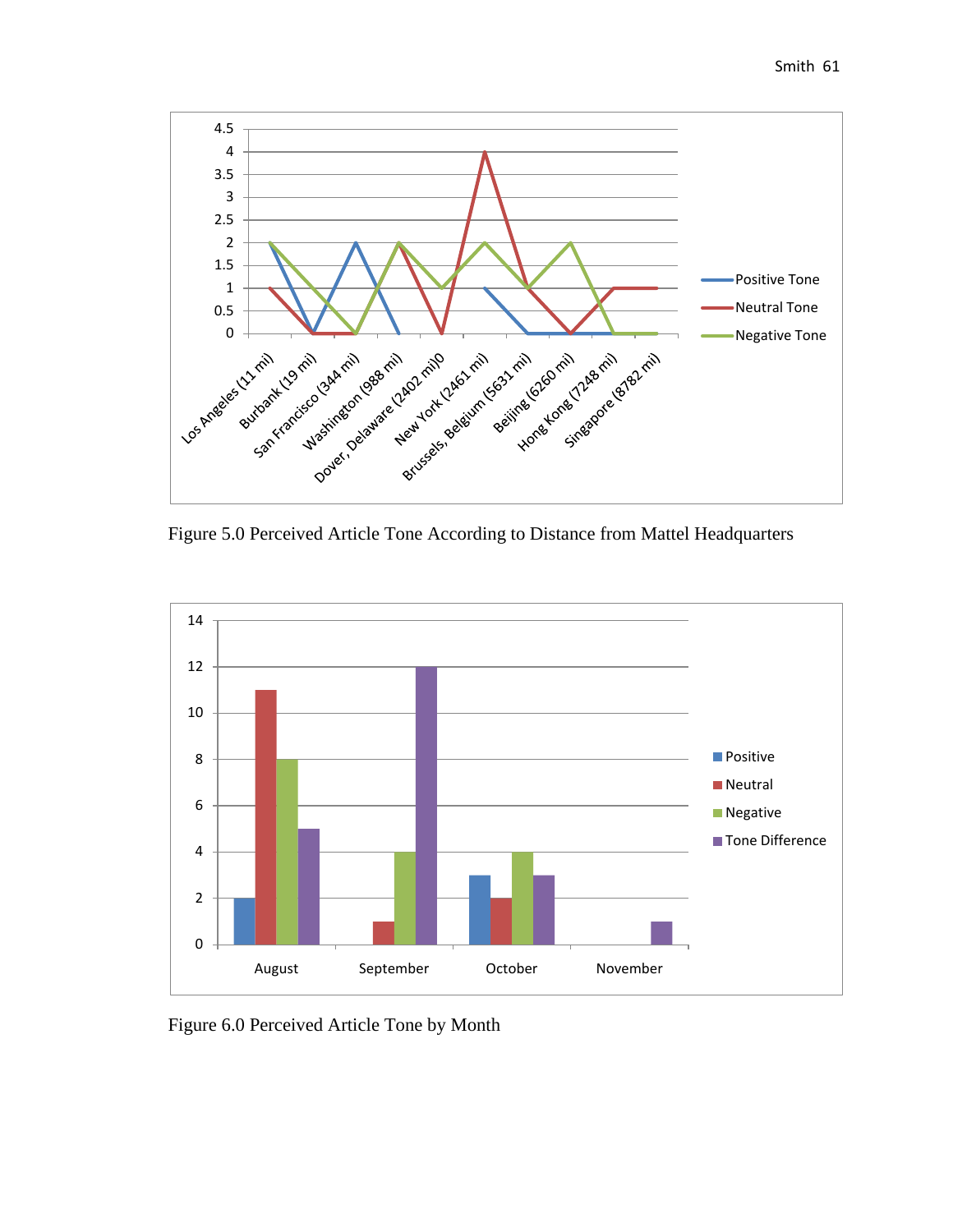



Figure 6.1 Perceived Article Tone for August 2007



Figure 6.2 Perceived Article Tone for September 2007